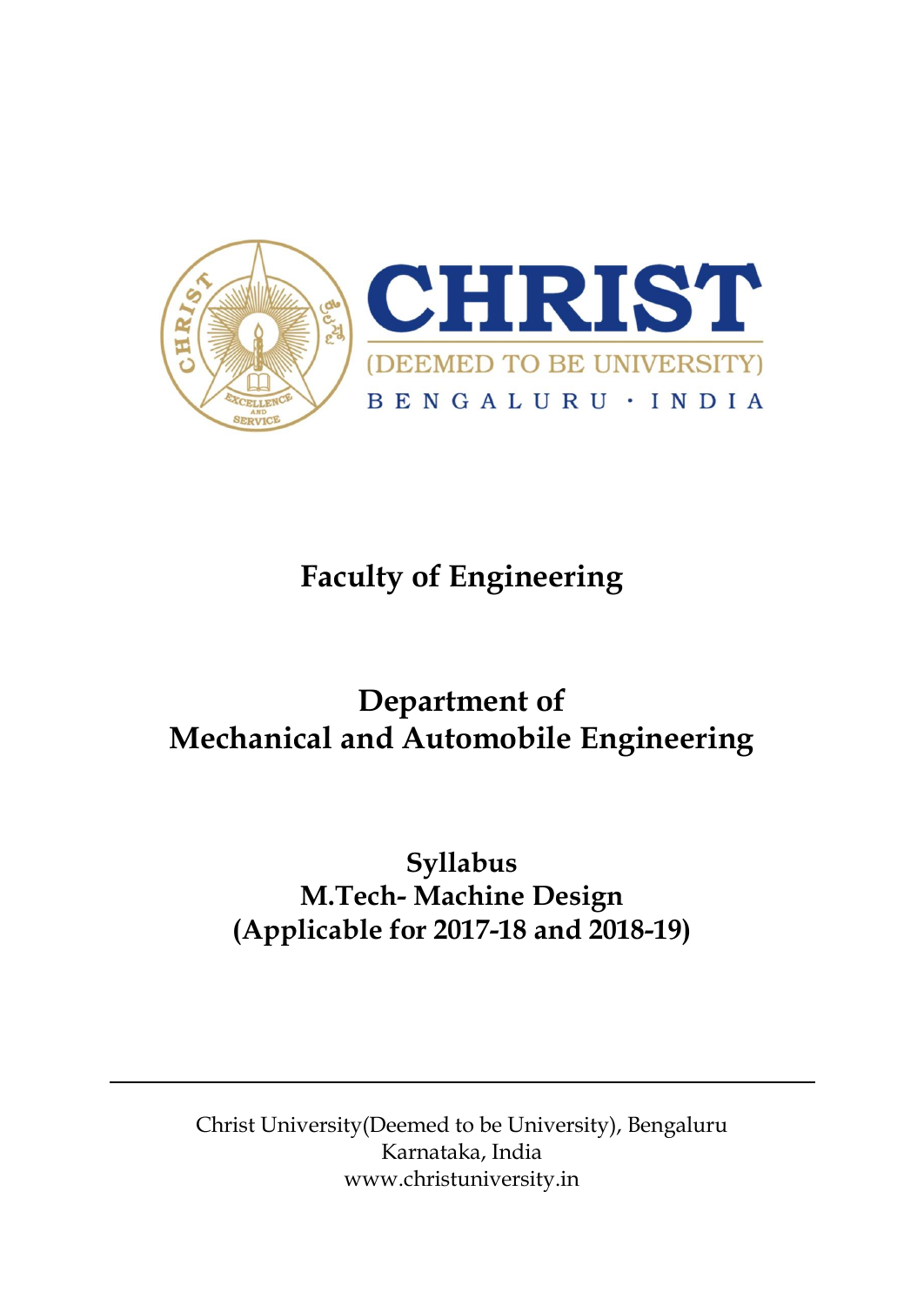Syllabus for MTech- Mechanical Engineering 2018-19 prepared by the Department of Mechanical Engineering, Faculty of Engineering and approved by the Academic Council, Christ University, Bengaluru, India.

Published by the Centre for Publications, Christ University(Deemed to be University), Hosur Road, Bengaluru 560 029, India. publications@christuniversity.in

2018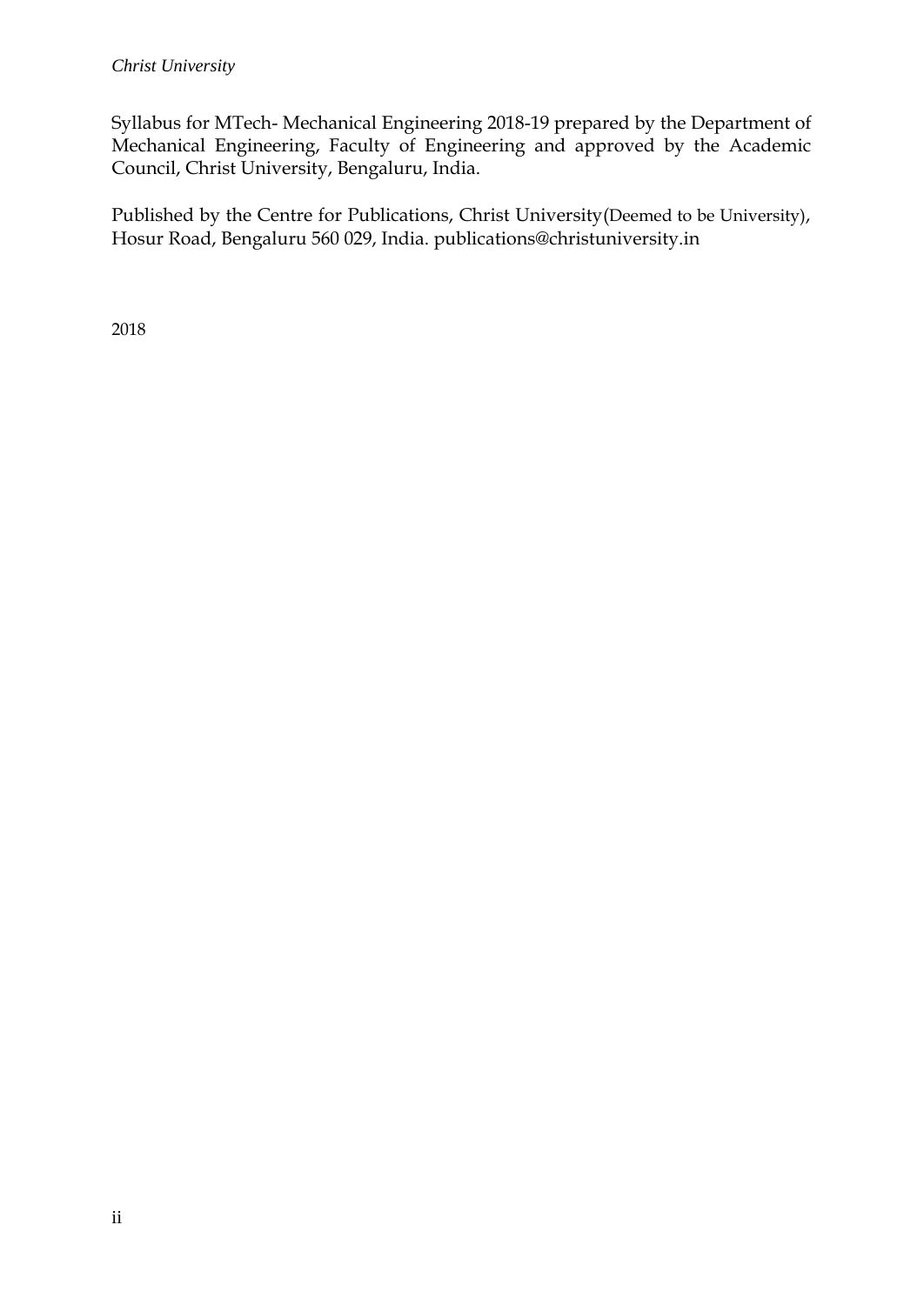# **TABLE OF CONTENTS**

| S1               | <b>CONTENTS</b>                                             | <b>PAGE NUMBER</b> |
|------------------|-------------------------------------------------------------|--------------------|
| 1                | Introduction                                                | $\mathbf{1}$       |
| $\overline{2}$   | <b>Courses Offered</b>                                      | 3                  |
| 3                | <b>Eligibility Criteria</b>                                 | $\overline{3}$     |
| $\boldsymbol{4}$ | <b>Selection Process</b>                                    | 4                  |
| 5                | <b>Admission Process</b>                                    | $\boldsymbol{4}$   |
| 6                | <b>General Rules</b>                                        | 5                  |
| 7                | <b>Grading Scheme for Each Paper: Undergraduate Courses</b> | 5                  |
| 8                | <b>Grading Scheme for Each Paper: Post Graduate Courses</b> | 6                  |
| 9                | <b>Course Overview</b>                                      | 6                  |
| 10               | <b>Course Objective</b>                                     | 6                  |
| 11               | <b>Teaching Pedagogy</b>                                    | 7                  |
| 12               | <b>Details of CIA (Continuous Internal Assessment)</b>      | 7                  |
| 13               | <b>Assessment Rules</b>                                     | 8                  |
| 14               | <b>Question Paper Pattern</b>                               | 8                  |
| 15               | <b>Course Structure</b>                                     | $10-13$            |
| 16               | <b>Detailed Syllabus</b>                                    | 14-69              |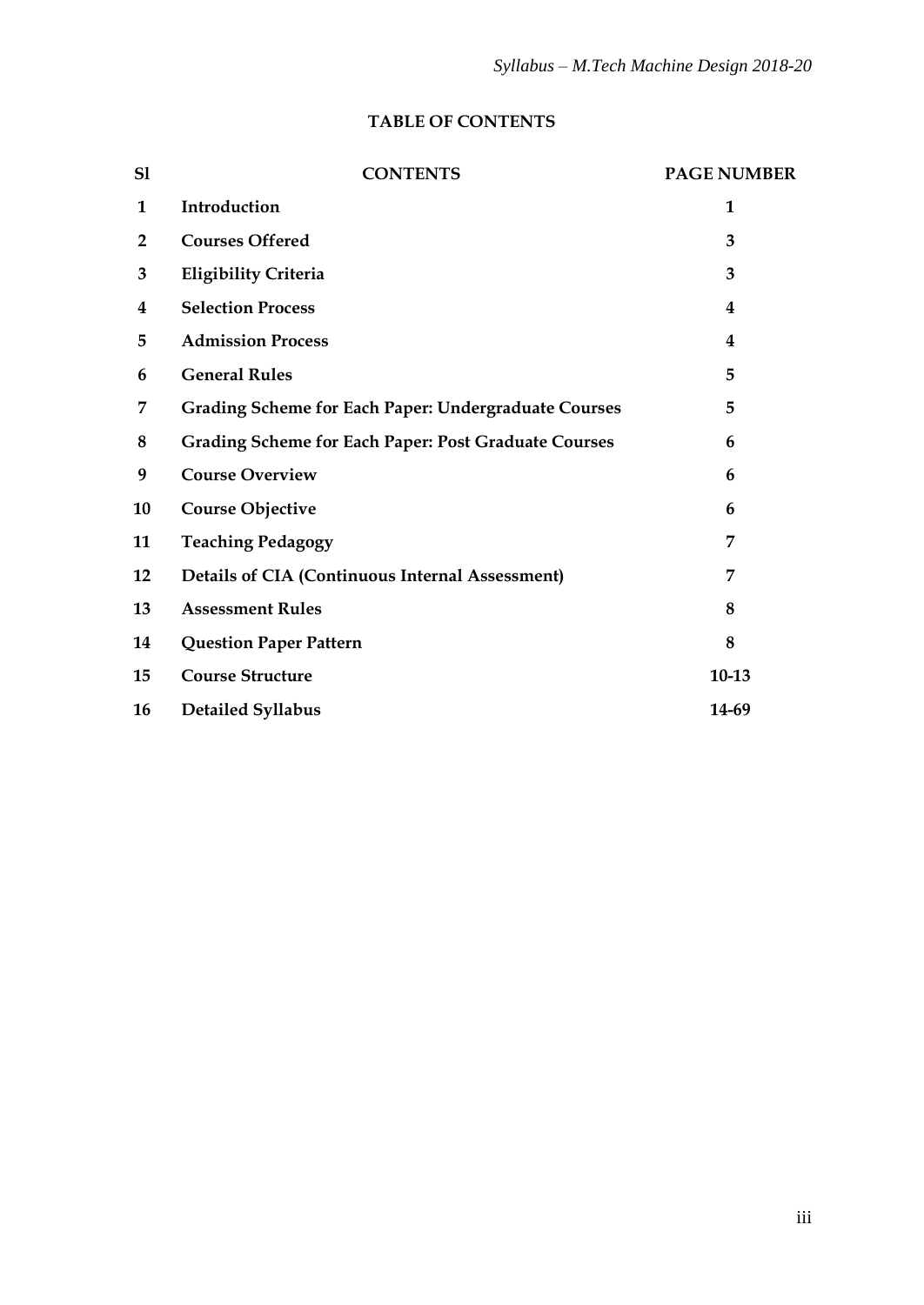*Christ University*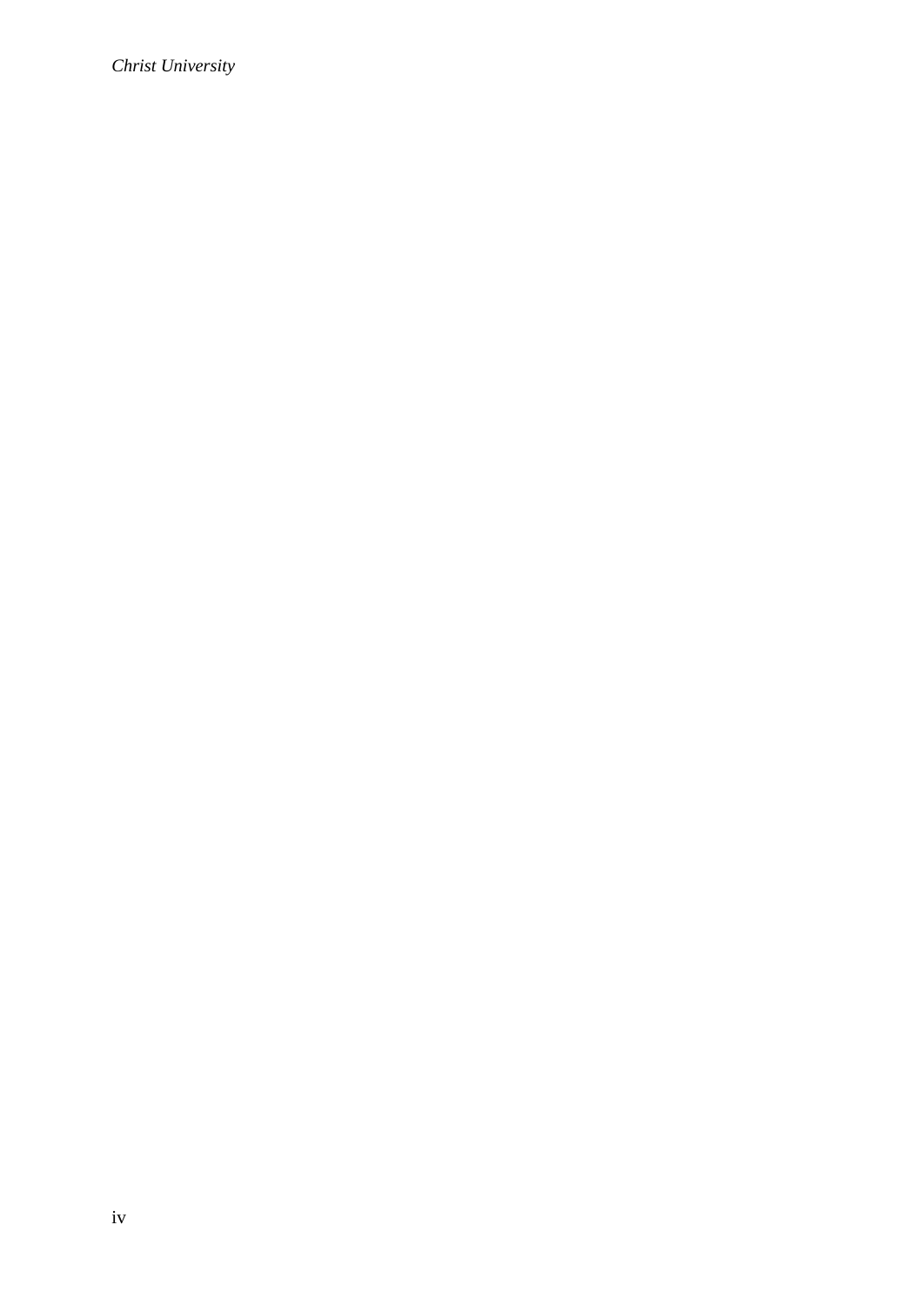#### **1. INTRODUCTION**

Christ University(Deemed to be University), formerly Christ College (Autonomous), was born out of the educational vision of St. Kuriakose Elias Chavara, an educationalist and a social reformer of the nineteenth century. He founded the first indigenous congregation, Carmelites of Mary Immaculate (CMI). Established in July 1969, Christ College became the most preferred educational institution in the city of Bengaluru within the first three decades. From 1990 it initiated path breaking reforms in higher education with the introduction of innovative and modern curricula, insistence on academic discipline, imparting of Holistic Education and the support of creative and dedicated staff. Today Christ University is rated among the top ten educational institutions of the country. The UGC conferred Autonomy to Christ College (No. F.13-1/2004) on 7 October 2004 and identified it as an Institution with Potential for Excellence in 2006. On 22July, 2008 under Section 3 of the UGC Act, 1956, the Ministry of Human Resources Development of the Union Government of India, vide Notification No. F. 9-34/2007-U.3 (A), declared it a Deemed to be University, in the name and style of Christ University(Deemed to be University).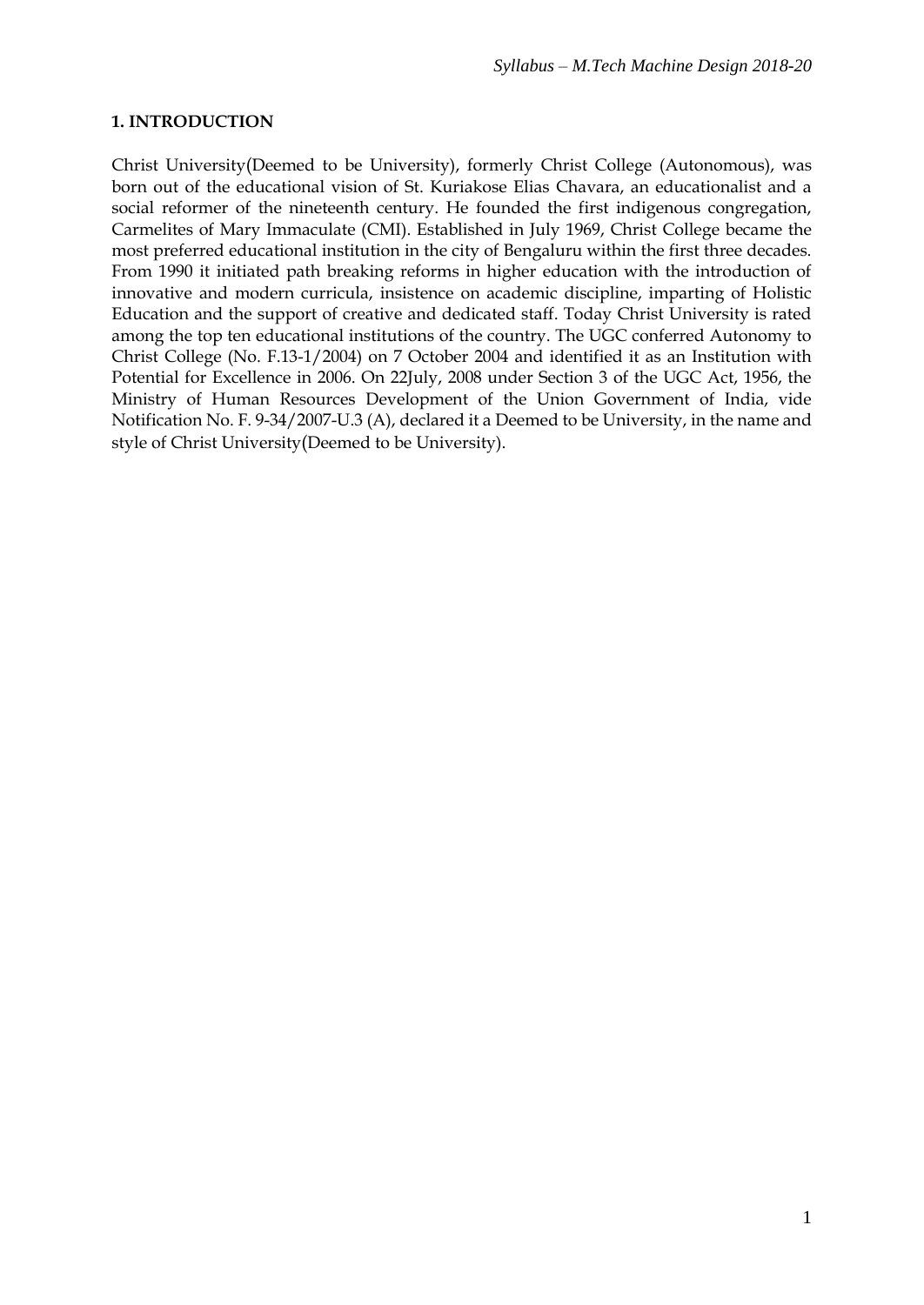#### **VISION "EXCELLENCE AND SERVICE"**

- Christ University, a premier educational institution, is an academic fraternity of individuals dedicated to the motto of excellence and service. We strive to reach out to the star of perfection through an earnest academic pursuit for excellence and our efforts blossom into 'service' through our creative and empathetic involvement in the society to transform it.
- $\div$  Education prepares one to face the challenges of life by bringing out the best in him/her. If this is well accepted, education should be relevant to the needs of the time and address the problems of the day. Being inspired by Blessed Kuriakose Elias Chavara, the founder of Carmelites of Mary Immaculate and the pioneer in innovative education, Christ University was proactive to define and redefine its mission and strategies reading the signs of the time.

#### **MISSION STATEMENT**

"Christ University is a nurturing ground for an individual's holistic development to make effective contribution to the society in a dynamic environment."

> **CORE VALUES** The values which guide us at Christ University are:  **Faith in God Moral Uprightness Love of Fellow Beings Social Responsibility Pursuit of Excellence**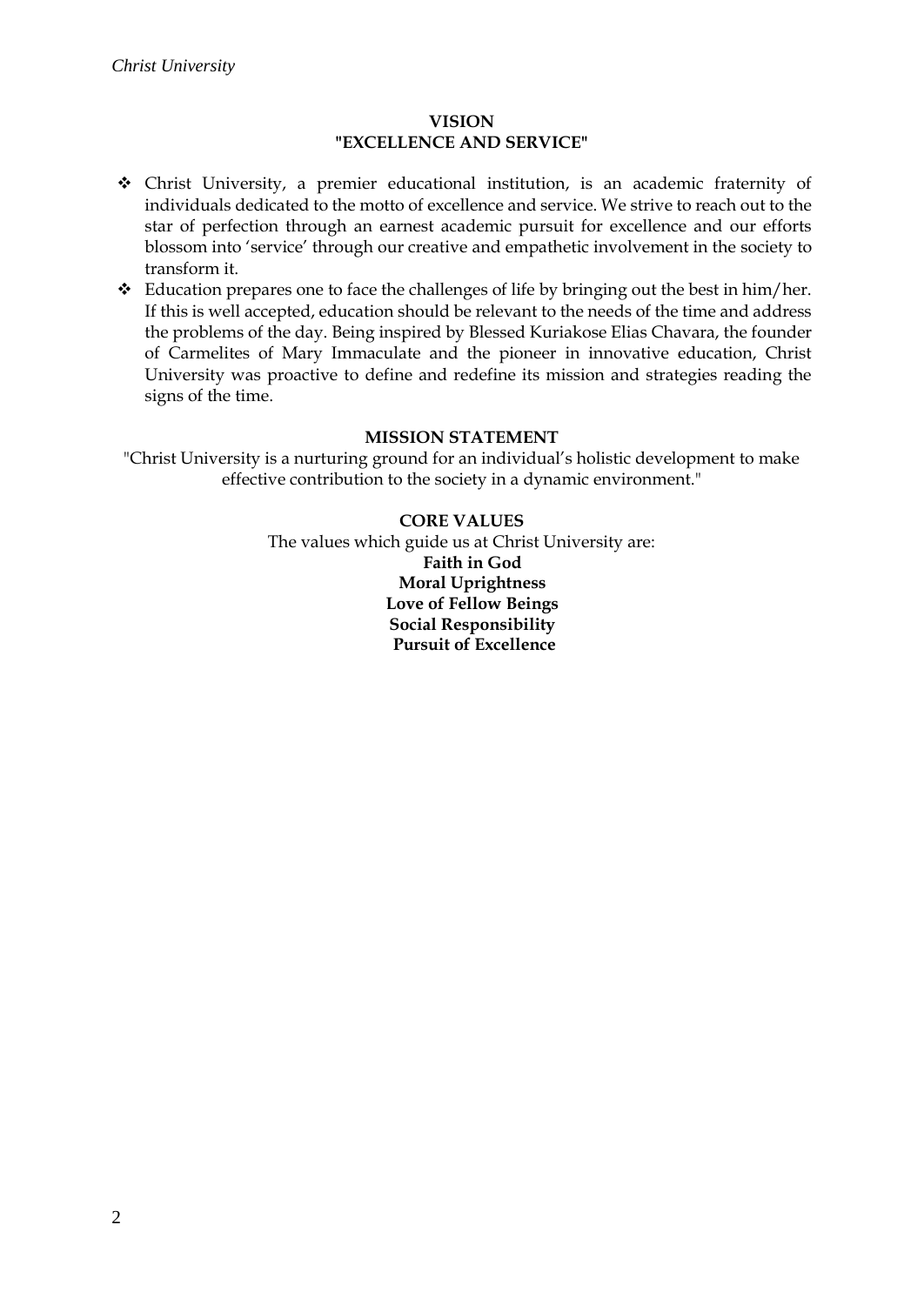#### **02. COURSE OFFERED**

#### **Undergraduate Programmes (B. Tech in)**

- B. Tech in-
	- Civil Engineering( CIVIL)
	- Computer Science and Engineering (CSE)
	- Electronics and Communication Engineering (ECE)
	- Electrical and Electronics Engineering (EEE)
	- Information Technology (IT)
	- Mechanical Engineering (MECH)
	- Automobile Engineering
- **Postgraduate Programmes**(M. Tech) (2 Years Program)
	- Master of Technology in Computer Science & Engg.
	- Master of Technology in Communication Systems
	- Master of Technology in Information Technology
	- Master of Technology in Machine Design
	- Master of Technology in Power Systems
	- Master of Technology in Structural Engineering
- **Doctoral Programmes (Ph.D.)** (Doctor of Philosophy)
	- Doctor of Philosophy (Ph.D.) in Computer Science and Engineering
	- Doctor of Philosophy (Ph.D.) in Electronics and Communication Engg.
	- Doctor of Philosophy (Ph.D.) in Civil Engineering
	- Doctor of Philosophy (Ph.D.) in Electrical and Electronics Engineering
	- Doctor of Philosophy (Ph.D.) in Mechanical Engineering
	- Doctor of Philosophy (Ph.D.) in Information Technology

#### **03. ELIGIBLITY CRITERIA**

#### **For Undergraduate Programmes**

A pass in PUC (10+2) or equivalent with 50% marks in aggregate with Mathematics, Physics and Chemistry is the minimum eligibility for admission.

#### **Lateral Entry:**

Candidates who have successfully completed 3 year diploma in Engineering are eligible to apply for lateral entry into:

- BTech Civil Engineering
- BTech Mechanical Engineering
- BTech Computer Science & Engineering
- BTech Electronics & Communication Engineering
- BTech Electrical and Electronics Engineering
- BTech Information Technology
- BTechAutomobile Engineering

Candidates will be admitted to second year of the programme only after appearing the Christ University selection process for engineering programmes.

#### **For Postgraduate Programmes**:

o For Master of Technology in Computer Science & Engineering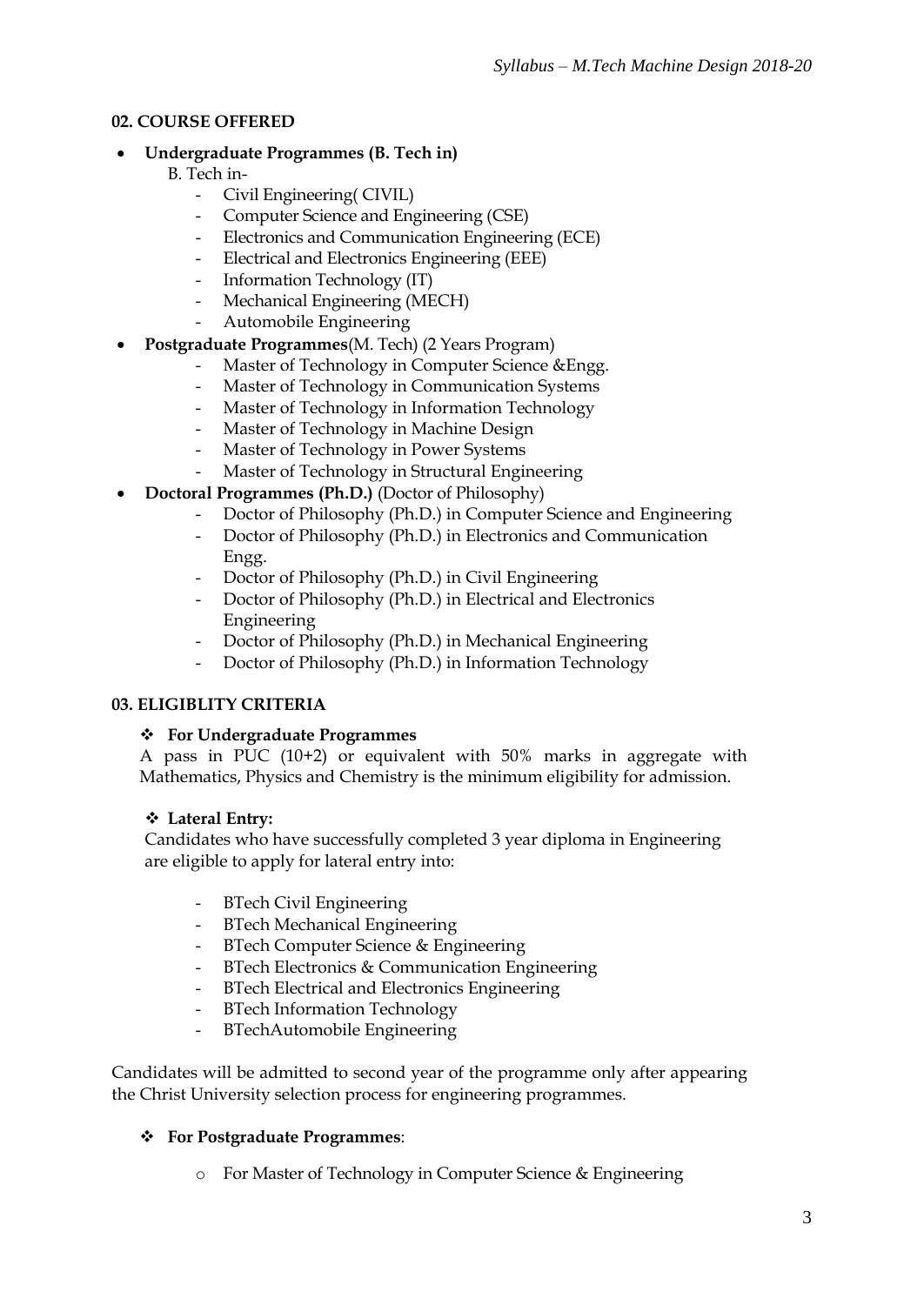- A Pass in B.Tech/B.E or M.Sc with 55% aggregate.
- o For Master of Technology in Communication Systems
	- A Pass in B.Tech/B.E or M.Sc in Electronics and VLSI Design with 55% aggregate.
- o For Master of Technology in Civil Engineering
	- A Pass in BE/BTech or M.Sc in Civil and VLSI Design with 55% aggregate.
- o For Master of Technology in Mechanical Engineering
	- A Pass in BE/BTech.

#### **For Doctoral Programmes (Ph.D.):**

- A pass with 55% marks in post graduation and equivalent in the relevant subject from any recognized university.
- A research proposal (Maximum 1500 words) has to be submitted along with the application.

#### **4. SELECTION PROCESS**

1) Candidates can process the admission based on the Undergraduate Entrance Test and Ranking by COMEDK.

|  |  | 2) Christ University Selection Process as given below: |  |  |  |
|--|--|--------------------------------------------------------|--|--|--|
|--|--|--------------------------------------------------------|--|--|--|

| <b>Process</b>       | Particulars                  | <b>Date</b>   | Venue/Centre       |
|----------------------|------------------------------|---------------|--------------------|
| <b>Entrance Test</b> | Christ University            | As per the E- | As per the E-Admit |
|                      | Entrance test for each       | Admit Card    | Card               |
|                      | candidate                    |               |                    |
| Personal             | Personal interview for 15    | As per the E- | As per the E-Admit |
| Interview            | minutes for each candidate   | Admit Card    | Card               |
|                      | by an expert panel           |               |                    |
| Academic             | Assessment of past           | As per the E- | As per the E-Admit |
| Performance          | performance in Class         | Admit Card    | Card               |
|                      | 10, Class $11/12$ during the |               |                    |
|                      | Personal Interview           |               |                    |

#### **5. ADMISSION PROCESS**

Candidates will be intimated about the Selection status (Selected/Wait Listed/Not Selected) through the University Notice Board/on the "Application Status" link on University website. The Selection results will be declared within 24 hours of Personal Interview session.

The selected candidates must process admission at **Office of Admissions, Central Block, Christ University within 3 working days of declaration of Selection Process results/as per the stipulated date and time mentioned by Office of Admissions.**

Selected candidates should collect the Fee Challan from the Office of Admissions and remit the Annual fee at the South Indian Bank, Christ University Branch. The **Offer of Admission** will stand cancelled, if failing to remit the fee within the stipulated date and time. **Admission will not be processed without the presence of the candidate and the mandatory original documents mentioned below;**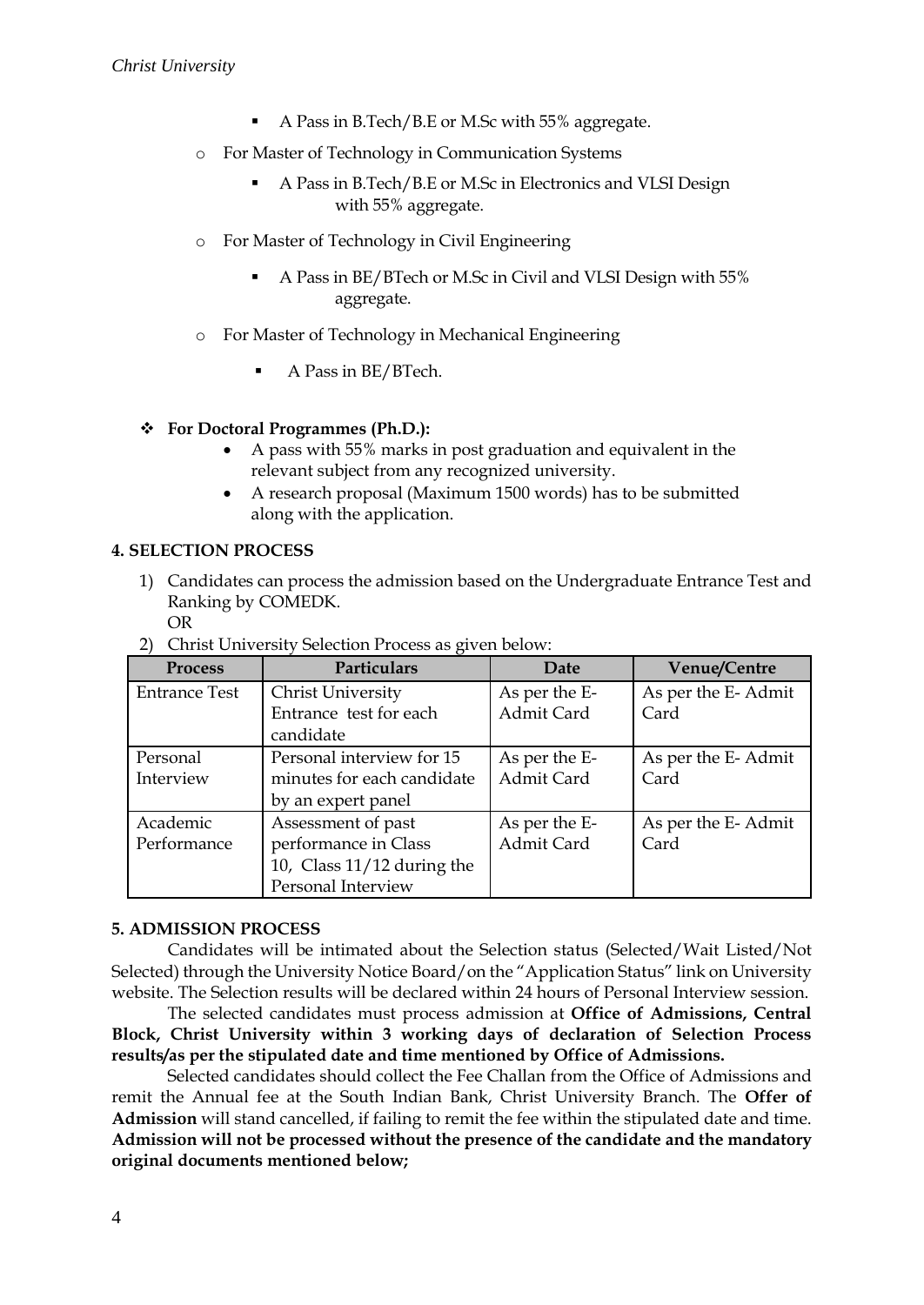- 1. The Offer of Admission Card (E-Admission Card/Mail)
- 2. Class 10 Marks Statement

3. Class 11 Marks Statement, if Candidate is pursuing class 12 and appearing for final examination during March-April 2016

4. Class 12 Marks Statement, if candidate has appeared and passed the Class 12 examination

The University ID card is a smart card, which is both an ID card as well as a South Indian Bank ATM card with a chip containing the student personal details. All transactions within the University campus after commencement of classes, including fees payment will be processed only through this card. It is also an access card for Library and other restricted places. Candidates are advised to collect the South Indian Bank account opening form along with fees challan and process it at the Bank branch within the University premises.

Candidates who fall under International student category (ISC), if selected, should register with the Foreigner Regional Registration Officer (FRRO/FRO) of the Local Police in Bangalore, India within 14 working days from the date of admission or arriving in Bangalore. All International student category (ISC) candidates if studied in India should obtain an NOC from the previous qualifying institution.

#### **6. GENERAL RULES**

- There is a grading scheme for each paper and for all the courses.
- All marks will indicate the marks, percentage obtained, grade and grade point average.
- The grade point average will be calculated as follows: for each subject, multiply the grade point with the number of credits; divide the sum of product by the total number of credits.
- The CGPA [Cumulative GPA] is calculated by adding the total number of earned points [GP x Cr] for all semesters and dividing by the total number of credit hours for all semesters.

$$
GPA = \frac{\sum [GPAxCr]}{\sum Cr}
$$

### **7. Grading scheme for Each Paper: Undergraduate Courses**

| Percentage   | Grade         | <b>Grade Point</b> | Interpretation | <b>Class</b>     |
|--------------|---------------|--------------------|----------------|------------------|
| 80 and above | A             | 4.0                | Outstanding    | First Class with |
|              |               |                    |                | Distinction      |
| 73-79        | $A-$          | 3.67               | Excellent      |                  |
| 66-72        | $B+$          | 3.33               | Very Good      | First Class      |
| $60 - 65$    | B             | 3.0                | Good           |                  |
| 55-59        | $B-$          | 2.67               | Average        |                  |
| 50-54        | $C+$          | 2.33               | Satisfactory   | Second Class     |
| 45-49        | $\mathcal{C}$ | 2.00               | Pass           | Pass Class       |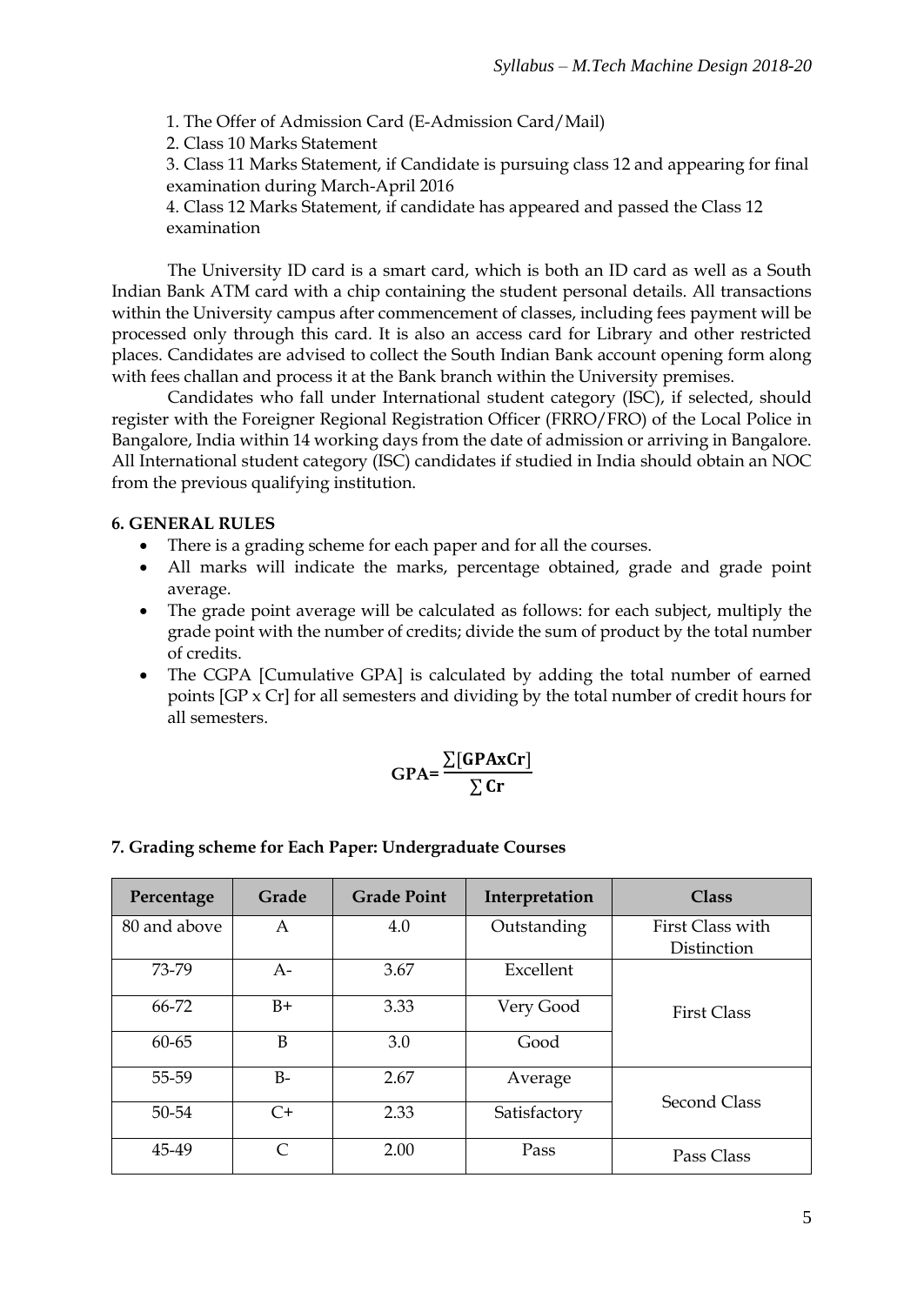| 40-44        | 1.U | Pass  |      |
|--------------|-----|-------|------|
| 39 and below |     | Fails | Fail |

| Percentage   | Grade        | <b>Grade Point</b>   | Interpretation                                  | <b>Class</b>        |
|--------------|--------------|----------------------|-------------------------------------------------|---------------------|
| 80 and above | $A+$         | 4.0                  | Excellent                                       | First Class with    |
| 70-79        | A            | 3.5                  | Very Good                                       | Distinction         |
| 65-69        | $B+$         | 3.0                  | Good                                            |                     |
| 60-64        | B            | 2.5<br>Above Average |                                                 | <b>First Class</b>  |
| 55-59        | $C+$         | 2.0                  | Average                                         |                     |
| 50-54        | $\mathsf{C}$ | 1.5                  | Satisfactory                                    | <b>Second Class</b> |
| 40-49        | $C -$        | 1.0                  | Exempted if<br>aggregate is more<br>than $50\%$ | Pass Class          |
| 39 and below | F            | $\Omega$             | Fails                                           | Fail                |

#### **8. Grading scheme for Each Paper: Postgraduate Courses**

#### **9. COURSE OVERVIEW**

The Mechanical Engineering Department has well established facilities for carrying out the activities of basic mechanical engineering. It is equipped to meet the present day technological advances and to meet the industrial requirements matching with the global standards. The department has the state of the art laboratories to meet the demand for practical knowledge by the present day industrial applications.

One of the oldest, largest and diversified of all engineering disciplines is mechanical engineering. Rated as one of the most "evergreen" branches, students of mechanical engineering can look forward to an exciting and robust study in the field of Thermal, Design, Materials and Manufacturing Engineering. A Holistic blend of both theory and practicals ensure that students are ready to face the challenges of the industrial world.

### **10. COURSE OBJECTIVE**

The goal of our program is to prepare our graduates for successful professional practice and advanced studies by providing a broad education in mechanical engineering and by offering the opportunity to deepen their technical understanding in a particular concentration area of related technical electives. Following are the course objectives.

1. Join a technically sophisticated workforce as successful, practicing engineers in a wide range of mechanical engineering fields.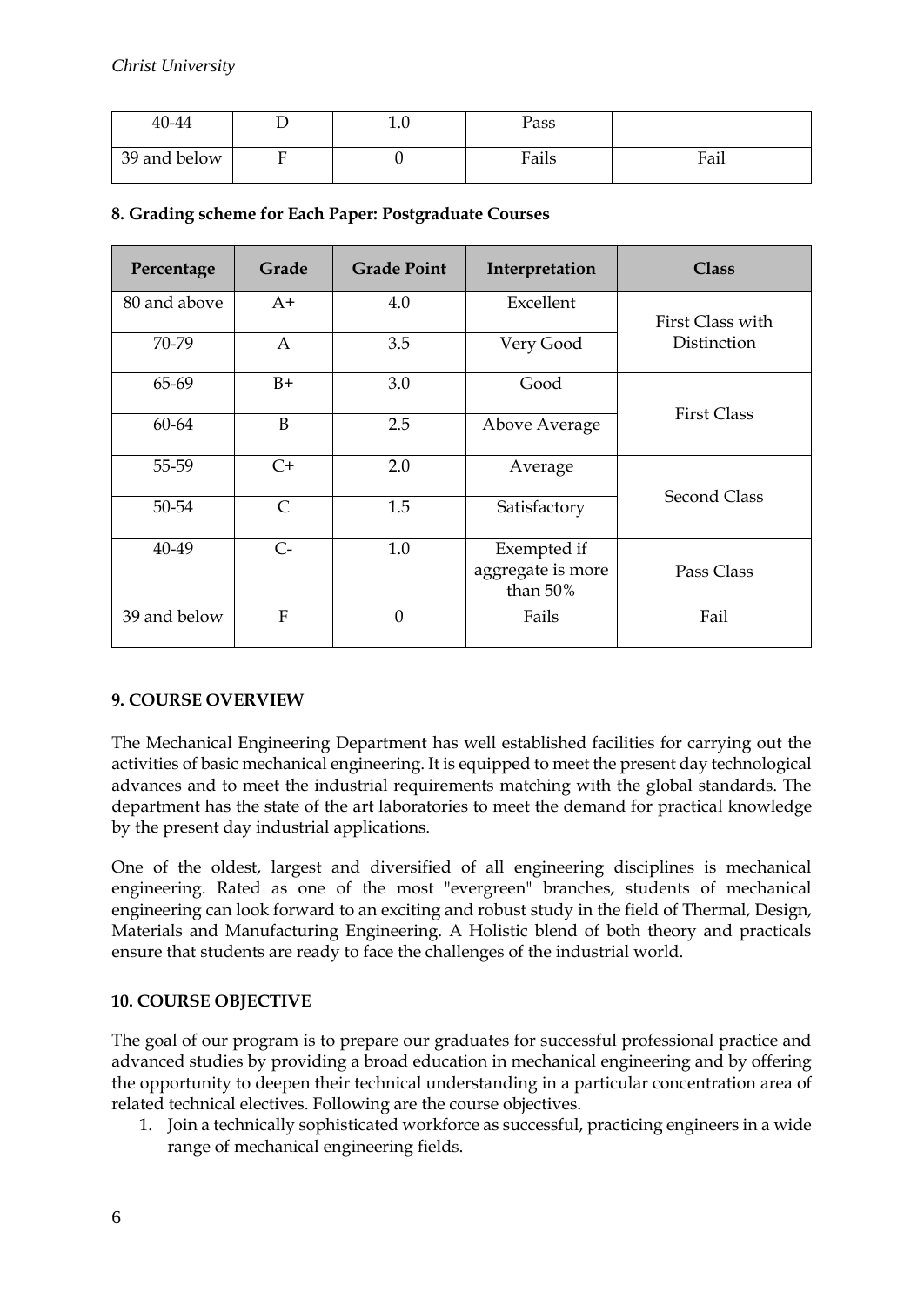- 2. Continuously improve and expand their technical and professional skills through formal means as well as through informal self-study.
- 3. Pursue advanced degrees in engineering, business, or other professional fields.
- 4. Advance themselves professionally and personally by accepting responsibilities and pursuing leadership roles

#### **11. TEACHING PEDAGOGY**

Our teaching methodology ensures that students are being exposed to a holistic education experience in an active and dynamic learning environment, giving them the opportunity to identify and realize their potential, and to achieve excellence. In order to realize the objectives, a methodology based on the combination of the following will be adopted:

- 1. Team/Class room teaching.
- 2. PowerPoint presentations and handouts.
- 3. Simulated situations and role-plays.
- 4. Video films on actual situations.
- 5. Assignments.
- 6. Case Studies.
- 7. Exercises are solved hands on.
- 8. Seminars.
- 9. Industry / Field visits.
- 10. Information and Communication Technology.
- 11. Project work.
- 12. Learning Management System.

#### **12. DETAILS OF CIA (Continuous Internal Assessment):**

Assessment is based on the performance of the student throughout the semester. **Assessment of each paper**

- Continuous Internal Assessment (CIA) for Theory papers: 50% (50 marks out of 100 marks)
- End Semester Examination(ESE) : 50% (50 marks out of 100 marks)

#### **Components of the CIA**

| CIA I : Assignments/Open book test/Seminar         | $: 10$ marks |
|----------------------------------------------------|--------------|
| CIA II: Mid Semester Examination (Theory)          | $: 25$ marks |
| CIA III: Quizzes/Seminar/Case Studies/Project Work | $: 10$ marks |
| Attendance                                         | $:05$ marks  |
| <b>Total</b>                                       | $:50$ marks  |
|                                                    |              |

For subjects having practical as part of the subject

| <b>Total</b>                       | $:50$ marks  |
|------------------------------------|--------------|
| Class work                         | $: 10$ marks |
| Mid semester examination           | $: 10$ marks |
| Records                            | $:05$ marks  |
| End semester practical examination | $: 25$ marks |

#### **13. ASSESSMENT RULES**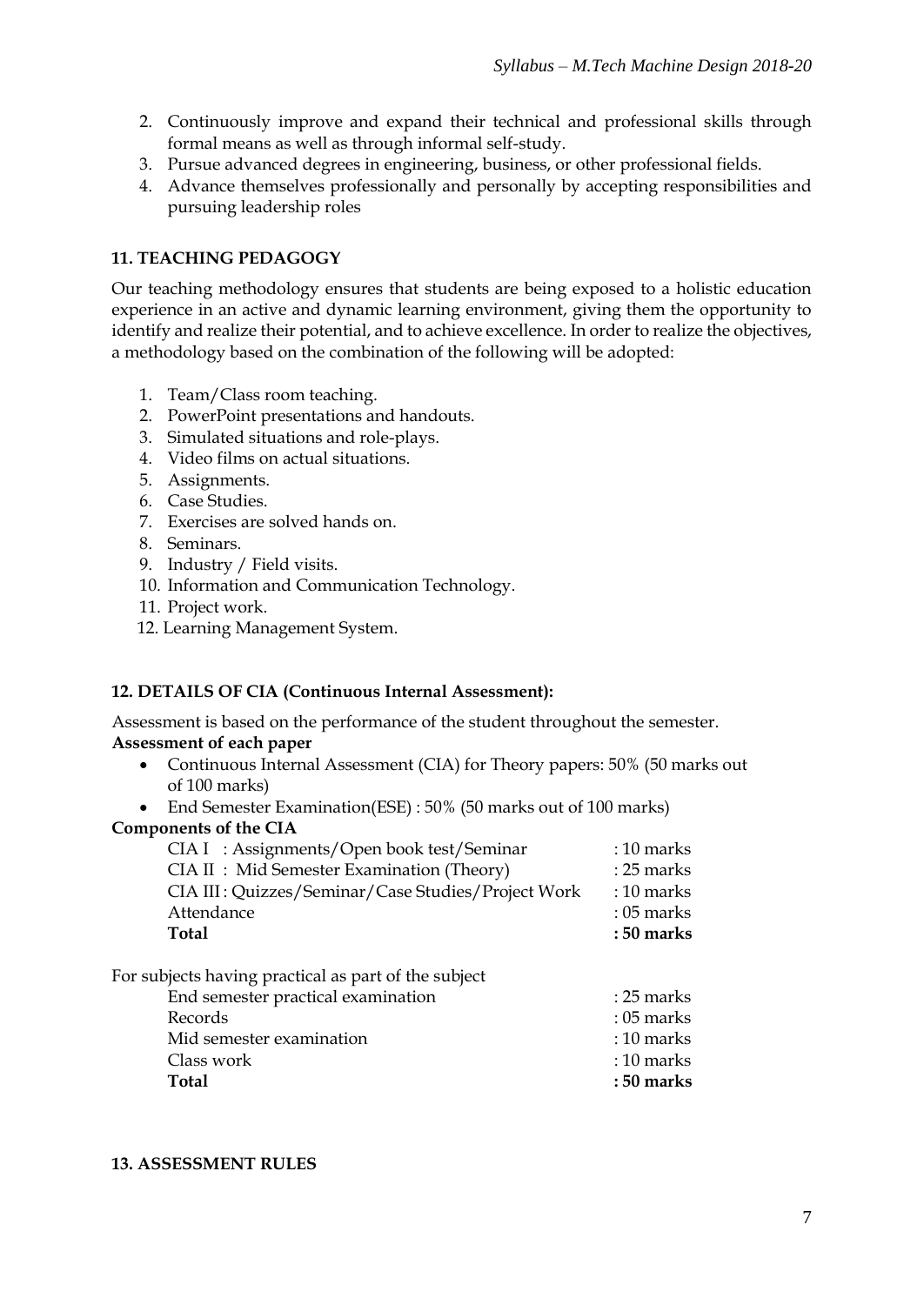#### **Assessment of Project Work(Phase I)**

- Continuous Internal Assessment:100 Marks
	- ◆ Presentation assessed by Panel Members
	- Assessment by the Guide
	- ◆ Project Progress Reports

#### **Assessment of Project Work(Phase II) and Dissertation**

- Continuous Internal Assessment:200 Marks
	- Presentation assessed by Panel Members
	- Assessment by the Guide
	- ◆ Project Progress Reports
	- Paper presentation in National/International conference or in Journal publications or at least acceptance letter is mandatory
- End Semester Examination:100 Marks
	- $\bullet$  Viva Voce
	- Demonstration
	- ◆ Project Report
- Dissertation (Exclusive assessment of Project Report): 100 Marks
	- Internal Review : 50 Marks
	- External Review : 50 Marks

#### **Assessment of Internship**

30 Internship days at Industry/Research Laboratories is mandatory and a report should be submitted with certificate before IV semester.

#### **14. QUESTION PAPER PATTERN:**

#### **End Semester Examination (ESE):**

Theory Papers:

The ESE is conducted for 100 marks of 3 hours duration.

The syllabus for the theory papers is divided into FIVE units and each unit carries equal weightage in terms of marks distribution.

Question paper pattern is as follows.

Two full questions with either or choice, will be drawn from each unit. Each question carries 20 marks. There could be a maximum of three sub divisions in a question. The emphasis on the questions is broadly based on the following criteria:

- 50 % To test the objectiveness of the concept
- 30 % To test the analytical skill of the concept
- 20 % To test the application skill of the concept

#### Laboratory / Practical Papers:

 The ESE is conducted for 50 marks of 3 hours duration. Writing, Execution and Viva – voce will carry weightage of 20, 20 and 10 respectively.

### **Mid Semester Examination (MSE):**

#### **Theory Papers:**

- The MSE is conducted for 50 marks of 2 hours duration.
- Question paper pattern; Five out of Six questions have to be answered. Each question carries 10 marks.

#### **Laboratory / Practical Papers:**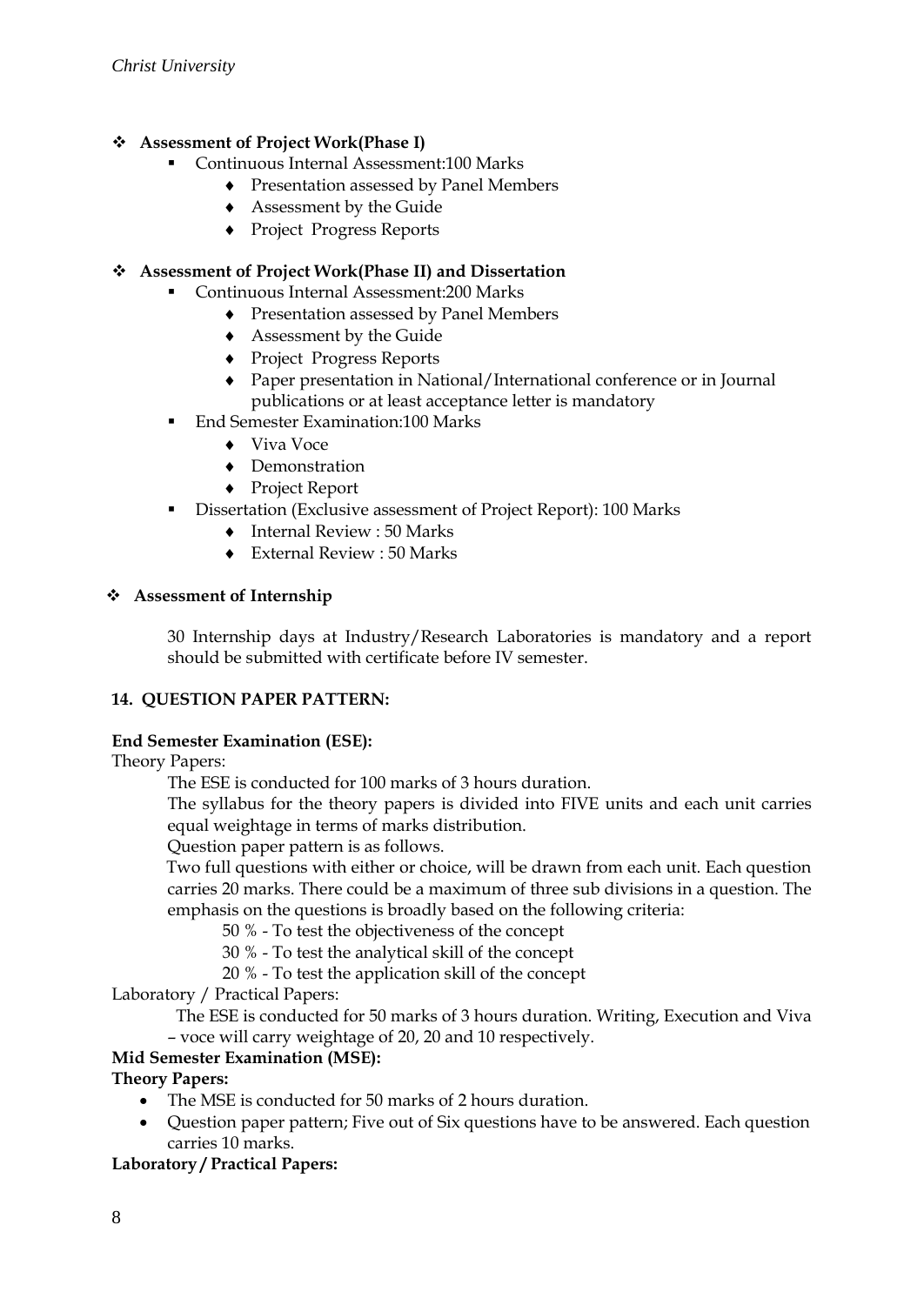The MSE is conducted for 50 marks of 2 hours duration. Writing, Execution and Viva – voce will carry weightage of 20, 20 and 10 respectively.

# **Holistic Education:**

 End Semester Examination 25 Marks Participation 25 Marks<br>
Total 50 Marks

**50 Marks** 

**15. COURSE STRUCTURE:**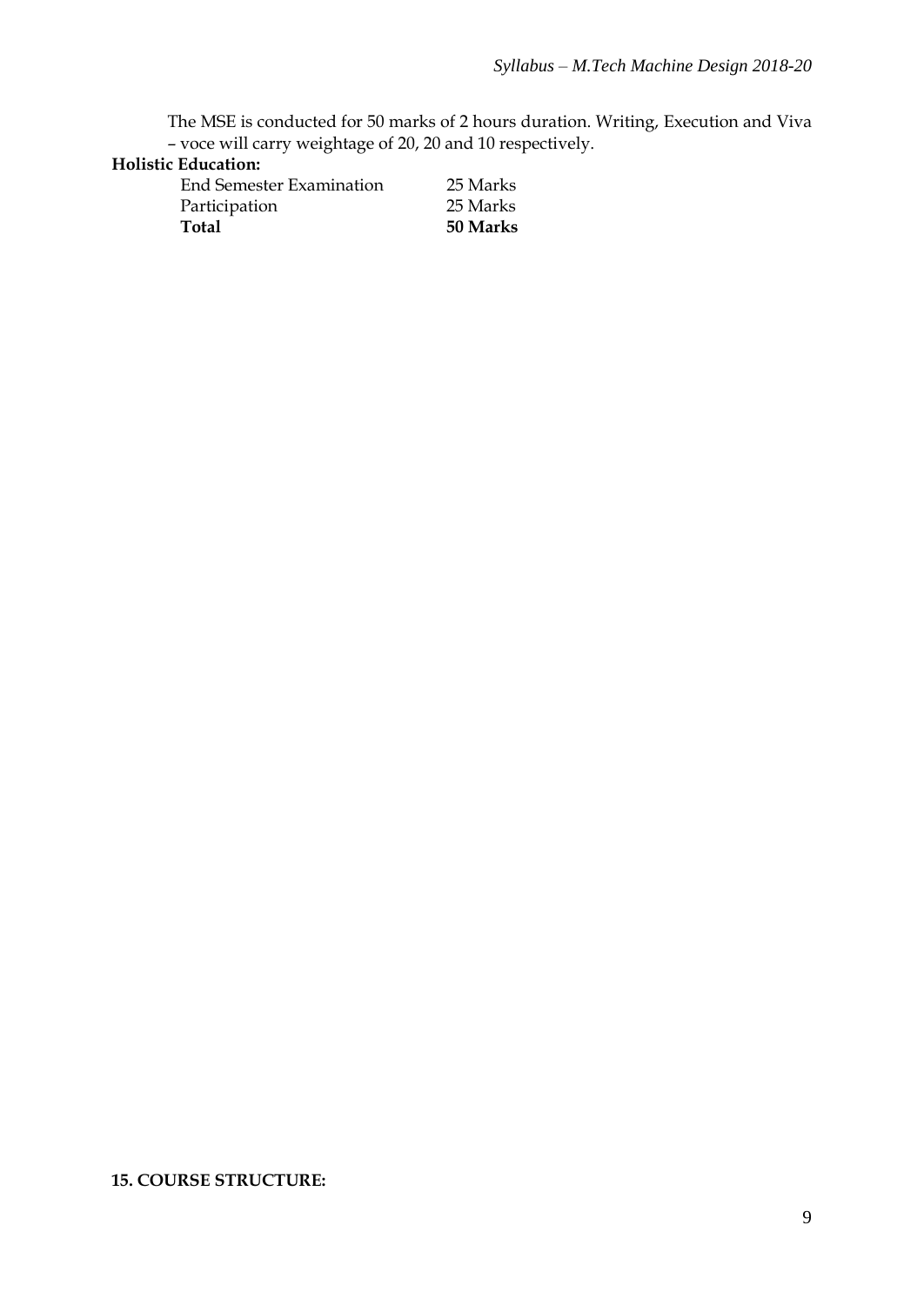| I JENIEJIEN             |                  |                                          |                |              |                |              |                |              |                |                |
|-------------------------|------------------|------------------------------------------|----------------|--------------|----------------|--------------|----------------|--------------|----------------|----------------|
| S1                      | <b>Course No</b> | <b>Course Name</b>                       |                | Hours        |                | <b>Marks</b> | <b>Credits</b> |              |                | <b>Total</b>   |
| N <sub>o</sub>          |                  |                                          | $\mathbf{I}$ . | T            | $\mathbf{P}$   |              | L              | T            | $\mathbf{P}$   | <b>Credits</b> |
| $\mathbf{1}$            | MTMA131          | <b>Applied Mathematics</b>               | 3              | $\Omega$     | $\Omega$       | 100          | 3              | $\Omega$     | $\Omega$       | 3              |
| $\overline{2}$          | MTME132          | Theory of Elasticity                     | 3              | $\Omega$     | $\Omega$       | 100          | 3              | $\Omega$     | $\Omega$       | 3              |
| 3                       | MTME133          | Dynamics of Mechanism<br>Design          | 3              | $\theta$     | $\theta$       | 100          | 3              | $\theta$     | $\Omega$       | 3              |
| $\overline{\mathbf{4}}$ | MTME134          | <b>Composite Materials</b><br>Technology | 3              | $\Omega$     | $\theta$       | 100          | 3              | $\Omega$     | $\Omega$       | 3              |
| 5                       | MTME135          | Elective - I                             | 3              | $\theta$     | $\overline{0}$ | 100          | 3              | $\theta$     | $\Omega$       | 3              |
| 6                       | MTME151          | <b>Advanced CAD</b><br>Laboratory        | $\Omega$       | $\theta$     | $\overline{2}$ | 50           | $\Omega$       | $\Omega$     | $\overline{2}$ | $\overline{2}$ |
| $\overline{7}$          | MTME152          | Simulation Laboratory                    | $\Omega$       | $\Omega$     | $\overline{2}$ | 50           | $\Omega$       | $\theta$     | 2              | $\overline{2}$ |
| 8                       | MTME171          | Professional Practice - I                | $\Omega$       | $\Omega$     | $\overline{4}$ | 50           | $\Omega$       | $\Omega$     | $\overline{2}$ | 2              |
| 9                       | <b>HE171</b>     | Holistic Education - I                   | $\mathbf{1}$   | $\theta$     | $\theta$       |              | 1              | $\Omega$     | $\Omega$       | $\mathbf{1}$   |
|                         |                  | <b>Total</b>                             | 16             | $\mathbf{0}$ | 8              | 600          | 16             | $\mathbf{0}$ | 6              | 22             |

# **I SEMESTER**

#### **II SEMESTER**

| S.                      | <b>Course No</b> | <b>Course Name</b>                         | Hours          |                |                | <b>Marks</b> | <b>Credits</b> |                |                | <b>Total</b>   |
|-------------------------|------------------|--------------------------------------------|----------------|----------------|----------------|--------------|----------------|----------------|----------------|----------------|
| No                      |                  |                                            | L              | T<br>P         |                | L            | T              | ${\bf P}$      | <b>Credits</b> |                |
| $\mathbf{1}$            | MTME231          | <b>Experimental Stress</b><br>Analysis     | 3              | $\overline{0}$ | $\theta$       | 100          | 3              | $\Omega$       | $\Omega$       | 3              |
| $\overline{2}$          | MTME232          | Computer Application in<br>Design          | 3              | $\overline{0}$ | $\theta$       | 100          | 3              | $\Omega$       | $\Omega$       | 3              |
| 3                       | MTME233          | <b>Advanced Finite Element</b><br>Analysis | 3              | $\overline{0}$ | $\theta$       | 100          | 3              | $\Omega$       | $\Omega$       | 3              |
| $\overline{\mathbf{4}}$ | MTME234          | Theory of Plasticity                       | 3              | $\overline{0}$ | $\overline{0}$ | 100          | 3              | $\Omega$       | $\Omega$       | 3              |
| 5                       | MTME235          | Elective II                                | 3              | $\overline{0}$ | $\overline{0}$ | 100          | 3              | $\theta$       | $\Omega$       | 3              |
| 6                       | MTME251          | <b>Advanced Design</b><br>Laboratory       | $\Omega$       | $\overline{0}$ | $\overline{2}$ | 50           | $\theta$       | $\Omega$       | $\overline{2}$ | $\overline{2}$ |
| 7                       | MTME252          | Analysis Laboratory                        | $\Omega$       | $\overline{0}$ | $\overline{2}$ | 50           | $\Omega$       | $\Omega$       | $\overline{2}$ | $\overline{2}$ |
| 8                       | MTME271          | Professional Practice -II                  | $\overline{0}$ | $\overline{0}$ | $\overline{4}$ | 50           | $\overline{0}$ | $\overline{0}$ | $\overline{2}$ | $\overline{2}$ |
| 9                       | <b>HE271</b>     | Holistic Education - II                    | $\mathbf{1}$   | $\Omega$       | $\theta$       |              | 1              | $\Omega$       | $\Omega$       | $\mathbf{1}$   |
|                         |                  | <b>Total</b>                               | 16             | $\overline{2}$ | 8              | 650          | 16             | $\mathbf{0}$   | 6              | 22             |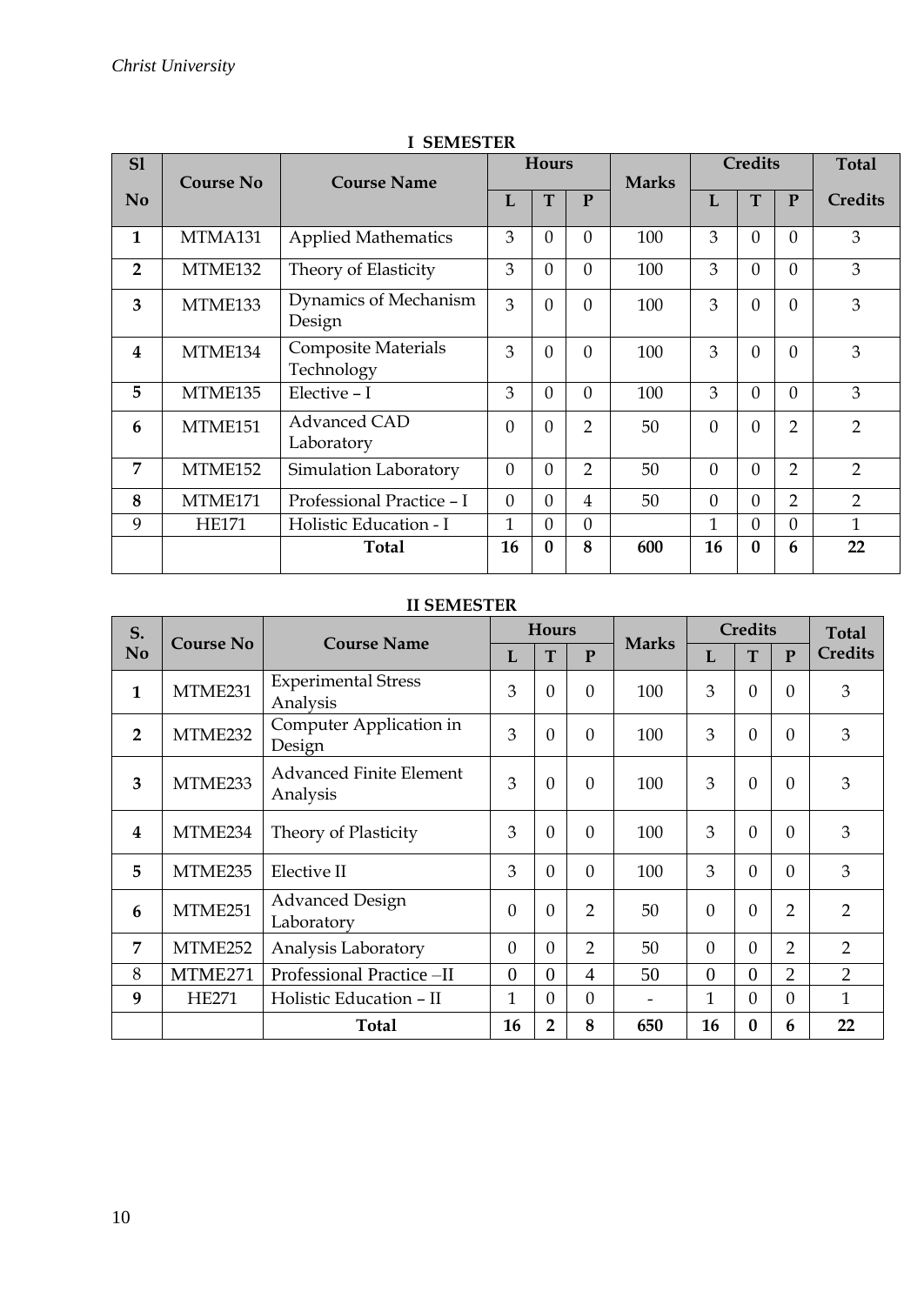| S.                      | <b>Course</b> | <b>Course Name</b>                    |          | <b>Hours</b><br><b>Marks</b> |                |     | <b>Credits</b> | <b>Total</b>   |                |                |
|-------------------------|---------------|---------------------------------------|----------|------------------------------|----------------|-----|----------------|----------------|----------------|----------------|
| N <sub>0</sub>          | $\bf No$      |                                       | L        | T                            | $\mathbf{P}$   |     | L              | T              | $\mathbf{P}$   | <b>Credits</b> |
| $\mathbf{1}$            | MTME331       | Elective III                          | 3        | $\overline{0}$               | $\overline{0}$ | 100 | 3              | $\theta$       | $\overline{0}$ | 3              |
| $\overline{2}$          | MTME332       | Elective IV                           | 3        | $\overline{0}$               | $\overline{0}$ | 100 | 3              | $\Omega$       | $\Omega$       | 3              |
| 3                       | MTME333       | Elective V                            | 3        | $\overline{0}$               | $\overline{0}$ | 100 | 3              | $\Omega$       | $\Omega$       | 3              |
| $\overline{\mathbf{4}}$ | MTME371       | Project Work (Phase-I)                | $\theta$ | $\overline{0}$               | 3              | 100 | $\overline{0}$ | $\overline{0}$ | 3              | 3              |
| 5                       | MTME373       | Internship<br>(Industry/Research Lab) | $\Omega$ | $\overline{0}$               | $\overline{4}$ | 50  | $\theta$       | $\Omega$       | $\overline{2}$ | $\overline{2}$ |
| 6                       | MTCY01        | <b>Cyber Security</b>                 | $\Omega$ | $\overline{0}$               | $\overline{4}$ |     | $\Omega$       | $\Omega$       | $\overline{2}$ | $\overline{2}$ |
|                         |               | <b>Total</b>                          | 09       | $\boldsymbol{0}$             | 11             | 500 | 09             | $\mathbf{0}$   | 07             | 16             |

# **III SEMESTER**

# **IV SEMESTER**

| Subject<br>Code | <b>SUBJECT TITLE</b>                     | M   | $\Gamma$ |
|-----------------|------------------------------------------|-----|----------|
| MTME471         | Project Work (Phase II) and Dissertation | 300 | 9        |
|                 | <b>TOTAL</b>                             | 300 | 09       |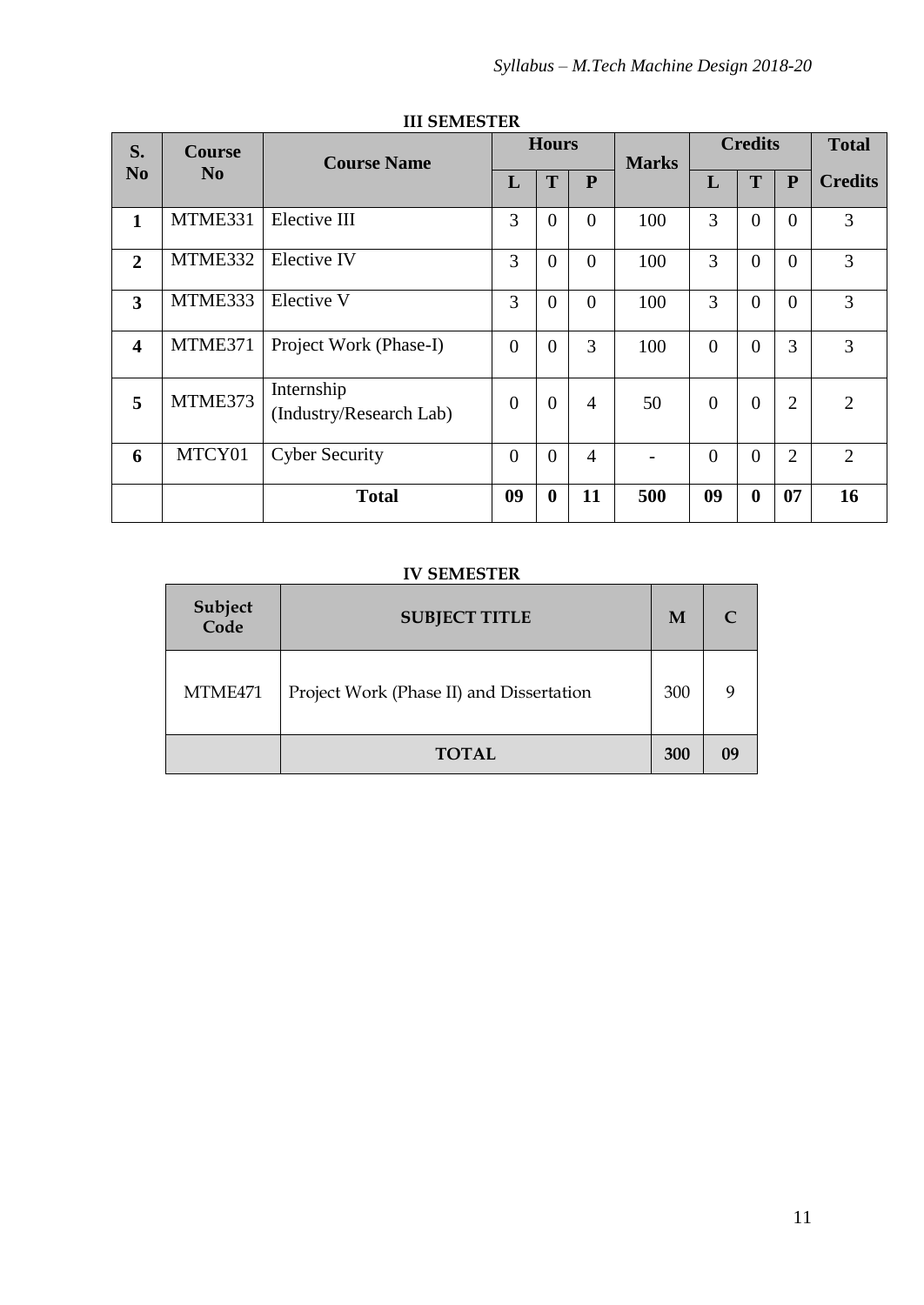| <b>ELECTIVE-I</b> |                                         |     |             |   |              |  |
|-------------------|-----------------------------------------|-----|-------------|---|--------------|--|
| <b>CODE NO</b>    | <b>SUBJECT</b>                          | M   | $\mathbf C$ |   | <b>Hours</b> |  |
|                   |                                         |     |             |   |              |  |
| MTME135E1         | Advanced Design of Mechanical<br>System | 100 | 3           | 3 | $\theta$     |  |
| MTME135E2         | <b>Smart Materials and Structures</b>   | 100 | 3           | 3 | 0            |  |
| MTME135E3         | Robotics                                | 100 | 3           | 3 | $\Omega$     |  |

# **LIST OF ELECTIVES M.Tech (Machine Design)**

# **ELECTIVE-II**

| <b>CODE NO.</b> | <b>SUBJECT</b>                      | M   | $\mathbf C$ |   | <b>Hours</b> |  |
|-----------------|-------------------------------------|-----|-------------|---|--------------|--|
|                 |                                     |     |             |   |              |  |
| MTME235E1       | Machine Tool Design                 | 100 | З           | З | U            |  |
| MTME235E2       | Mechanical Behavior of<br>Materials | 100 | 3           | 3 | 0            |  |
| MTME235E3       | <b>Fracture Mechanics</b>           | 100 | 3           | З |              |  |

# **ELECTIVE-III**

| <b>CODE NO.</b> | <b>SUBJECT</b>         | M   | C |   | <b>Hours</b> |  |
|-----------------|------------------------|-----|---|---|--------------|--|
|                 |                        |     |   |   | т            |  |
| MTME331         | Design for Manufacture | 100 | 3 | 3 | O            |  |
| MTME331         | Rotor Dynamics         | 100 | 3 | 3 | U            |  |
| MTME331         | Robust Design          | 100 | 3 | 3 |              |  |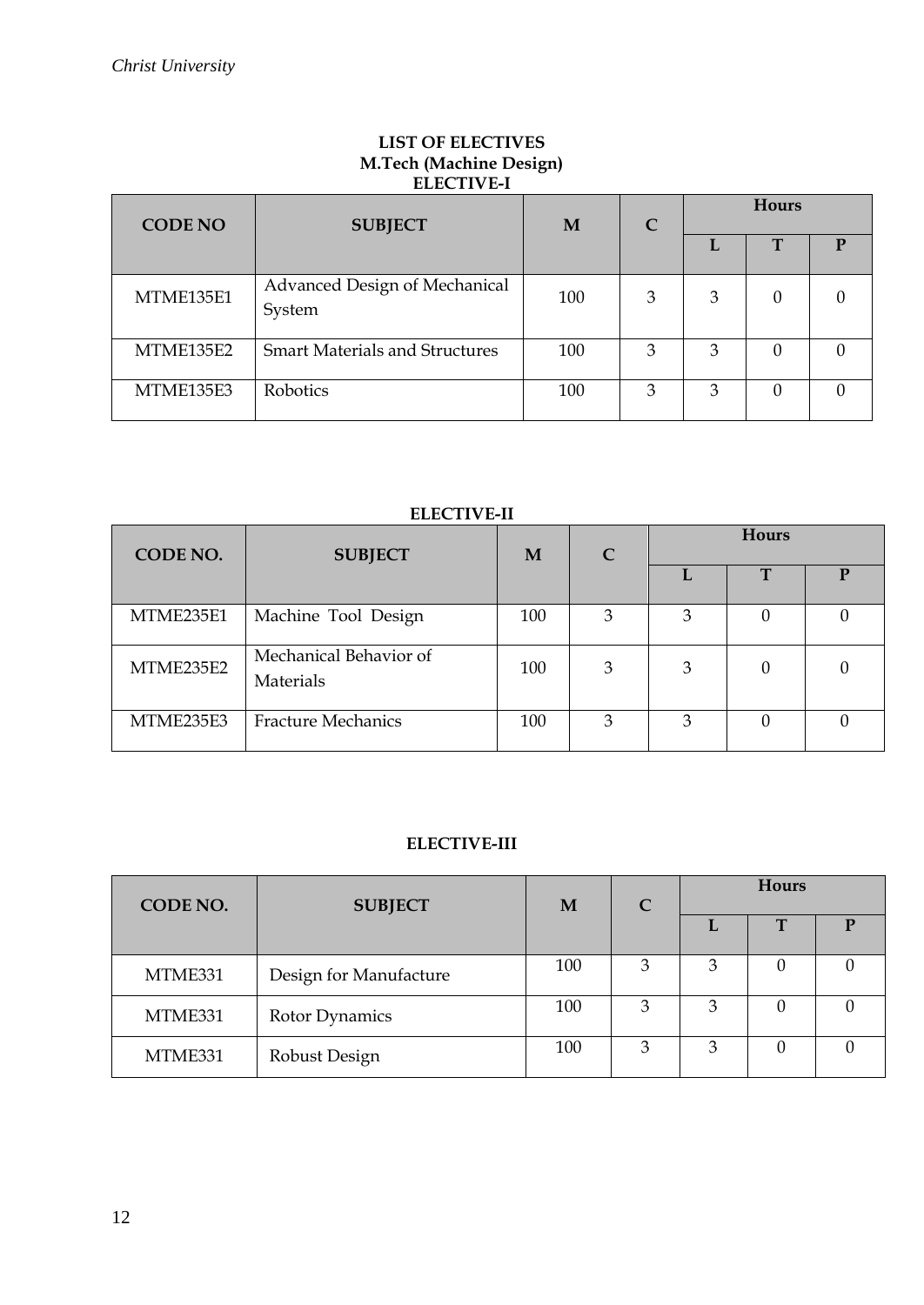| <b>CODE NO.</b> | <b>SUBJECT</b>                  | М   | C |   | <b>Hours</b>     |  |
|-----------------|---------------------------------|-----|---|---|------------------|--|
|                 |                                 |     |   |   | T                |  |
| MTME332E1       | Advanced Theory of<br>Vibration | 100 | 3 | 3 | 0                |  |
| MTME332E2       | Optimum Design                  | 100 | 3 | 3 | 0                |  |
| MTME332E3       | Vehicle Dynamics                | 100 | 3 | 3 | $\left( \right)$ |  |

# **ELECTIVE-IV**

#### **ELECTIVE-V**

|                 |                                              |     |   |   | Hours            |          |
|-----------------|----------------------------------------------|-----|---|---|------------------|----------|
| <b>CODE NO.</b> | <b>SUBJECT</b>                               | M   | C |   |                  |          |
|                 |                                              |     |   |   |                  | D        |
| MTME333E1       | Tribology and Bearing Design                 | 100 | 3 | З | $\left( \right)$ | $\theta$ |
| MTME333E2       | Theory of Plates and Shells                  | 100 | 3 | 3 | $\left( \right)$ | $\Omega$ |
| MTME333E3       | Advanced Mechanisms Design and<br>Simulation | 100 | 3 | 3 | 0                |          |

# **15. DETAILED SYLLABUS**

**I SEMESTER**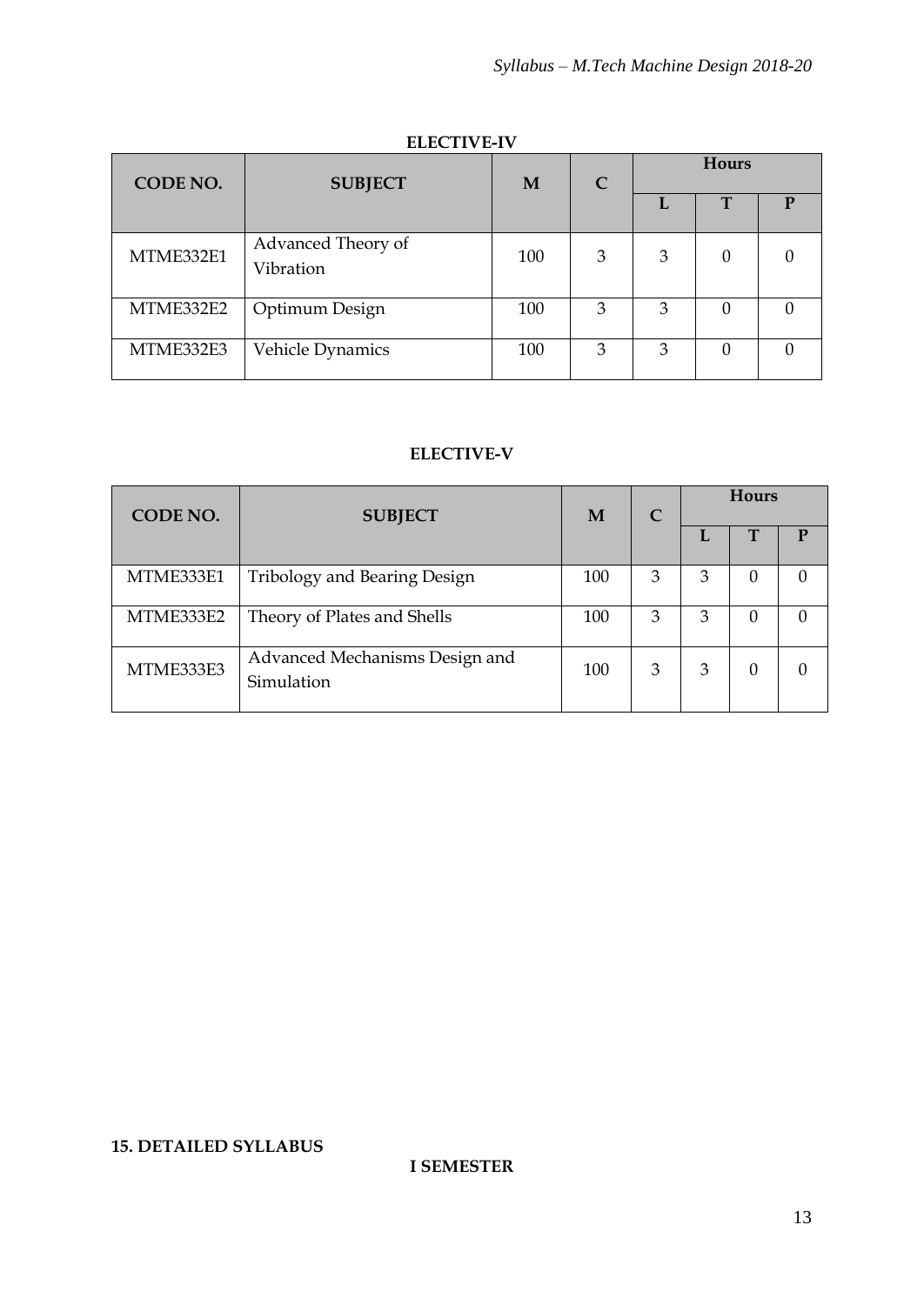#### **APPLIED MATHEMATICS**

| <b>Sub Code:MTMA 131</b> |                           | Total Lecture Hrs: 60 |
|--------------------------|---------------------------|-----------------------|
| Exam Marks: 100          | Hrs/week:04Exam Hours: 03 |                       |

#### **Paper Description:**

This paper helps students apply various mathematical concepts in the domain of machine design. The paper is designed for students with an interest in applying mathematical skills in a variety of engineering applications. This paper will be useful for them to pursue a career in research and development.

#### **Paper objective**:

At the end of the course the students would: Be able to apply various numerical techniques in design related problems. Have detailed concept of Linear Algebra.

Be capable of applying different transformation methods to solve linear as well non lineae differential equations.

**Paper Description:** This course provides the basic knowledge about the applications of photo elasticity, strain gages, and holographic interferometry. Comparison of test results with theoretical predictions of stress and strain. A thorough discussion of other methods of stress and strain determination (optical fiber strain sensors, acoustoelasticity, thermoelasticity, brittle coating, Moire interferometry, residual stress determination).

### **Unit – 1.**

**SOLUTION OF EQUATIONS AND EIGENVALUE PROBLEMS:** System of Linear Algebraic Equations: Crout's method, Doolittile method, Partition method.

Roots of Polynomial: Muller's method, Bairstow's Method, Graeffe's Roots, Squaring Method.

Eigen values and Eigen Vectors by iteration methods: Jacobi and Householder's method for symmetric matrices.

**12 Hrs**

#### **Unit – 2.**

**NUMERICAL DIFFERENTIATION AND NUMERICAL INTEGRATION:** Numerical Differentiation and Numerical Integration: Newton – Cotes and Guass Quadrature Integration formulae, Integration of Equations, Romberg integration, Numerical Differentiation Applied to Engineering problems, High Accuracy differentiation formulae.

**10 Hrs**

#### **Unit – 3.**

**LAPLACE TRANSFORMATION :** Transforms of elementary functions, properties, Inverse Laplace transform, Convolution theorem, Application of Laplace transforms to ordinary differential equations and simultaneous differential equations, Laplace transform of some special functions (periodic functions, Heaviside's unit function and Dirac Delta Function).

**14 Hrs**

**Unit – 4.**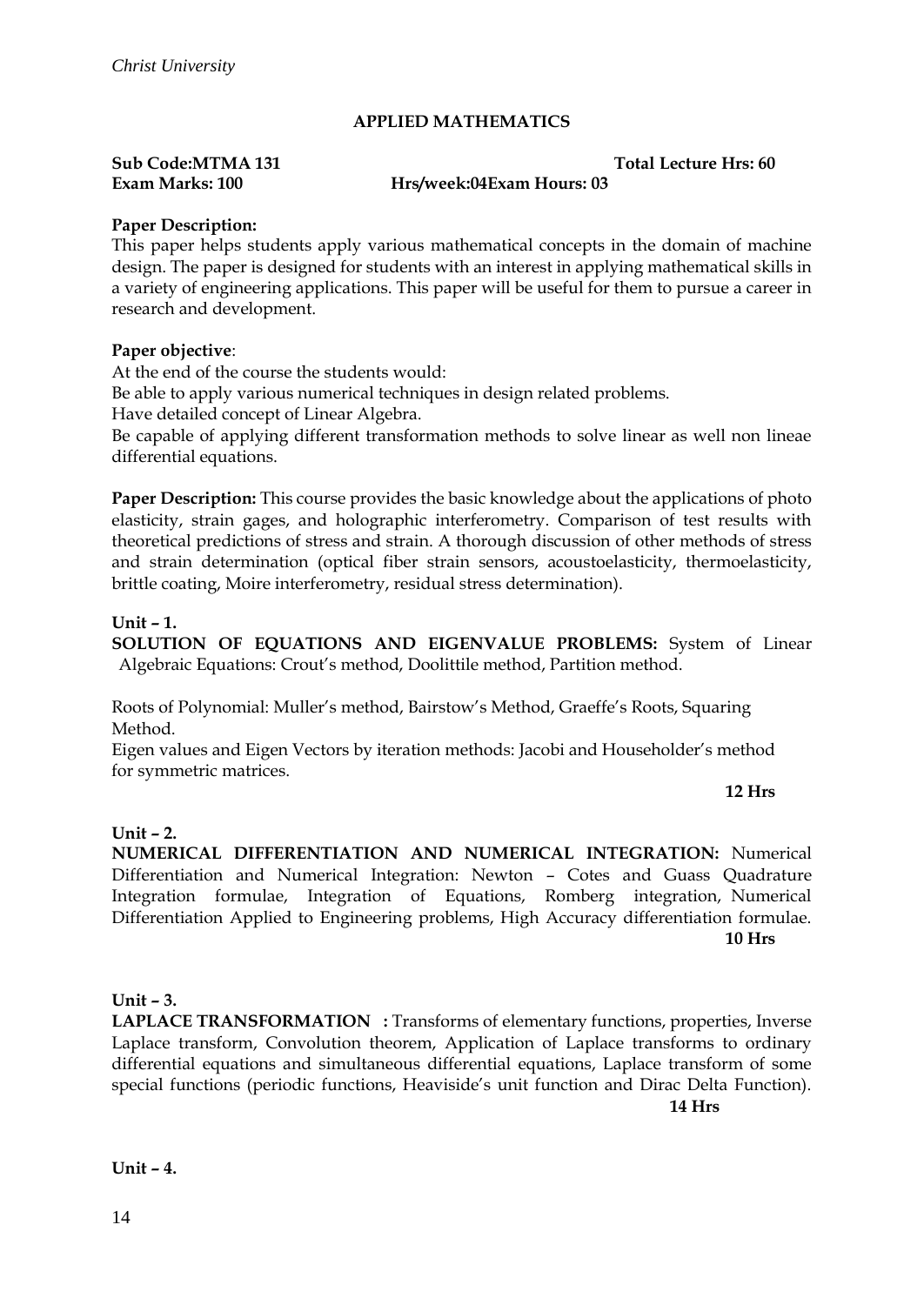15

**LINEAR TRANSFORMATION AND ORTHOGONALITY:** Linear Transformation: Introduction to Linear Transformation, The matrix of Linear Transformation, Linear Models in Science and Engineering.

Inner product spaces: Inner product, length and orthogonality, orthogonal sets, Orthogonal projections, The Gram - Schmidt process.

#### **12 Hrs**

# **Unit – 5.**

**FOURIER SERIES AND DIFFERENT TRANSFORMATION METHODS:** Fourier series, determination of Fourier coefficients, Finite Fourier transforms, Fourier, Hankel and Mellin's transforms, Perturbation and differential transform methods to solve ODEs and PDEs.

#### **12 Hrs**

### **REFERENCE BOOKS**

1. S. S. Sastry, "Numerical Analysis for Engineers", TataMcgraw Hill Edition.

2. Steven C.Chapra, Raymond P.Canale, "Numerical Methods for Engineers", Fourth Edition, TataMcgraw Hill.

3. M K. Jain, S. R. K Iyengar, R K. Jain, "Numerical Methods for Scientific and Engg.Computation", NEW AGE INTERNATIONAL Publishers.

4. Pervez Moin, "Application of Numerical methods to Engineering".

5. David. C. Lay, "Linear Algebra and its applications", 3rd Edition, Pearson Education.

6. James, G., "Advanced Modern Engineering Mathematics", 3rd Edition, Pearson Education, 2004.

7. O' Neil, P.V., "Advanced Engineering Mathematics", Thomson Asia Pvt. Ltd., Singapore, 2003.

8. Andrews, L. C. and Philips R. L., "Mathematical Techniques for Engineers and Scientists", Prentice Hall of India, 2006.

9. JiHuan He, "Homotopy perturbation technique", Computer Methods in Applied Mechanics and Engineering Vol. 178, Issues 3-4, August 1999, Pages 257-262.

10. S. J. Liao, "Beyond perturbation", CRC press (2003).

11. VedatSuatErtürk, "Differential Transformation Method For SolvingDifferential Equations of Lane - Emden Type", Mathematical and computer applications, vol. 12(3), 135-139, 2007.

12. Gilbert Strang, "Linear Algebra and its applications", Fourth Edition, Cengage Learning, 2006.

**Scheme of Examination:**

Two Questions to be set from each unit. On **EITHER OR CHOICE** basis, students have to answer any **FIVE** full questions out of TEN questions.

### **THEORY OF ELASTICITY**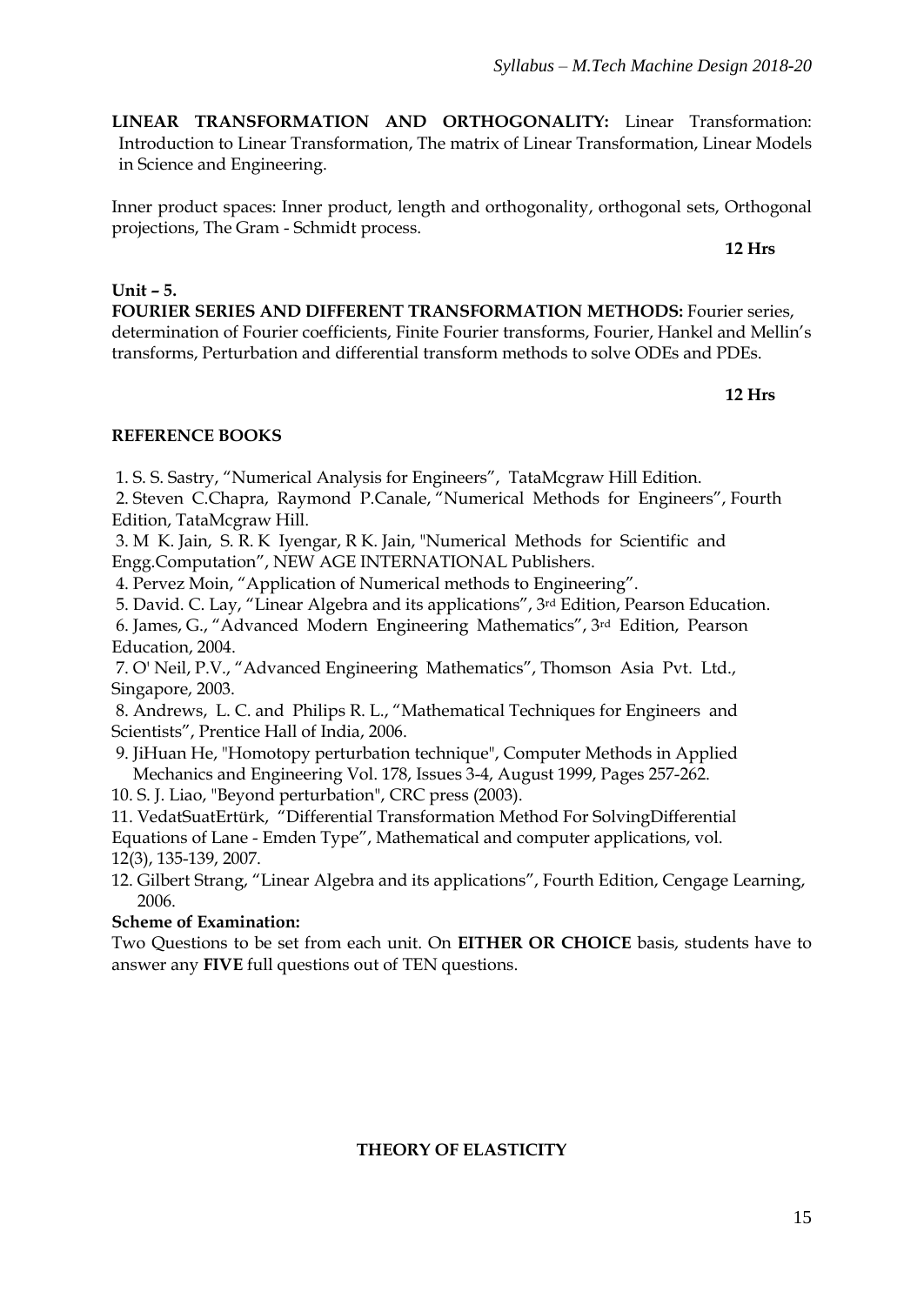| <b>Sub Code: MTME132</b> |              | Total Lecture Hrs: 60 |
|--------------------------|--------------|-----------------------|
| Exam Marks: 100          | Hrs/week: 04 | Exam Hours: 03        |

**Paper Description:** The course will provide a basic knowledge of the formulation of linear elasticity theory and its application to problems of stress and displacement analysis. The fundamental field equations will be developed including strain energy concepts. Applications will involve the solution to problems of engineering interest including two-dimensional problems of plane strain and plane stress, fracture mechanics, torsion, bending and stress concentration, and an introduction to three-dimensional solutions.

#### **Paper Objectives:**

- o To obtain the stress strain relation within the elastic body.
- o To find the thermal distribution occurring within the elastic body.
- o To find the principle stress and strain for a different types of elastic body.

#### **Level of Learning**: Advanced.

#### **Learning Outcome:**

- o To calculate two and three dimensional problems of cylindrical bodies.
- o To know the stress strain relation for a body subjected to loading within elastic limit.
- o To be able to understand the relation for a body subjected to thermal expansion.

#### **Unit – 1.**

**INTRODUCTION:**Definition and Notation for forces and stresses. Components of stresses, equations of Equilibrium, Specification of stress at a point. Principal stresses and Mohr's diagram in three dimensions. Boundary conditions .Stress components on an arbitrary plane, Stress invariants, Octahedral stresses, Decomposition of state of stress, Stress transformations.

**INTRODUCTION TO STRAIN :**Deformation**,** Strain Displacement relations, Strain components, The state of strain at a point, Principal strain, Strain transformation, Compatibility equations, Cubical dilatation

#### **14 Hrs**

#### **Unit – 2.**

**STRESS -STRAIN RELATIONS AND THE GENERAL EQUATIONS OF ELASTICITY:** Generalized Hooke's; law in terms of engineering constants. Formulation of.elasticity Problems. Existence and uniqueness of solution, Saint -Venant's principle, Principle of super position and reciprocal thermo.

**TWO DIMENSIONAL PROBLEMS IN CARTESIAN CO-ORDINATES:** Airy's stress function, investigation for simple beam problems. Bending of a narrow cantilever beam under end load, simply supported beam with uniform load, Use of Fourier series to solve two dimensional problems.

#### **14 Hrs**

#### **Unit - 3.**

**TWO DIMENSIONAL PROBLEMS IN POLAR CO-ORDINATES:** General equations, stress distribution symmetrical about an axis, Pure bending of curved bar, Strain components in polar co-ordinates, Rotating disk and cylinder, Concentrated force on semi-infinite plane, Stress concentration around a circular hole in an infinite plate.

#### **10 Hrs**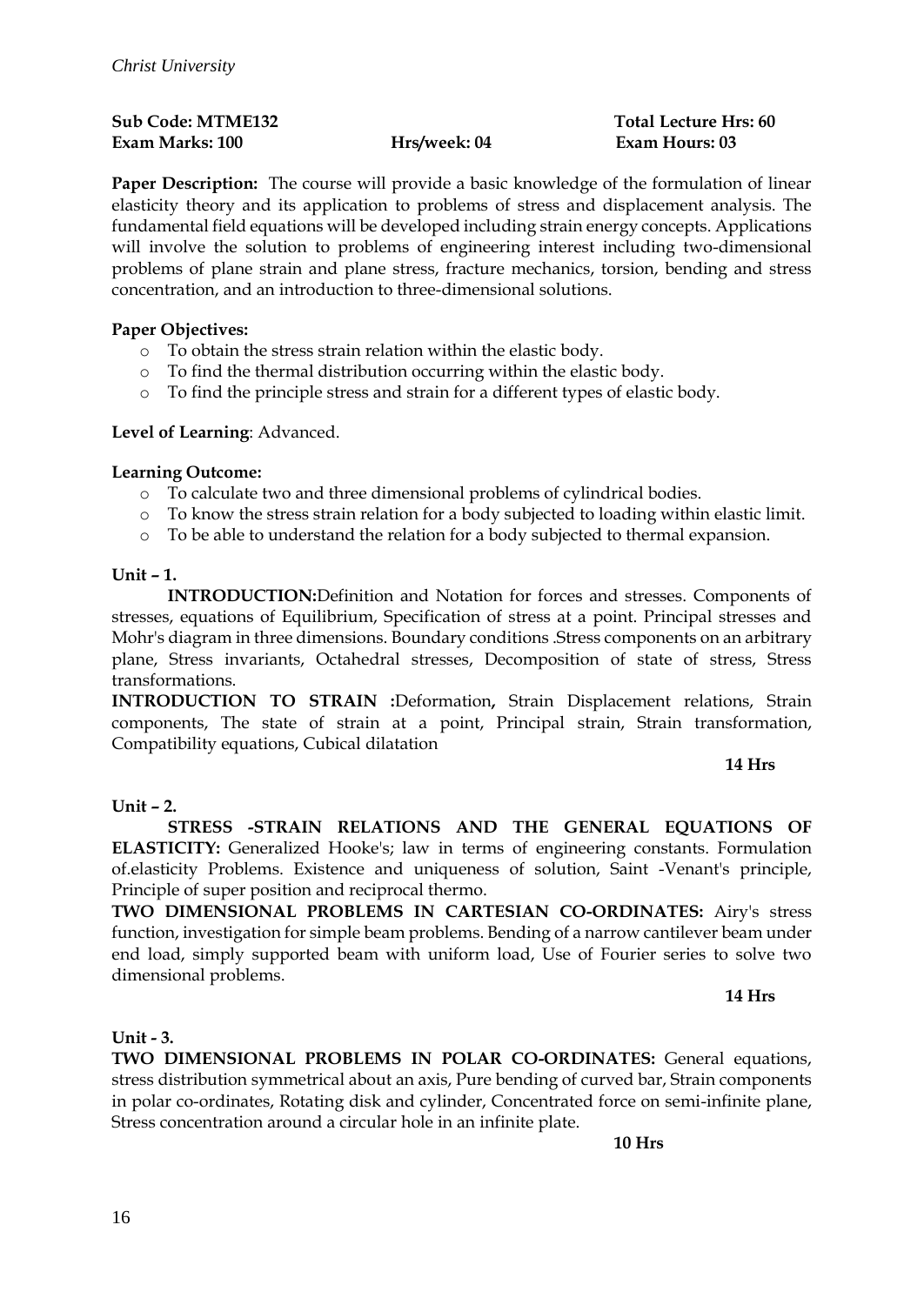### **Unit - 4**

**THERMAL STRESSES:** Introduction, Thermo-elastic stress -strain relations, Thin circular disc, Long circular cylinder.

**TORSION OF PRISMATIC BARS:** Torsion of Circular and elliptical cross section bars, Soap film analogy, Membrane analogy, Torsion of thin walled open and closed tubes.

**12 Hrs**

# **Unit - 5**

**ELASTIC STABILITY:** Axial compression of prismatic bars, Elastic stability, Buckling load for column with constant cross section.

**10 Hrs**

### **TEXT BOOKS**

1. Timoshenko and Goodier, "Theory of Elasticity"-'McGraw Hill Book Company.

2. Dym C. L and Shames. I. H, "Solid Mechanics : A variation"- Approach, McGralHilll New York- 1973

### **REFERENCE BOOKS**

1. T.G.Sitharam" Applied Elasticity"- Interline publishing, 2005.

2. L S Srinath, "Advanced Mechanics of Solids "- Tata Mcgraw Hill Company,2008

3. Sadhu Singh ," Theory of Elasticity"- Khanna publisher, 2003

4. Phillips, Durelli and Tsao, "Analysis of Stress and Strain "- McGraw Hill Book.

5. Wang. C. T. "Applied Elasticity".

#### **Scheme of Examination:**

Two Questions to be set from each unit. On **EITHER OR CHOICE** basis, students have to answer any **FIVE** full questions out of TEN questions.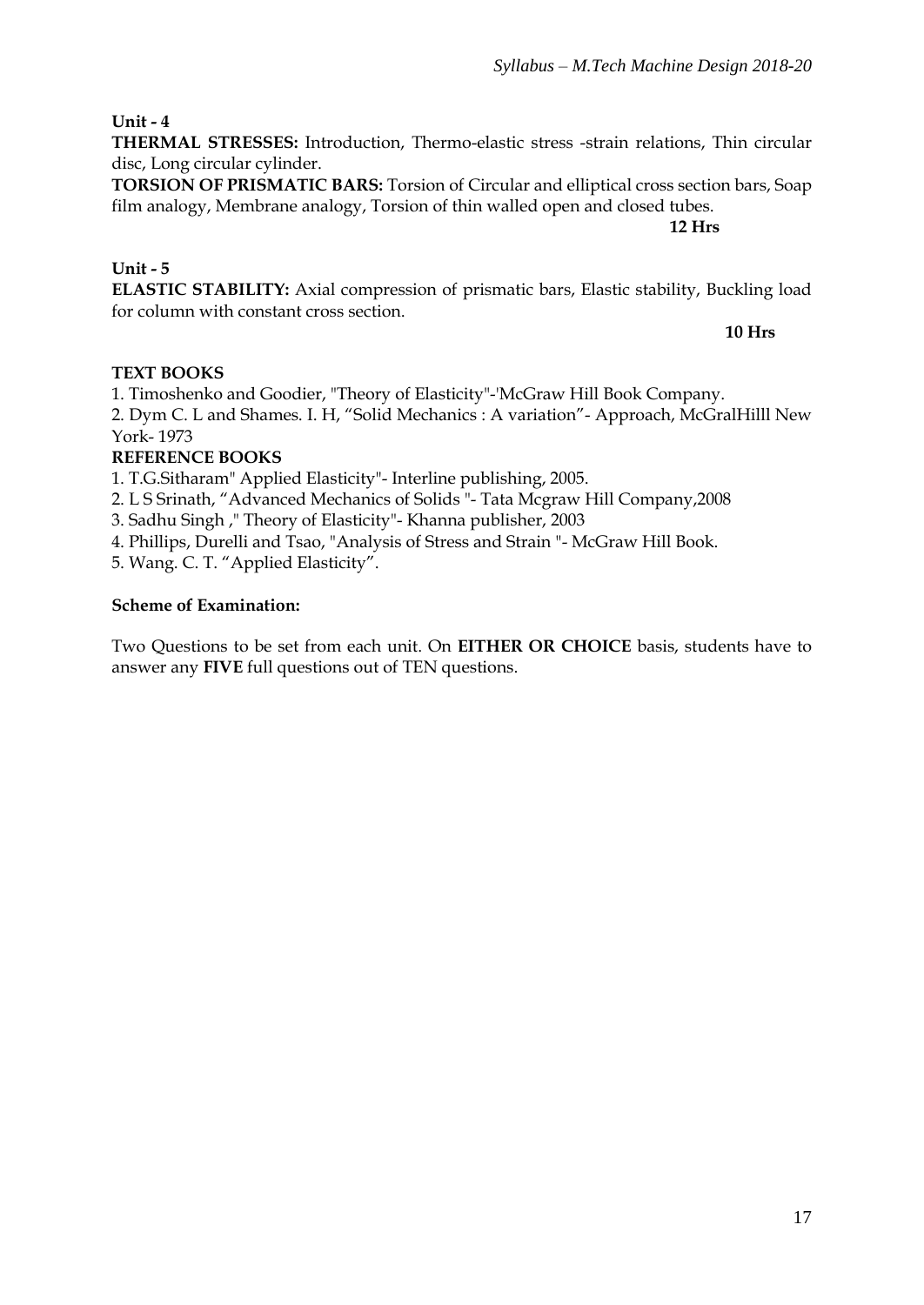#### **DYNAMICS OF MECHANISM DESIGN**

| <b>Sub Code: MTME133</b> |              | Total Lecture Hrs: 60 |
|--------------------------|--------------|-----------------------|
| Exam Marks: 100          | Hrs/week: 04 | Exam Hours: 03        |

**Paper Description:** This course provides the basic knowledge of linear and rotational motion and the forces and torques that cause motion. Specific topics include kinematics and kinetics of plane motion. Problems are solved using several different methods including work and energy, impulse and momentum, and inertia methods. Theory is applied to actual engineering applications to solve problems involving hoisting equipment, such as elevators, and balancing of rotating machinery.

#### **Paper Objectives:**

- o To study the laws of motion i.e dynamics.
- o To represent graphical and analytical method of dimensional synthesis.
- o To find the different types of sensors and actuators used for different application.

### **Level of Learning**: Advanced.

#### **Learning Outcome:**

- o To understand the Concept of linkages and lagrange's principles.
- o To describe concepts of displacement, velocity and acceleration as vectors and how to determine them.
- o To be able to understand motion of a force as a vector.
- o To be able to understand concepts of kinetic, potential and mechanical energies and the concept of a conservative force.
- o To be able to draw the free-body diagram (FBD) for the system.
- o To conduct dynamic force analysis for various mechanisms.
- o To be able to solve problems on analysis of frictions in different members like belt drives.

### **Unit – 1.**

**GEOMETRY OF MOTION:** Introduction, analysis and synthesis, Mechanism terminology, planar, Spherical and spatial mechanisms, mobility, Grashoffs law, Equivalent mechanisms, Unique mechanisms, Kinematic analysis of plane mechanisms**:** Auxiliary point method using rotated velocity vector, Hall - Ault auxiliary point method, Goodman's indirect method.

**GENERALIZED PRINCIPLES OF DYNAMICS:** Fundamental laws of motion, Generalized coordinates, Configuration space, Constraints, Virtual work, principle of virtual work, Energy and momentum, Work and kinetic energy, Equilibrium and stability, Kinetic energy of a system, Angular momentum, Generalized momentum.

#### **16 Hrs**

### **Unit – 2.**

**LAGRANGE'S EQUATION:** Lagrange's equation from D'Alembert's principles, Examples, Hamiltons equations, Hamiltons principle, Lagrange's, equation from Hamiltons principle, Derivation of Hamiltons equations, Examples.

**SYSTEM DYNAMICS:** Gyroscopic action in machines, Euler's equation of motion, Phase Plane representation, Phase plane Analysis, Response of Linear Systems to transient disturbances.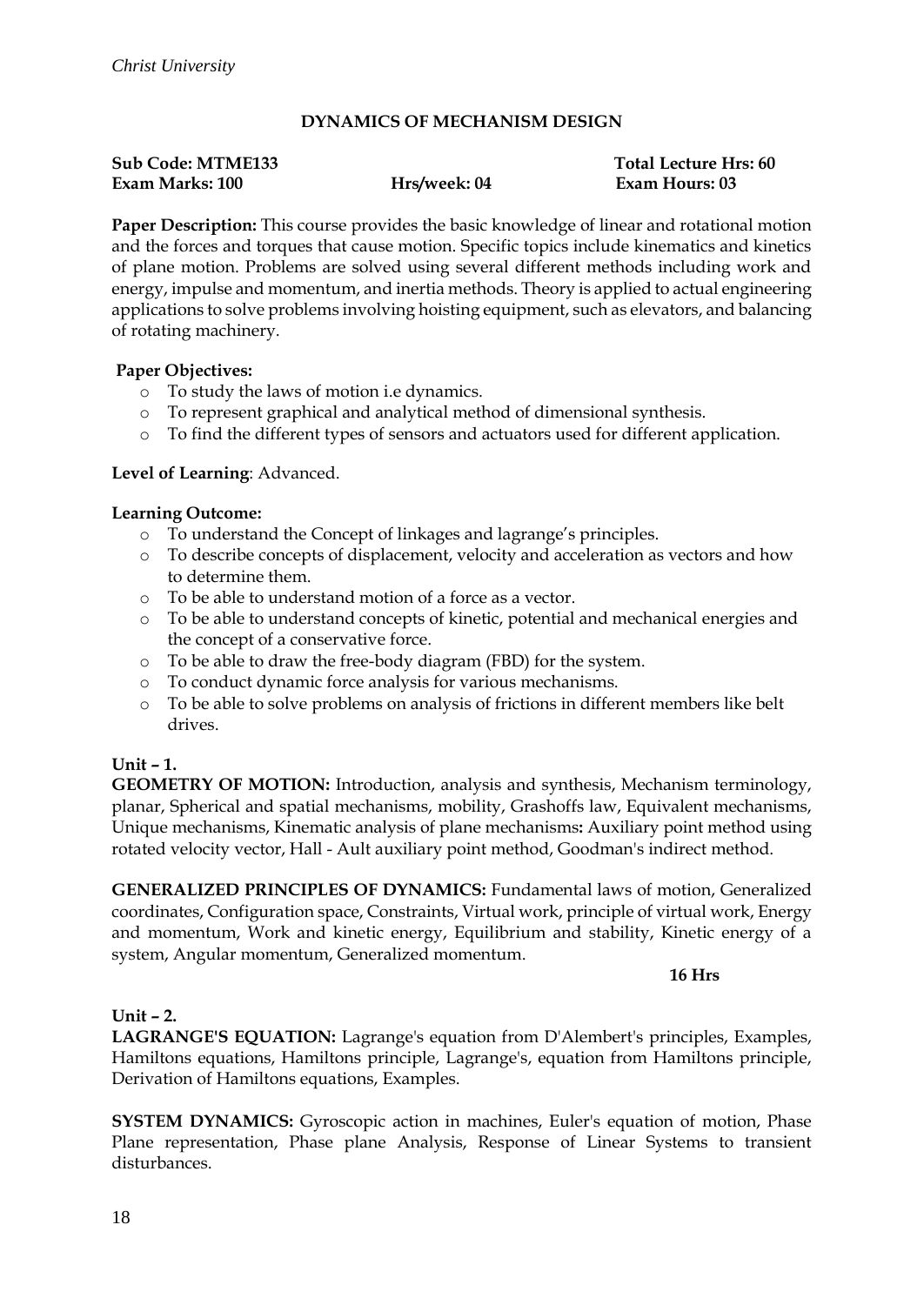# **13 Hrs**

### **Unit - 3.**

**SYNTHESIS OF LINKAGES:** Type, number, and dimensional synthesis, Function generation, Path generation and Body guidance, Precision positions, Structural error, Chebychev spacing, Two position synthesis of slider crank mechanisms, Crank-rocker mechanisms with optimum transmission angle Motion Generation: Poles and relative poles, Location of poles and relative poles, polode, Curvature, Inflection circle.

**10 Hrs**

### **Unit - 4.**

**6. GRAPHICAL METHODS Of DIMENSIONAL SYNTHESIS:** Two position synthesis of crank and rocker mechanisms, Three position synthesis, Four position synthesis (point precision reduction) Overlay method, Coupler curve synthesis, Cognate linkages.

#### **9 Hrs**

# **Unit - 5.**

**ANA1YTICAL METHODS OF DIMENSIONAL SYNTHESIS:** Freudenstein's equation for four bar mechanism and slider crank mechanism, Examples, Bloch's method of synthesis, Analytical synthesis using complex algebra.

**SPATIAL MECHANISMS:** Introduction, Position analysis problem, Velocity and acceleration analysis, Eulerian angles.

**12Hrs**

### **TEXT BOOKS**

1.K.J.Waldron&G.L.Kinzel,"Kinematics, Dynamics and Design of Machinery",Wiley India, 2007.

2. Classi-al Dynamics - Greenwood Prentice Hall of India, 1988.

#### **References Books:**

1. E.Shigley&J.J.Jicker," Theory of Machines and Mechanism", McGraw Hill company.

2. Mechanism and Machine Theory - A.G.Ambekar, PHI, 2007.

3. Ghosh and Mallick, "Theory of Mechanism and Mechanism ", East West press 2007.

4. David H. Myszka, "Machines and Mechanisms", Pearson Education, 2005.

### **Scheme of Examination:**

Two Questions to be set from each unit. On **EITHER OR CHOICE** basis, students have to answer any **FIVE** full questions out of TEN questions.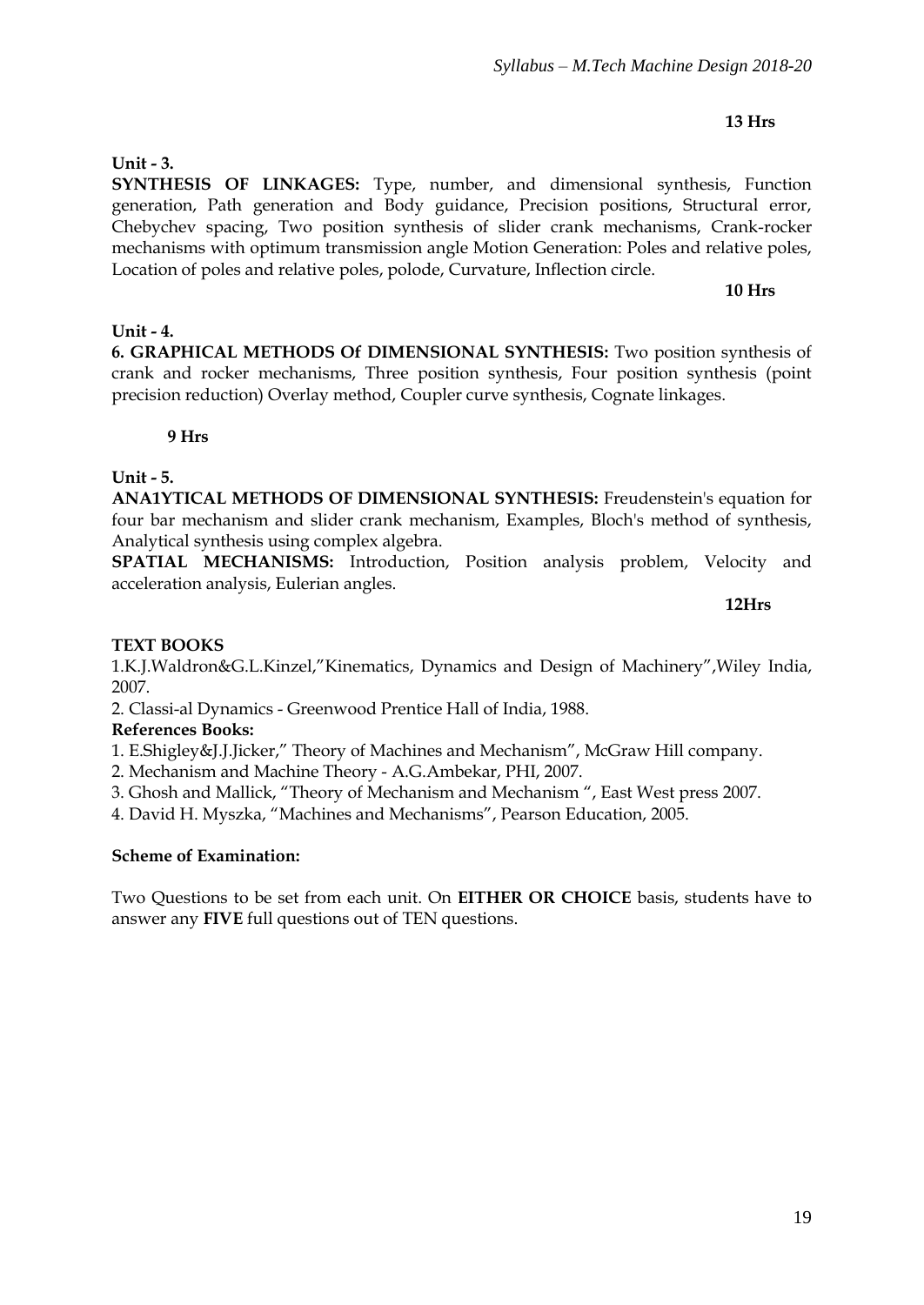#### **COMPOSITE MATERIALS TECHNOLOGY**

| <b>Sub Code: MTME134</b> |              | Total Lecture Hrs: 60 |
|--------------------------|--------------|-----------------------|
| Exam Marks: 100          | Hrs/week: 04 | Exam Hours: 03        |

**Paper Description:** This course provides the basic understanding of the linear elastic analysis of composite materials. This understanding will include concepts such as anisotropic material behavior and the analysis of laminated plates. The students will undertake a design project involving application of fiber reinforced laminates.

#### **Paper Objectives:**

- o To obtain the basic idea of composite technology in the present scenario.
- o Classification and manufacturing of different types of composites.
- o Testing of composite material and laboratory set up.

### **Level of Learning**: Advanced.

#### **Learning Outcome:**

- o To be able to define the concept of composite.
- o To differentiate the different types of composites and its manufacturing.
- o To understand the setup for testing of composites.
- o To know the application of composites in various advanced fields.

### **Unit - 1.**

**INTRODUCTION TO COMPOSITE MATERIALS:** Definition, Classification, Types of matrices material and reinforcements, Characteristics & selection, Fiber composites, laminated composites, Particulate composites, Prepegs, and sandwich construction.

#### **10 Hrs**

### **Unit - 2.**

**MACRO MECHANICS OF A LAMINA:** Hooke's law for different types of materials, Number of elastic constants, Derivation of nine independent constants for orthotropic material, Two - dimensional relationship of compliance and stiffness matrix. Hooke's law for two-dimensional angle lamina, engineering constants - Numerical problems.Invariantproperties.Stress-Strain relations for lamina of arbitrary orientation, Numerical problems.

### **12 Hrs**

### **Unit - 3.**

**MICRO MECHANICAL ANALYSIS OF A LAMINA:** Introduction, Evaluation of the four elastic moduli, Rule of mixture, Numerical problems.

**BIAXIAL STRENGTH THEORIES:** Maximum stress theory, Maximum strain theory, Tsa-Hill theory, Tsai, Wu tensor theory, Numerical problems.

#### **13 Hrs**

### **Unit - 4.**

**MACRO MECHANICAL ANALYSIS OF LAMINATE:** Introduction, code, Kirchoff hypothesis, CL T, A, B, and D matrices (Detailed derivation) Engineering constants, Special cases of laminates, Numerical problems.

**MANUFACTURING:**Lay up and curing - open and closed mould processing, Hand lay, Up techniques, Bag moulding and filament winding. Pultrusion, Pulforming, Thermoforming, Injection moulding, Cutting, Machining and joining, tooling, Quality assurance, Introduction,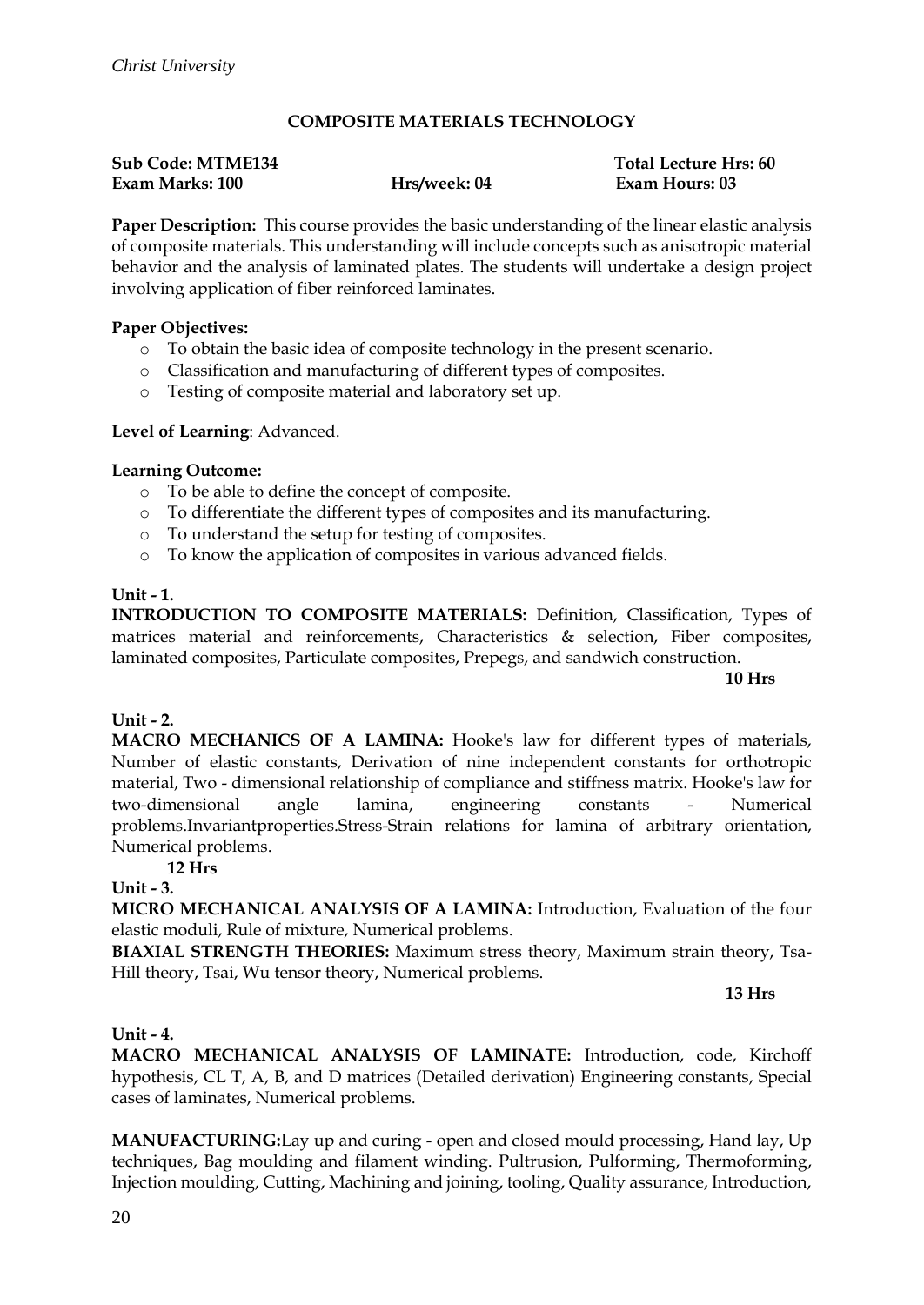material qualification, Types of defects, NDT methods.

#### **12 Hrs**

**Unit - 5.**

**APPLICATION DEVELOPMENTS:** Aircrafts, missiles, Space hardware, automobile, Electrical and Electronics, Marine, Recreational and sports equipment-future potential of composites.

**METAL MATRIX COMPOSITES:** Re-inforcement materials, Types, Characteristics and selection, Base metals, Selection, Applications.

**13 Hrs**

#### **TEXT BOOKS**

1. Mein Schwartz,"Composite Materials Handbook", 2nd Edition, McGraw Hill Book Company, 1984.

2.Autar K. Kaw,"Mechanics of composite materials", 2nd Edition edition, Taylor & Francis, 2006.

#### **REFERENCE BOOKS**

1. Rober M. Joness, "Mechanics of Composite Materials", Mc-Graw Hill Kogakusha Ltd.

2. Michael W,"Stress analysis of fiber Reinforced Composite Materials", Updated edition DEStech,2009.

3. Krishan K, "Composite Material Science and Engineering", 3rd Edition Chawla Springer,2012

4. P.C. Mallik Marcel Decker, "Fibre Reinforced Composites", 3rd edition, CRC Press, 2007

#### **Scheme of Examination:**

Two Questions to be set from each unit. On **EITHER OR CHOICE** basis, students have to answer any **FIVE** full questions out of TEN questions.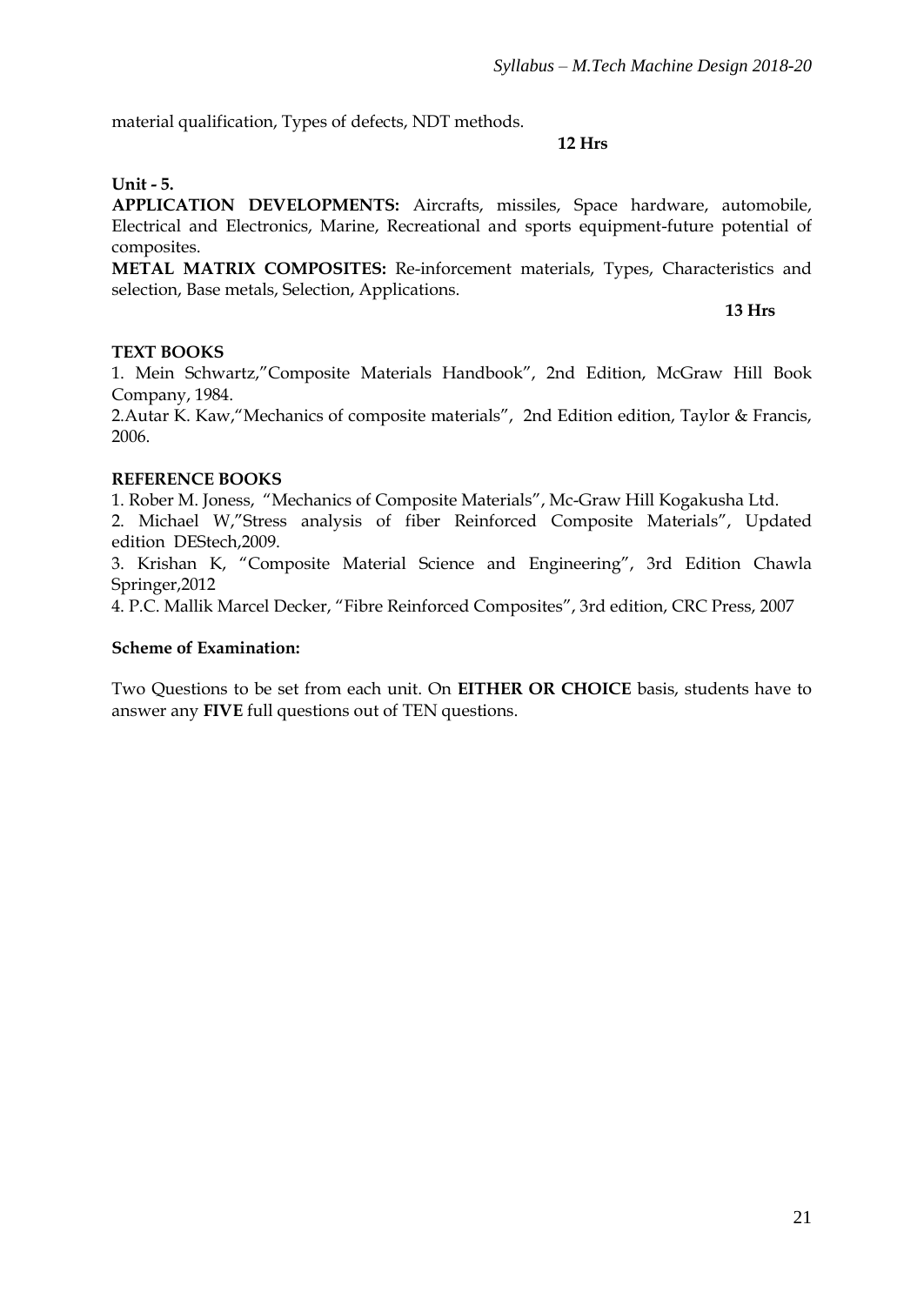#### **ADVANCED CAD LABORATORY**

# **Sub Code: MTME151** Total Lecture Hrs:30

**Exam Marks: 50 Hrs/week: 02Exam Hours:03**

Exercises in Sketching, Solid Modeling, Surface modeling, Sheet metal and mechanism design of Mechanical Components and assembly using Parametric and Feature Based Packages like **PRO-E / SOLID WORKS /SOLID EDGE/CATIA / UNIGRAPHICS** etc.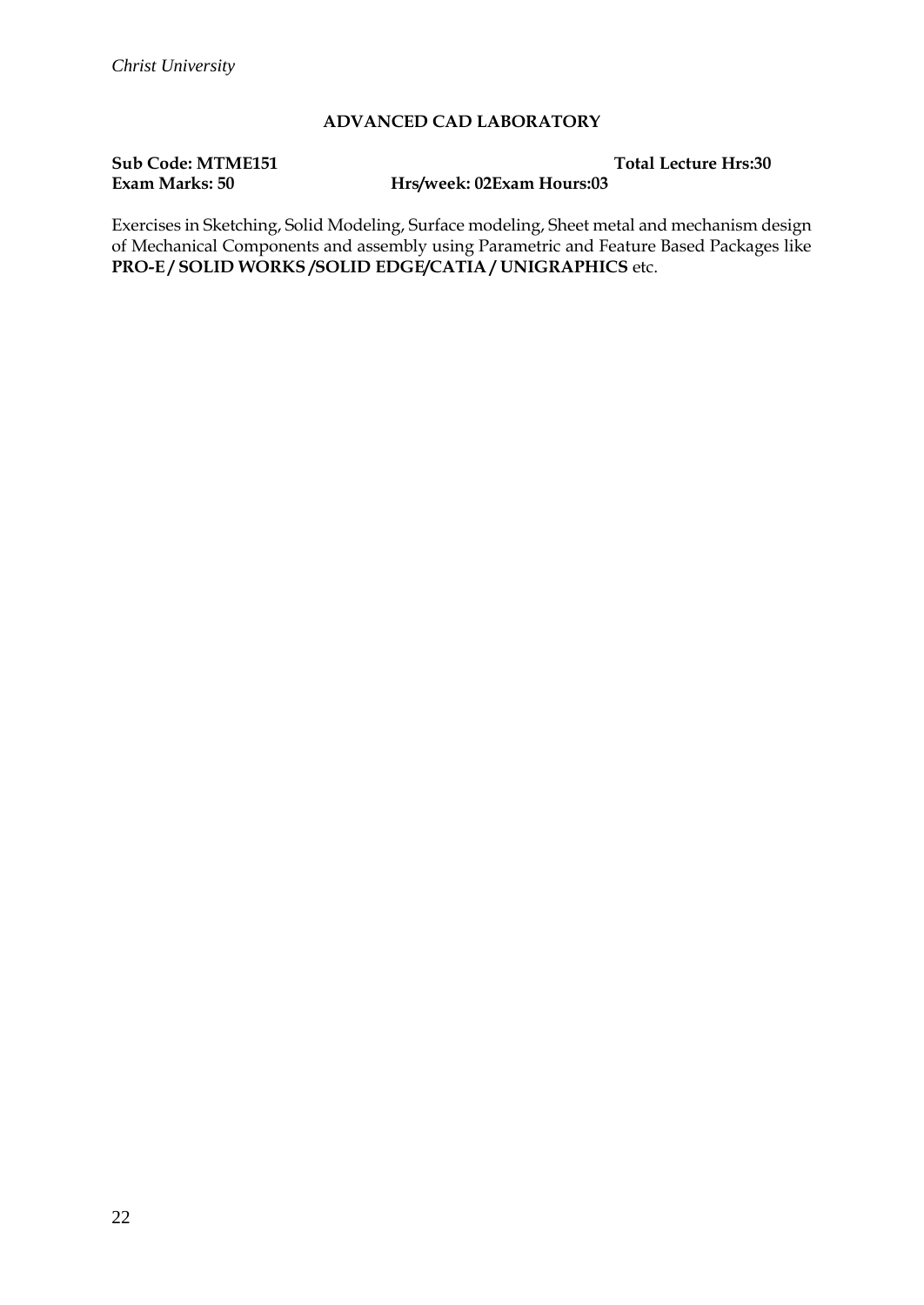#### **SIMULATION LAB**

#### **Sub Code: MTME152** Total Lecture Hrs:30 **Exam Marks: 50 Hrs/week:02ExamHours:03**

Exercises in the field of Vibrations, CFD, Rotor dynamics, Heat transfer and Mass transfer will be carried out. At least five exercises with case study. Out of which any two will be asked for end semester exam.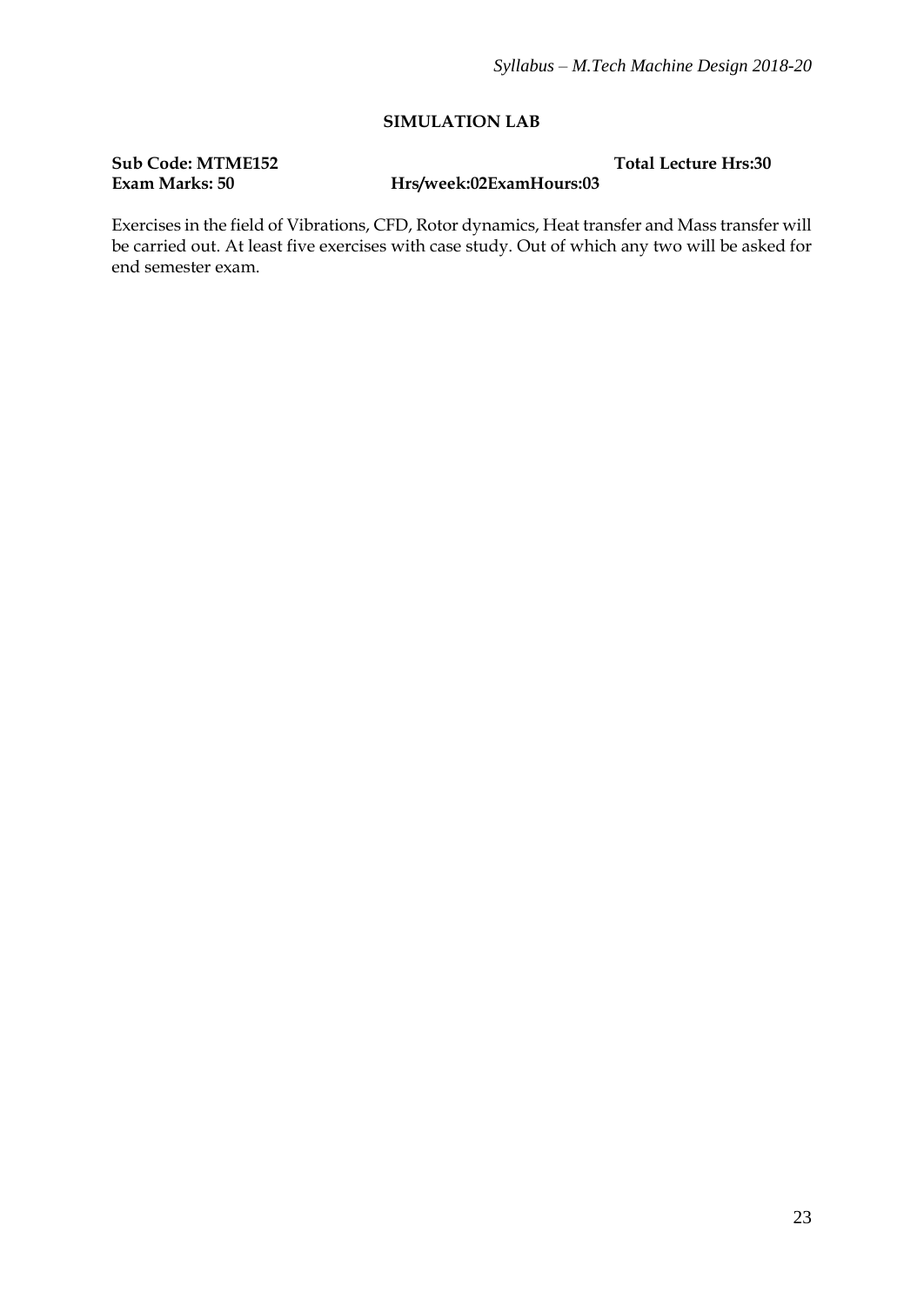#### **PROFESSTIONAL PRACTICE -I**

#### **Sub Code: MTME171 Hrs/week: 4**

**SUBJECT DESCRIPTION:** During the seminar session each student is expected to prepare and present a topic on engineering / technology, it is designed to

- Review and increase their understanding of the specific topics tested.
- Improve their ability to communicate that understanding to the grader.
- Increase the effectiveness with which they use the limited examination time.

**SUBJECT OBJECTIVE:** Students are encouraged to use various teaching aids such as overhead projectors, power point presentation and demonstrative models. This will enable them to gain confidence in facing the placement interviews and intended to increase the score they earn on the upcoming exam above what they would otherwise earn.

**LEVEL OF KNOWLEDGE**: Basic/Advanced/Working

This course is specially designed for the students of higher degree. It COURSE OBJECTIVEs to train and equip the students towards acquiring competence in teaching, laboratory skills, research methodologies and other professional activities including ethics in the respective academic disciplines.

The course will broadly cover the following aspects:

- Teaching skills
- Laboratory skills and other professional activities
- Research methodology

For teaching suitable courses where strengthening in the training of the students is required will be identified and the student will be asked to prepare lectures on selected topics pertaining to the courses and present these lectures before a panel of faculty members. The student will also be required to prepare question papers which will test the concepts, analytical abilities and grasp in the subject. Wherever the laboratories are involved, students will also be asked to carry out laboratory experiments and learn about the use and applications of the instruments. The general guiding principle is that the students should be able to teach and participate in the undergraduate degree courses in his/her discipline in an effective manner. The students will also assist the faculty in teaching and research activities.

The course will also contain the component of research methodology, in which a broad topic will be assigned to each student and he/ she is supposed to carry out intensive literature survey, data analysis and prepare a research proposal.

Each group will carry out many professional activities beside teaching and research. Such as, purchase of equipment, hardware, software and planning for new experiments and also laboratories etc. Along with these the students will also be assigned some well-defined activities. The student is expected to acquire knowledge of professional ethics in the discipline. **OPERATIONAL DETAILS**: Head of the Department will assign a suitable instructor/faculty member to each student. Students and faculty members covering a broad area will be grouped in a panel consisting of 4-5 students and 4-5 faculty members. Within one week after registration, the student should plan the details of the topics of lectures, laboratory experiments, developmental activities and broad topic of research etc in consultation with the assigned instructor/faculty. The student has to submit two copies of the written outline of the total work to the instructor within one week.

In a particular discipline, Instructors belonging to the broad areas will form the panel and will nominate one of them as the panel coordinator. The coordinator together with the instructors will draw a complete plan of lectures to be delivered by all students in a semester. Each student will present 3-4 lectures, which will be attended by all other students and Instructors. These lectures will be evenly distributed over the entire semester. The coordinator will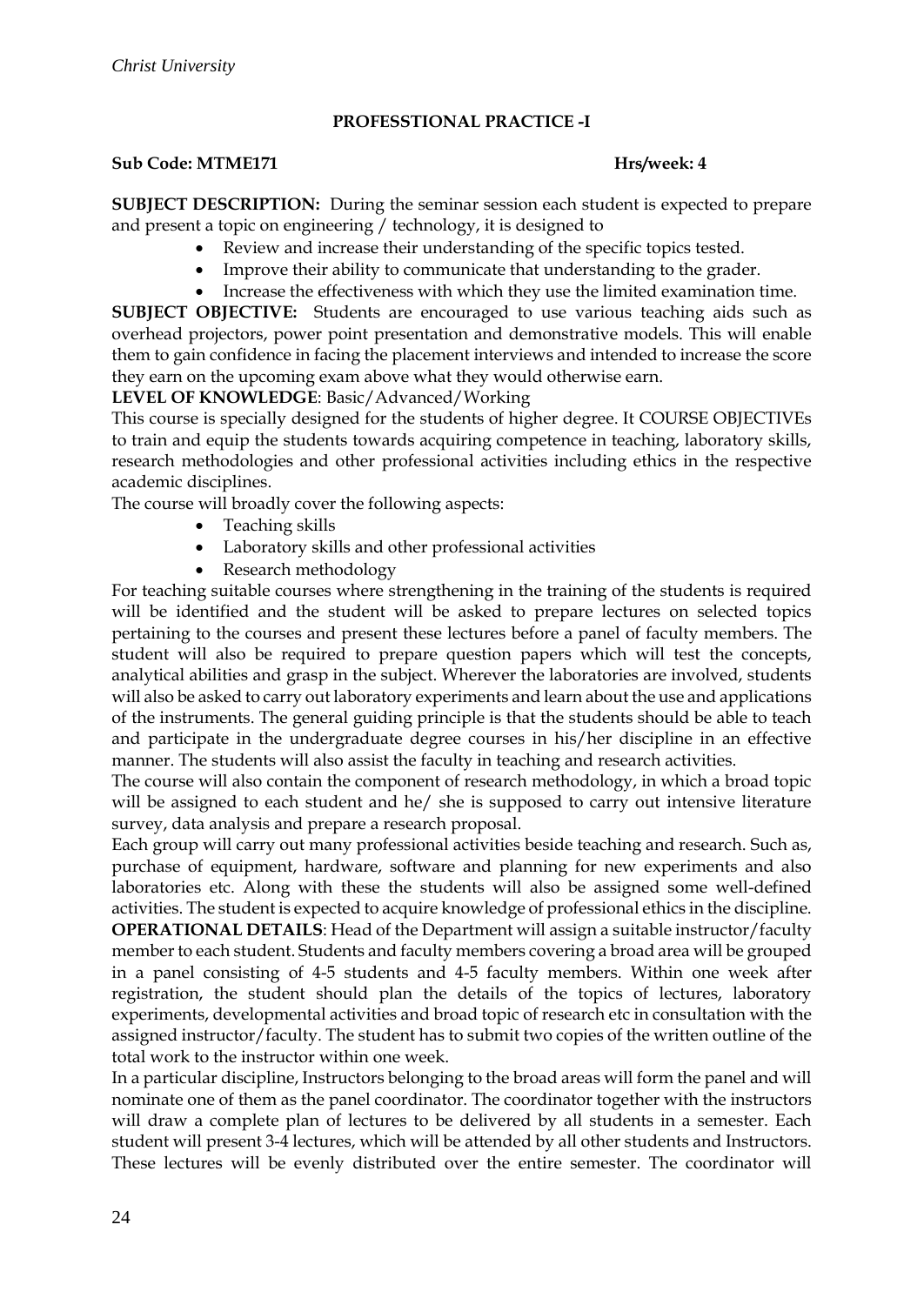announce the schedule for the entire semester and fix suitable meeting time in the week. Each student will also prepare one presentation about his findings on the broad topic of research. The final report has to be submitted in the form of a complete research proposal. The References and the bibliography should be sited in a standard format. The research proposal should contain a) Topic of research b) Background and current status of the research work in the area as evident from the literature review c) Scope of the proposed work d) Methodology e) References and bibliography. A report covering laboratory experiments, developmental activities and code of professional conduct and ethics in discipline has to be submitted by individual student. The panel will jointly evaluate all the components of the course throughout the semester and the mid semester grade will be announced by the respective instructor to his student. A comprehensive viva/test will be conducted at the end of the semester jointly, wherever feasible by all the panels in a particular academic discipline/department, in which integration of knowledge attained through various courses will be tested and evaluated. Wherever necessary and feasible, the panel coordinator in consultation with the concerned group may also seek participation of the faculty members from other groups in lectures and comprehensive viva.

Mid semester report and final evaluation report should be submitted in the 9<sup>th</sup> week and 15<sup>th</sup> week of the semester respectively. These should contain the following sections:

Section (A): Lecture notes along with two question papers each of 180 min duration, one quiz paper (CIA-I) of 120 min duration on the topics of lectures. The question paper should test concepts, analytical abilities and grasp of the subject. Solutions of questions also should be provided. All these will constitute lecture material.

Section (B): Laboratory experiments reports and professional work report.

Section (C): Research proposal with detailed references and bibliography in a standard format. Wherever necessary, respective Head of the Departments could be approached by Instructors/panel coordinators for smooth operation of the course. Special lectures dealing with professional ethics in the discipline may also be arranged by the group from time to time. **EVALUATION SCHEME** 

| Component               | <b>Instructors</b>   | Weightage |
|-------------------------|----------------------|-----------|
| Teaching                | Lecture materials    | 7.5       |
|                         | Lecture presentation | 10        |
| Laboratory and          | Reports              | 10        |
| Professional activities | Viva/presentation    | 7.5       |
| Research                | Proposal             | 2.5       |
|                         | Viva/presentation    | 2.5       |
| Comprehensive           | Test/viva            | 10        |
|                         | Total                | 50        |

**COURSE NOTICES**: Notices pertaining to this course will be displayed on the respective departmental notice boards by the panel coordinator/ instructor. Students may also check the exam notice board for notices issued by the exam division.

**MAKE UP POLICY**: All students are required to attend all the lectures and presentations in the panel. Participation and cooperation will also be taken into account in the final evaluation. Requests for makeup should normally be avoided. However, in genuine cases, panel will decide action on a case by case basis.

**NOTE:** Seminar shall be presented in the department in presence of a committee (Batch of Teachers) constituted by HOD. The seminar marks are to be awarded by the committee. Students shall submit the seminar report in the prescribed Standard format.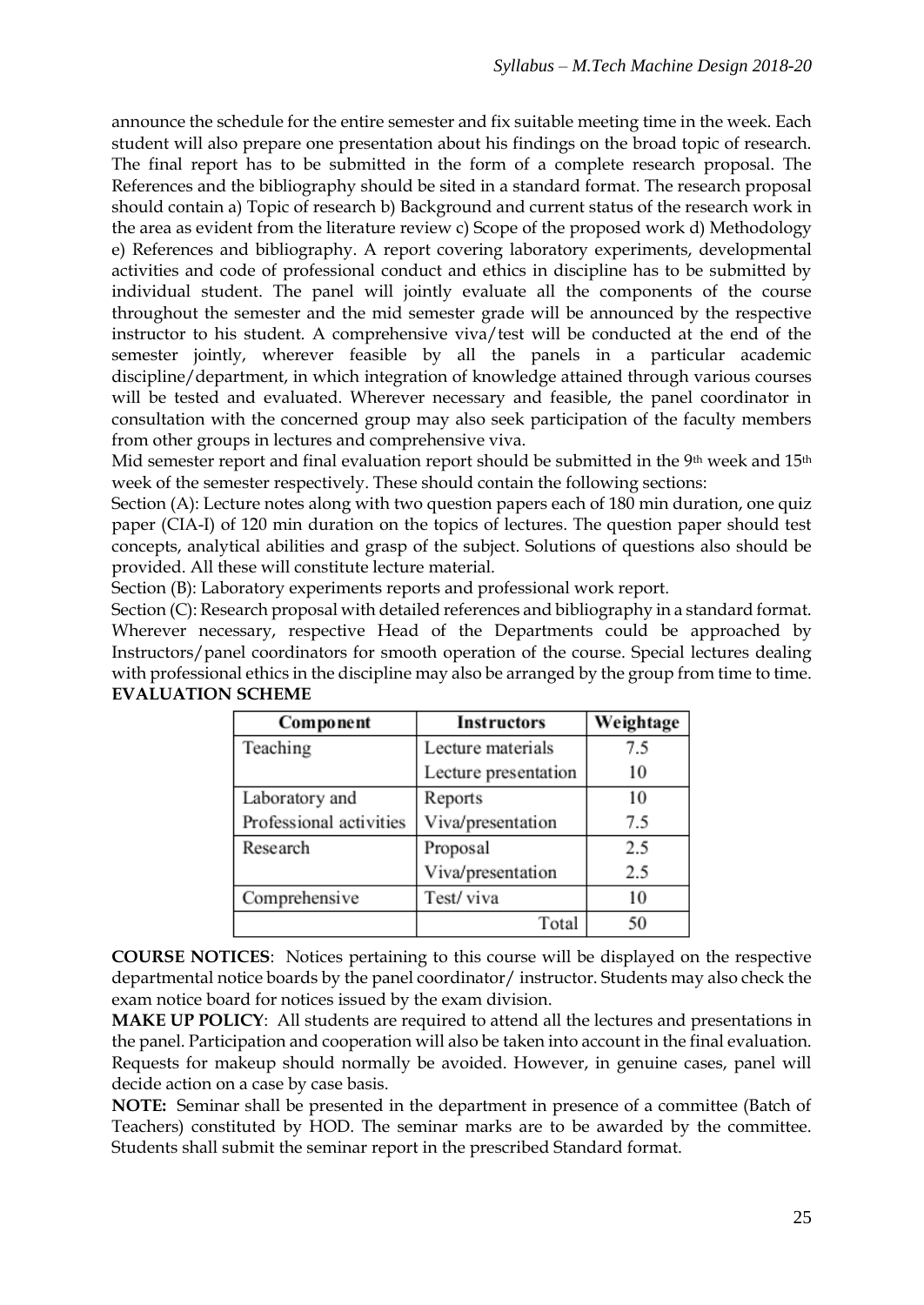#### **II SEMESTER EXPERIMENTAL STRESS ANALYSIS**

#### **Sub Code: MTME231 Total Lecture Hrs:** 60 **Exam Marks: 100 Hrs/week: 04 Exam Hours: 03**

**Paper Description:** This course provides the basic knowledge about the applications of photo elasticity, strain gages, and holographic interferometry. Comparison of test results with theoretical predictions of stress and strain. A thorough discussion of other methods of stress and strain determination (optical fiber strain sensors, acoustoelasticity, thermoelasticity, brittle coating, Moire interferometry, residual stress determination).

#### **Paper Objectives:**

- o Stress-Strain Analysis is used in design of various structures such as Tunnels, Beams, Aircraft Structures and Bridges. This will help to validate the structures and evaluate with respect to time.
- o The Input of (Experimental) Stress-Strain analysis will be geometry of structure, Materials Selected, properties of material and the stress applied on it. The Output will be the reaction (deformation) to the stress.

#### **Level of Learning**: Advanced.

#### **Learning Outcome:**

- o To be able to describe the Sensitivity & the construction of strain gauges.
- o To elucidate the isoclinics& Fringe multiplication techniques.
- o To be able to explain the stress separation methods of 3D photoelasticity.
- o To describe the Birefringence coating techniques.
- o To be able to describe the Moire's Techniques.

#### **Unit – 1.**

**ELECTRICAL RESISTANCE STRAIN GAGES:** Strain sensitivity of gage metals, Gage construction, Gage sensitivity and gage factor, Performance characteristics, Environmental effects Strain, gage circuits, Potentiometer, Wheat Stone's bridges, Constant current circuits**. STRAIN ANALYSIS METHODS:** Two element and three element, rectangular and delta rosettes, Correction for transverse strains effects, stress gage - plane shear gage, Stress intensity factor gage.

#### **12 Hrs**

### **Unit – 2.**

PHOTOELASTICITY :Nature of light, - wave theory of light,- optical interference -Polariscopes stress optic law - effect of stressed model in plane and circuclarPolariscopes, IsoclinicsIsochromatics fringe order determination - Fringe multiplication techniques - Calibration Photoelastic model materials.

**TWO DIMENSIONAL PHOTOELASTICITY STRESS ANALYSIS:** Separation methods shear difference method, Analytical separation methods, Model to prototype scaling**.** 

**14 Hrs**

#### **Unit – 3.**

**THREE DIMENSIONAL PHOTOELASTICITY :** Stress freezing method, General slice, Effective stresses, Stresses separation, Shear deference method, Obligue incidence method Secondary principals stresses, Scattered light photoelasticity, Principals, Polariscoope and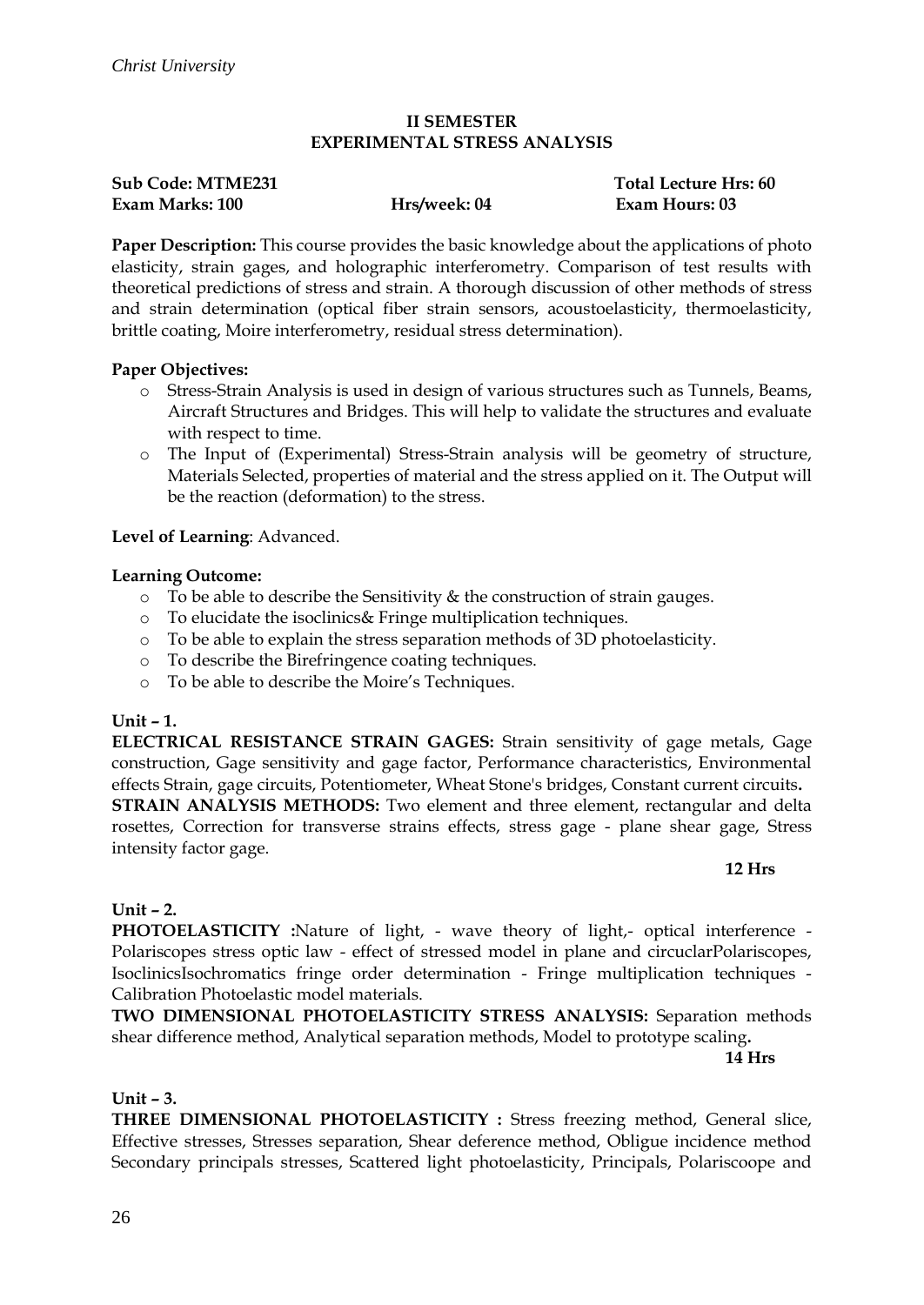stress data analyses**.** 

# **Unit – 4.**

**COATING METHODS a) Photoelastic Coating Method:** Birefringence coating techniques Sensitivity Reinforcing and thickness effects - data reduction - Stress separation techniques Photoelastic strain gauges **b) Brittle Coatings Method:** Brittle coating technique Principles data analysis - coating materials, Coating techniques.

**Unit – 5.**

### **MOIRE TECHNIQUE:** Geometrical approach, Displacement approach- sensitivity of Moire data data reduction, In plane and out plane Moire methods, Moire photography, Moire grid production.

**HOLOGRAPHY:** Introduction, Equation for plane waves and spherical waves, Intensity, Coherence, Spherical radiator as an object (record process), Hurter, Driffeld curves, Reconstruction process, Holograpicinterferomerty, Realtime. and double exposure methods, Displacement measurement, Isopachics.

#### **12 Hrs**

# **TEXT BOOKS**

1. Dally and Riley, "Experimental Stress Analysis",2nd Revised Edition edition,McGraw Hill, 1978

2. Sadhu Singh, "Experimental Stress Analysis "Khanna Publishers, 2011.

### **REFERENCES BOOKS**

1. Srinath, Lingaiah, Raghavan, Gargesa, Ramachandra and Pant,"Experimental Stress Analysis", Tata McGraw Hill

2. PhotoelasticityVol I and Vol II - M.M.Frocht,.John Wiley and sons.

3. Strain Gauge Primer - Perry and Lissner.

4. Photo elastic Stress analysis - Kuske, Albrecht and Robertson John Wiley & Sons.

5. Motion Measurement and Stress Analysis - Dave and Adams,

# **Scheme of Examination:**

Two Questions to be set from each unit. On **EITHER OR CHOICE** basis, students have to answer any **FIVE** full questions out of TEN questions.

**10 Hrs**

**12 Hrs**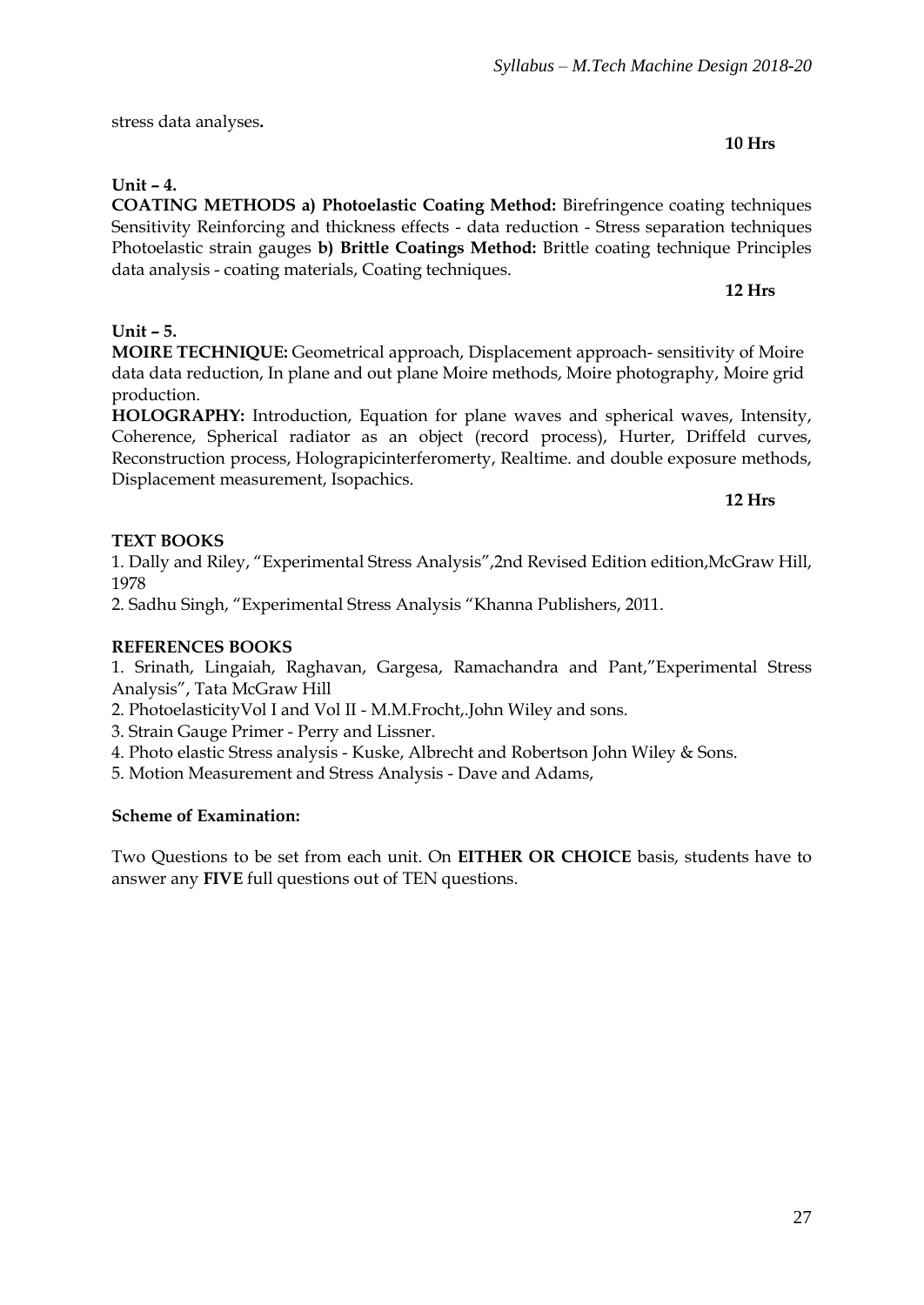#### **COMPUTER APPLICATION IN DESIGN**

### **Sub Code: MTME232 Total Lecture Hrs: 60 Exam Marks: 100 Hrs/week: 04 Exam Hours: 03**

**Paper Description:**This course provides the knowledge of Integrating the Design and Manufacturing Processes through a Common Database. A thorough discussion onGraphics Libraries, Coordinate Systems, Wireframe Modeling Systems, Surface Modeling Systems, Solid Modeling Systems, Exchange Methods of Product Definition Data, Initial Graphics Exchange Specification, Drawing Interchange Format, Standard for the Exchange of Product Data will be done.

#### **Paper Objectives:**

- o This course helps in making a learner to be a competent, in comprehending the algorithms and concepts coded in various kernel of modeling and analysis software.
- o The learner will have a clear map, of knowing the functionality of software by experimenting each user command along with the knowledge of background process running behind.

**Level of Learning**: Advanced.

#### **Learning Outcome:**

- o To be able to describe the hidden concepts of the 3d modeling software.
- o To describe the various graphical concepts, used to store the picture.
- o To explain the state-of the art of 2d & 3D spline, conic Curves and So on.
- o To find the application of curves in the automobile design industry & crash analysis.

### **Unit – 1.**

**INTRODUCTION TO CAD/CAM/CAE SYSTEMS**: Overview, Definitions of CAD. CAM and CAE, Integrating the Design and Manufacturing Processes through a Common Database-A Scenario, Using CAD/CAM/CAE Systems for Product Development-A Practical Example.

**COMPONENTS OF CAD/CAM/CAE SYSTEMS**: Hardware Components ,Vector-Refresh (Stroke-Refresh) Graphics Devices, Raster Graphics Devices, Hardware Configuration, Software Components, Windows-Based CAD Systems.

#### **Unit – 2.**

**BASIC CONCEPTS OF GRAPHICS PROGRAMMING**: Graphics Libraries, Coordinate Systems, Window and Viewport, Output Primitives - Line, Polygon, Marker Text, Graphics Input, Display List, Transformation Matrix, Translation, Rotation, Mapping, Other Transformation Matrices, Hidden-Line and Hidden-Surface Removal, Back-Face Removal Algorithm, Depth-Sorting, or Painters, Algorithm, Hidden-Line Removal Algorithm, z-Buffer Method, Rendering, Shading, Ray Tracing, Graphical User Interface, X Window System.

**10 Hrs**

**12 Hrs**

### **Unit – 3.**

**GEOMETRIC MODELING SYSTEMS**: Wireframe Modeling Systems, Surface Modeling Systems, Solid Modeling Systems, Modeling Functions, Data Structure, Euler Operators, Boolean Operations, Calculation of Volumetric Properties, Nonmanifold Modeling Systems, Assembly Modeling Capabilities, Basic Functions of Assembly Modeling, Browsing an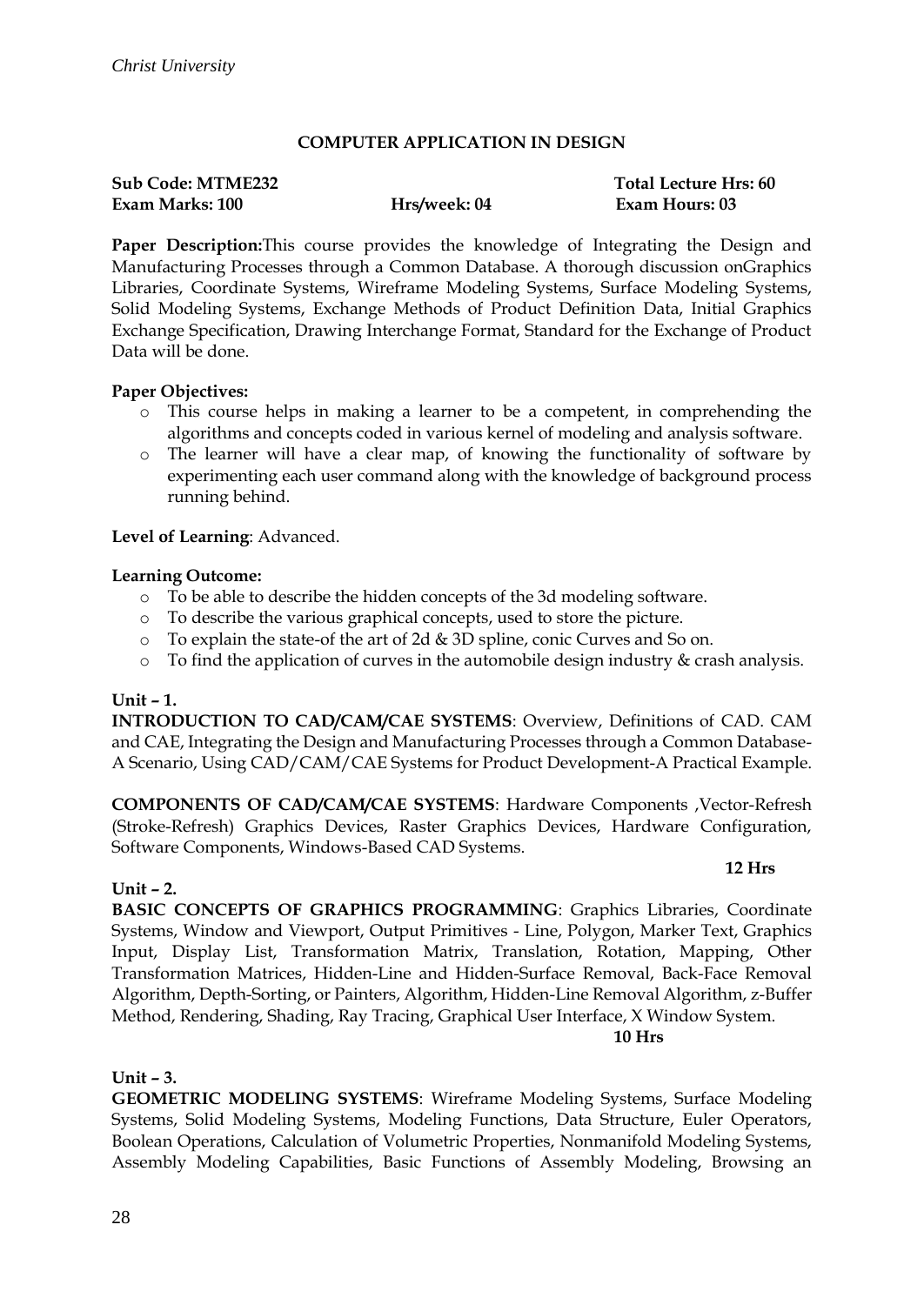Assembly, Features of Concurrent Design, Use of Assembly models, Simplification of Assemblies, Web-Based Modeling.

# **10 Hrs**

#### **Unit – 4.**

**REPRESENTATION AND MANIPULATION OF CURVES**: Types of Curve Equations, Conic Sections, Circle or Circular Arc, Ellipse or Elliptic Arc, Hyperbola, Parabola, Hermite Curves, Bezier Curve, Differentiation of a Bezier Curve Equation, Evaluation of a Bezier Curve, B-Spline Curve, Evaluation of a B-Spline Curve, Composition of B-Spline Curves, Differentiation of a B-Spline Curve, Nonuniform Rational B-Spline (NURBS) Curve, Evaluation of a NURBS Curve, Differentiation of a NURBS Curve, Interpolation Curves, Interpolation Using a Hermite Curve, Interpolation Using a B-Spline Curve, Intersection of Curves.

**REPRESENTATION AND MANIPULATION OF SURFACES**: Types of Surface Equations, Bilinear Surface, Coon's Patch, Bicubic Patch, Bezier Surface, Evaluation of a Bezier Surface, Differentiation of a Bezier Surface, B-Spline Surface, Evaluation of a-B-Spline Surface, Differentiation of a B-Spline Surface, NURBS Surface, Interpolation Surface, Intersection of Surfaces.

#### **14 Hrs**

#### **Unit – 5.**

**CAD AND CAM INTEGRATION** : Overview of the Discrete Part Production Cycle, Process Planning, Manual Approach, Variant Approach, Generative Approach, Computer-Aided Process Planning Systems, CAM-I CAPP, MIPLAN and MultiCAPP, MetCAPP, ICEM-PART, Group Technology, Classification and Coding, Existing Coding Systems, Product Data Management (PDM) Systems.

**STANDARDS FOR COMMUNICATING BETWEEN SYSTEMS**: Exchange Methods of Product Definition Data, Initial Graphics Exchange Specification, Drawing Interchange Format, Standard for the Exchange of Product Data.

**TUTORIALS:**Computational exercises involving Geometric Modeling of components and their assemblies.

#### **14 Hrs**

#### **TEXT BOOKS**

1. Kunwoo Lee, "Principles of CAD/CAM/CAE systems",Addison Wesley, 1999

2. Radhakrishnan P,"CAD/CAM/CIM",New Age International, 2008

### **REFERENCE BOOKS**

1. Ibrahim Zeid, "CAD/CAM Theory & Practice", McGraw Hill, 1998

2.Bedworth, Mark Henderson & Philip Wolfe, "Computer Integrated Design and Manufacturing" -McGraw hill ,1991.

3. Pro-Engineer, Part modeling Users Guide, 1998

#### **Scheme of Examination:**

Two Questions to be set from each unit. On **EITHER OR CHOICE** basis, students have to answer any **FIVE** full questions out of TEN questions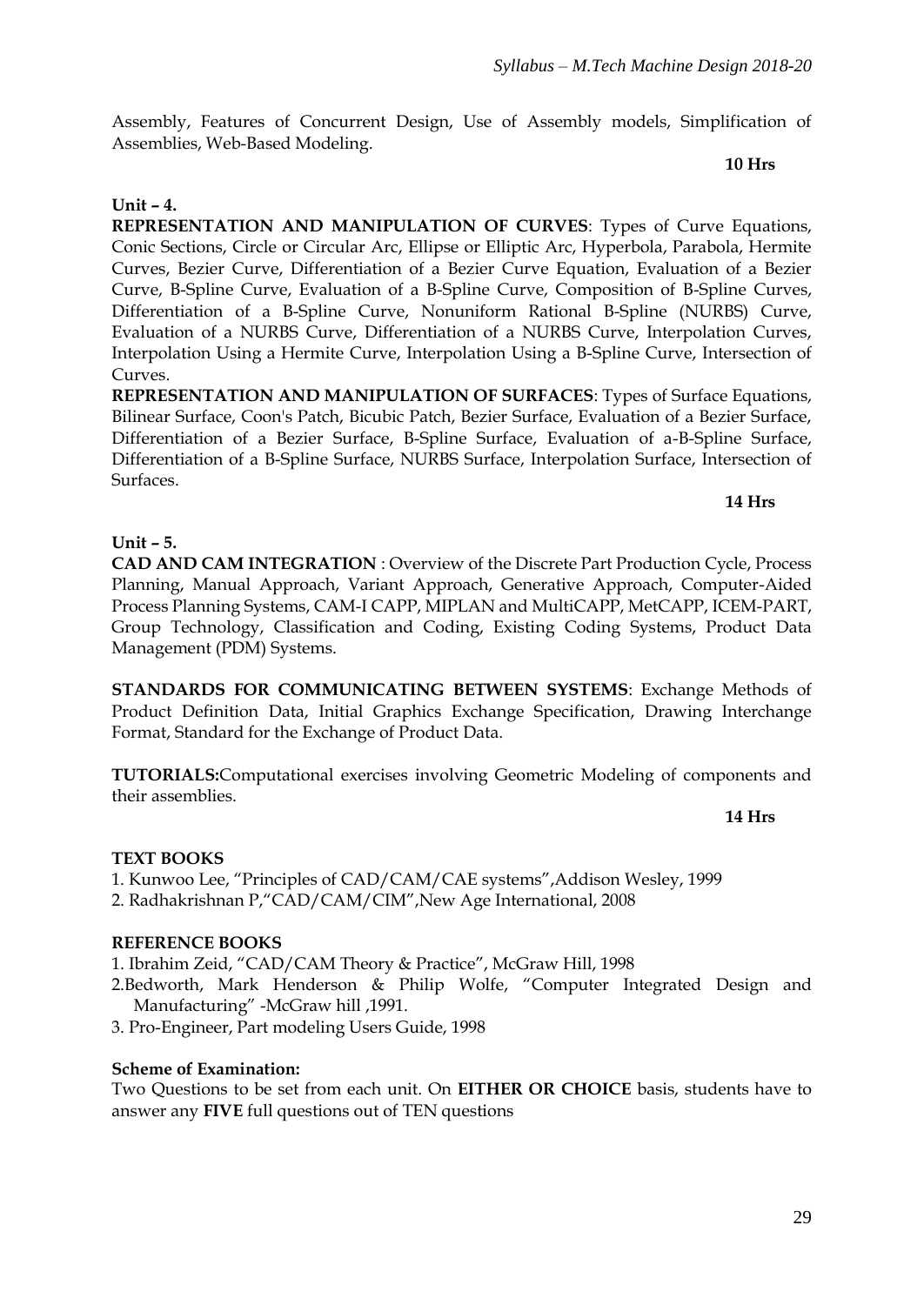#### **ADVANCED FINITE ELEMENT ANALYSIS**

| <b>Sub Code: MTME233</b> |              | Total Lecture Hrs: 60 |
|--------------------------|--------------|-----------------------|
| Exam Marks: 100          | Hrs/week: 04 | Exam Hours: 03        |

**Paper Description:** This course provides the knowledge about the applications of the finiteelement method, as needed for research in computational science and engineering, applications to mechanics of solids and fluids, thermal problems, etc.; variational foundations of the finite-element method, error estimates, and adaptive analysis; finite-element methods for parabolic and hyperbolic problems, mixed finite-element methods; and applications to systems of equations.

#### **Paper Objectives:**

- o To find the behavior of the element.
- o Irregular shape can be modeled.
- o Finding the shape function for different elements.
- o Changing the element types and boundary condition to obtain the accurate result.

#### **Level of Learning**: Advanced.

#### **Learning Outcome:**

- o To be able to know the behavior of the element under different loading condition.
- o To be able to model irregular bodies and also find the areas of it.
- o To calculate approximate solution for differential equations.
- o To be able to minimize an error using FEA software and get faster solution.

#### **Unit – 1.**

**INTRODUCTION TO FINITE ELEMENT METHOD:** Engineering Analysis, History, Advantages, Classification, Basic steps, Convergence criteria, Role of finite element analysis in computer-aided design. Mathematical Preliminaries,

Differential equations formulations, Variational formulations, weighted residual methods **ONE-DIMENSIONAL ELEMENTS-ANALYSIS OF BARS AND TRUSSES:** Basic Equations and Potential Energy Functional, 1-0 Bar Element, Admissible displacement function, Strain matrix, Stress recovery, Element equations, Stiffness matrix, Consistent nodal force vector: Body force, Initial strain, Assembly Procedure, Boundary and Constraint Conditions, Single point constraint, Multi-point constraint, 2-D Bar Element, Shape functions for Higher Order Elements.

#### **Unit – 2.**

**TWO-DIMENSIONAL ELEMENTS-ANALYSIS OF PLANE ELASTICITY PROBLEMS:**  Three-Noded Triangular Element (TRIA 3), Four-Noded Quadrilateral Element (QUAD 4), Shape functions for Higher Order Elements (TRIA 6, QUAD 8)

**AXI-SYMMETRIC SOLID ELEMENTS-ANALYSIS OF BODIES OF REVOLUTION UNDER AXI-SYMMETRIC LOADING:** Axisymmetric Triangular and Quadrilateral Ring Elements. Shape functions for Higher Order Elements.

**12 Hrs**

**12 Hrs**

#### **Unit – 3.**

**THREE-DIMENSIONAL ELEMENTS-APPLICATIONS TO SOLID MECHANICS PROBLEMS:**Basic Equations and Potential Energy Functional, Four-Noded Tetrahedral Element (TET 4), Eight-Noded Hexahedral Element (HEXA 8), Tetrahedral elements, Hexahedral elements: Serendipity family, Hexahedral elements: Lagrange family. Shape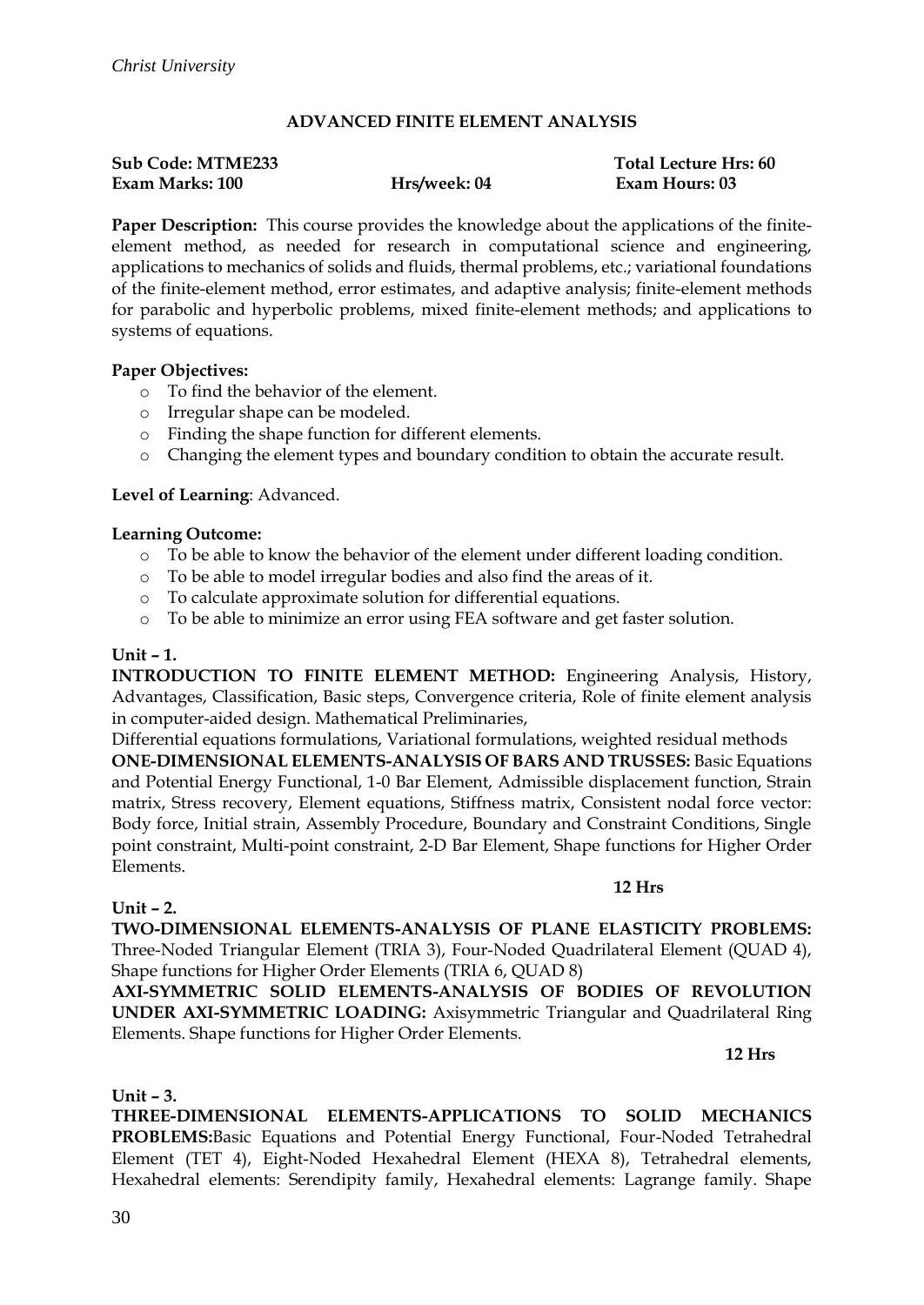functions for Higher Order Elements.

# **Unit – 4.**

**BEAM ELEMENTS-ANALYSIS OF BEAMS AND FRAMES:**1–D Beam Element, 2–D Beam Element, Problems.

**HEAT TRANSFER / FLUID FLOW:** Steady state heat transfer, 1 D heat conduction governing equation, boundary conditions, One dimensional element, Functional approach for heat conduction, Galerkin approach for heat conduction, heat flux boundary condition, 1 D heat transfer in thin fins. Basic differential equation for fluid flow in pipes, around solid bodies, porous media.

#### **12 Hrs**

**10 Hrs**

### **Unit – 5.**

**DYNAMIC CONSIDERATIONS:** Formulation for point mass and distributed masses, Consistent element mass matrix of one dimensional bar element, truss element, axisymmetric triangular element, quadrilatateral element, beam element. Lumped mass matrix, Evaluation of eigen values and eigen vectors, Applications to bars, stepped bars, and beams.

#### **14 Hrs**

# **TEXT BOOKS**

- 1. Chandrupatla T. R., "Finite Elements in engineering",2nd Edition, PHI, 2007.
- 2. Lakshminarayana H.V., "Finite Elements Analysis",Procedures in Engineering, Universities Press, 2004

### **REFERENCE BOOKS**

- 1. Rao S. S, "Finite Elements Method in Engineering",4th Edition, Elsevier, 2006
- 2. P.Seshu, "Textbook of Finite Element Analysis",PHI, 2004.
- 3. J.N.Reddy, "Finite Element Method",McGrawHill International Edition.Bathe K. J. Finite Elements Procedures, PHI.
- 4. Cook R. D., et al. "Concepts and Application of Finite Elements Analysis", 4th Edition, Wiley & Sons, 2003.

# **Scheme of Examination:**

Two Questions to be set from each unit. On **EITHER OR CHOICE** basis, students have to answer any **FIVE** full questions out of TEN questions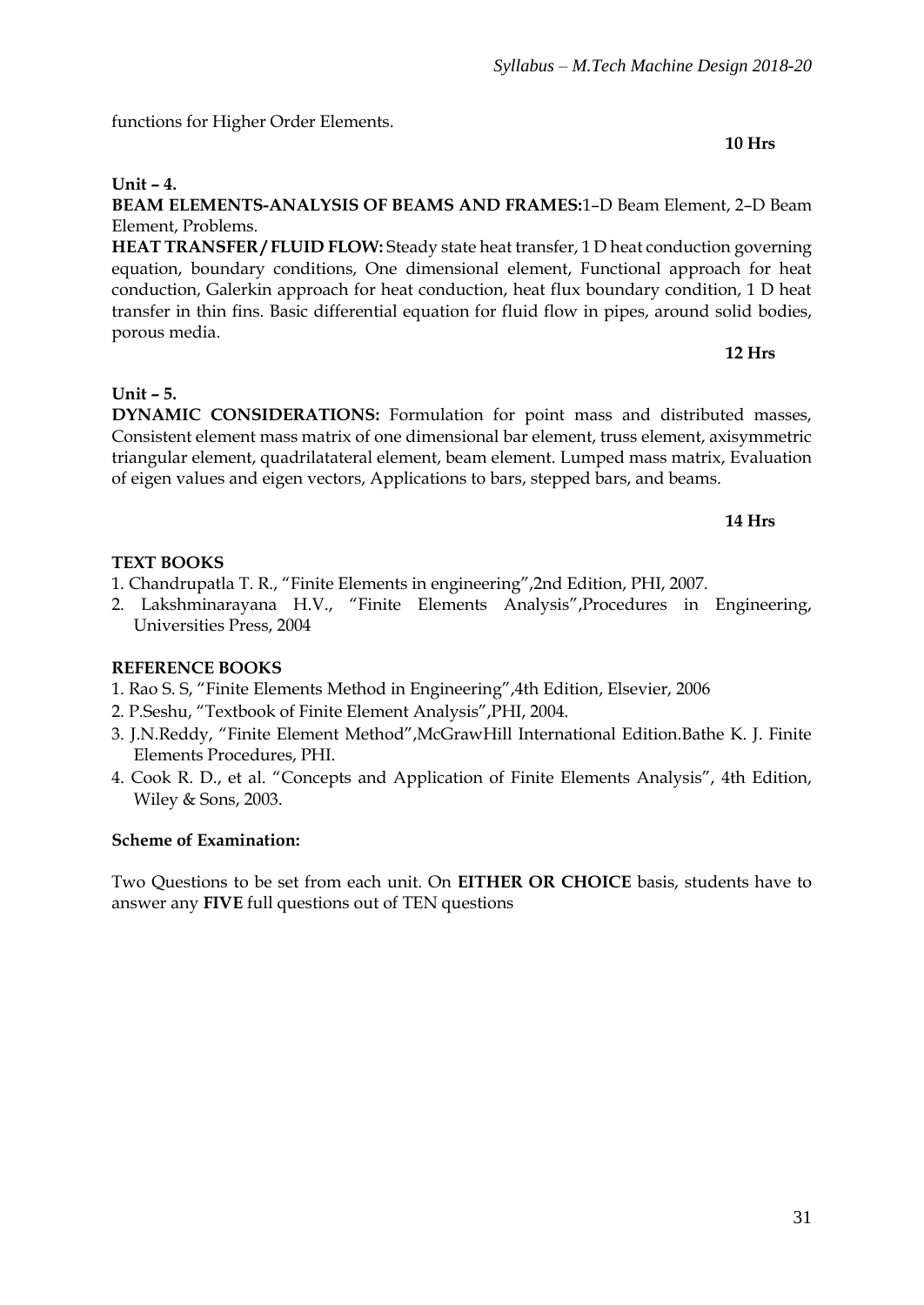#### **THEORY OF PLASTICITY**

| <b>Sub Code: MTME234</b> |              | Tot |
|--------------------------|--------------|-----|
| Exam Marks: 100          | Hrs/week: 04 | Ex  |

**Sub Code: MTME234 Total Lecture Hrs: 60 Exam Marks: 100 Hrs/week: 04 Exam Hours: 03**

**Paper Description:** Theory of plasticity is one of the major branches within the context of solid mechanics. The course explores the important constitutive behavior of idealized plastic solids through a rigorous study of classical mathematical theory on plasticity. This course provides the knowledge about the Yield criteria for ductile metal, plastic yield criteria established in constitutive modeling, Upper and lower bound theorems and corollaries and to solve Problems of metal forming.

#### **Paper Objectives:**

- o To know Yield criteria for ductile metal.
- o To understand the plastic stress-strain relations.
- o To learn Upper and lower bound theorems and corollaries.
- o To solve Simple forms of indentation problems using upper bounds.

#### **Level of Learning**: Advanced.

#### **Learning Outcome:**

- o To demonstrate Idealized stress-strain diagrams for different material models.
- o To recognize typical plastic yield criteria established in constitutive modeling.
- o To demonstrate the physical interpretation of material constants in mathematical formulation of constitutive relationships.
- o To demonstrate experimental verification of the Prandtl-Rouss equation.
- o To be able to solve Problems of metal forming.
- o To know the stress strain relation for a body subjected to loading in plastic region.

#### **Unit – 1.**

Definition and scope of the subject, Brief review of elasticity, Octahedral normal and shear stresses, Spherical and deviatric stress, Invariance in terms of the deviatoric stresses, Representative stress.

Idealised stress-strain diagrams for different material models, Engineering and natural strains, Mathematical relationships between true stress and true strains, Cubical dilation, finite strains co-efficients Octahedral strain, Strain rate and the strain rate tensor.

**12 Hrs**

#### **Unit – 2.**

Yield criteria for ductile metal, Von Mises, Tresca, Yield surface for Isotropic Plastic materials, Stress space, Experimental verification of Yield criteria,

Yield criteria for an anisotropic material. **10 Hrs**

### **Unit – 3.**

Stress - Strain Relations, Plastic stress-strain relations, PrandtlRoeuss Saint Venant, Levy - Von Mises, Experimental verification of the Prandtl-Rouss equation, Yield locus, Symmetry convexity, Normality rule.,

Upper and lower bound theorems and corollaries.

# **12 Hrs**

# **Unit – 4.**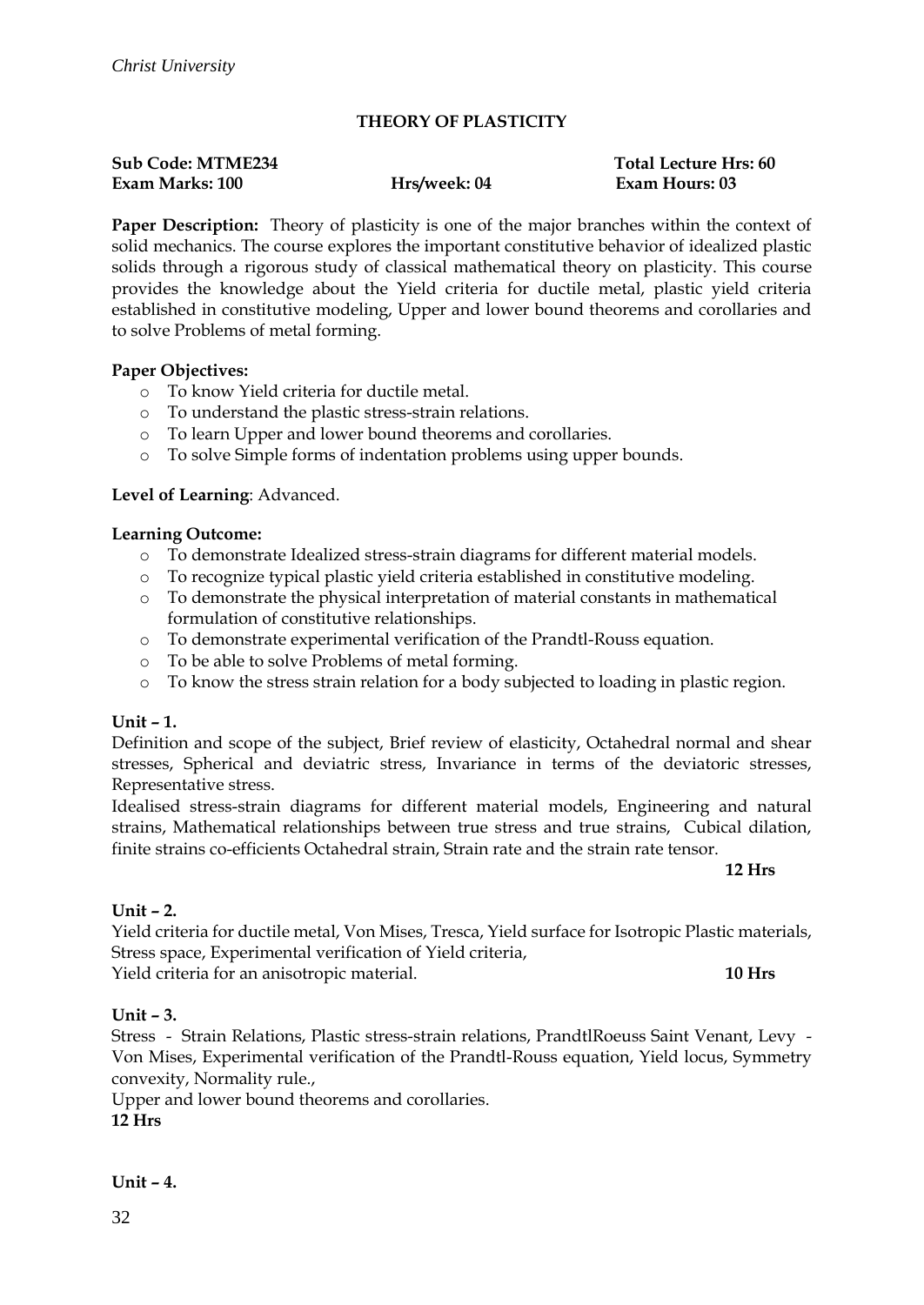Application to problems: Uniaxial tension and compression, bending of beams, Torsion of rods and tubes, Simple forms of indentation problems using upper bounds. Problems of metal forming I: Extrusion, and Drawing. **14 Hrs**

## **Unit – 5.**

Problems of metal forming II: Rolling and Forging.

Slip line theory, Introduction, Basic equations for incompressible two dimensional flows, continuity equations, Stresses in conditions of plain strain convention for slip-lines, Geometry of slip lines, Properties of slip lines.

#### **12 Hrs**

## **TEXT BOOKS**

1. R.A.C..Slater", Engineering Plasticity - Theory and Application to Metal Forming Process ", McMillan Press Ltd.2016

2. Sadhu Singh, "Theory of Plasticity and Metal forming Process "Khanna Publishers, Delhi,8th Edition 2015

## **REFERENCE BOOKS**

1. Plasticity for Mechanical Engineers - Johnson and Mellor.

2. Haffman and Sachs ,"Theory of Plasticity"

3. Chakraborty,"Theory of plasticity"Oxford : Elsevier Butterworth-Heinemann,3rd Edition 2007

#### **Scheme of Examination:**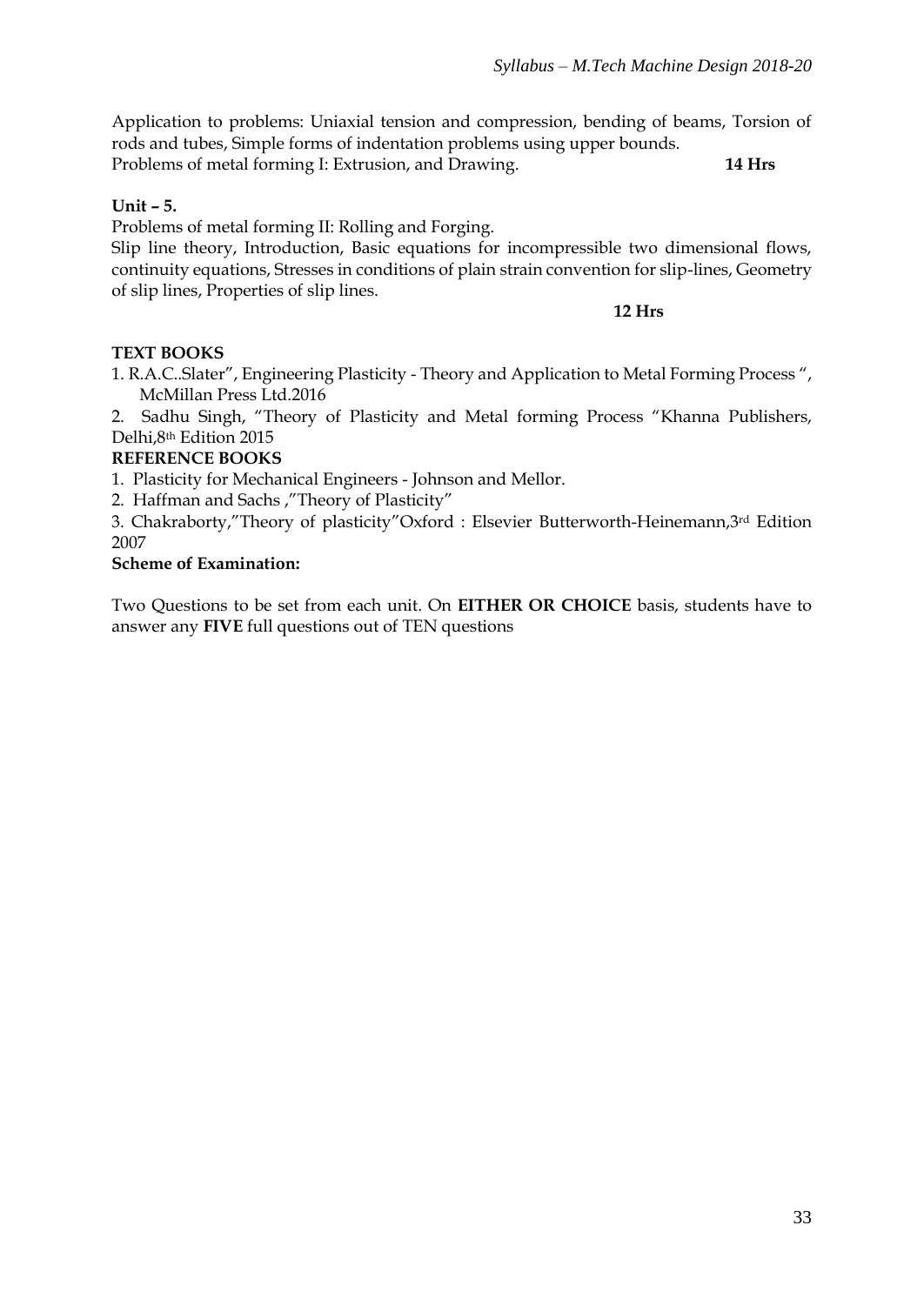#### **ADVANCED DESIGN LABORATORY**

**Sub Code: MTME251 Total Lecture Hrs:30 Exam Marks: 50 Hrs/week:02 Exam Hours:03**

- 1. Universal vibration testing
- 2. Experimental stress using Photo elastic materials
- 3. Beam stress analysis on straight and curved beams
- 4. Tensile, compression, bending and shear stress analysis using computerized UTM
- 5. Wear testing.
- 6. Determination of transmissibility ratio of a vibrating table
- 7. Free beam transverse vibration system
- 8. Spring mass system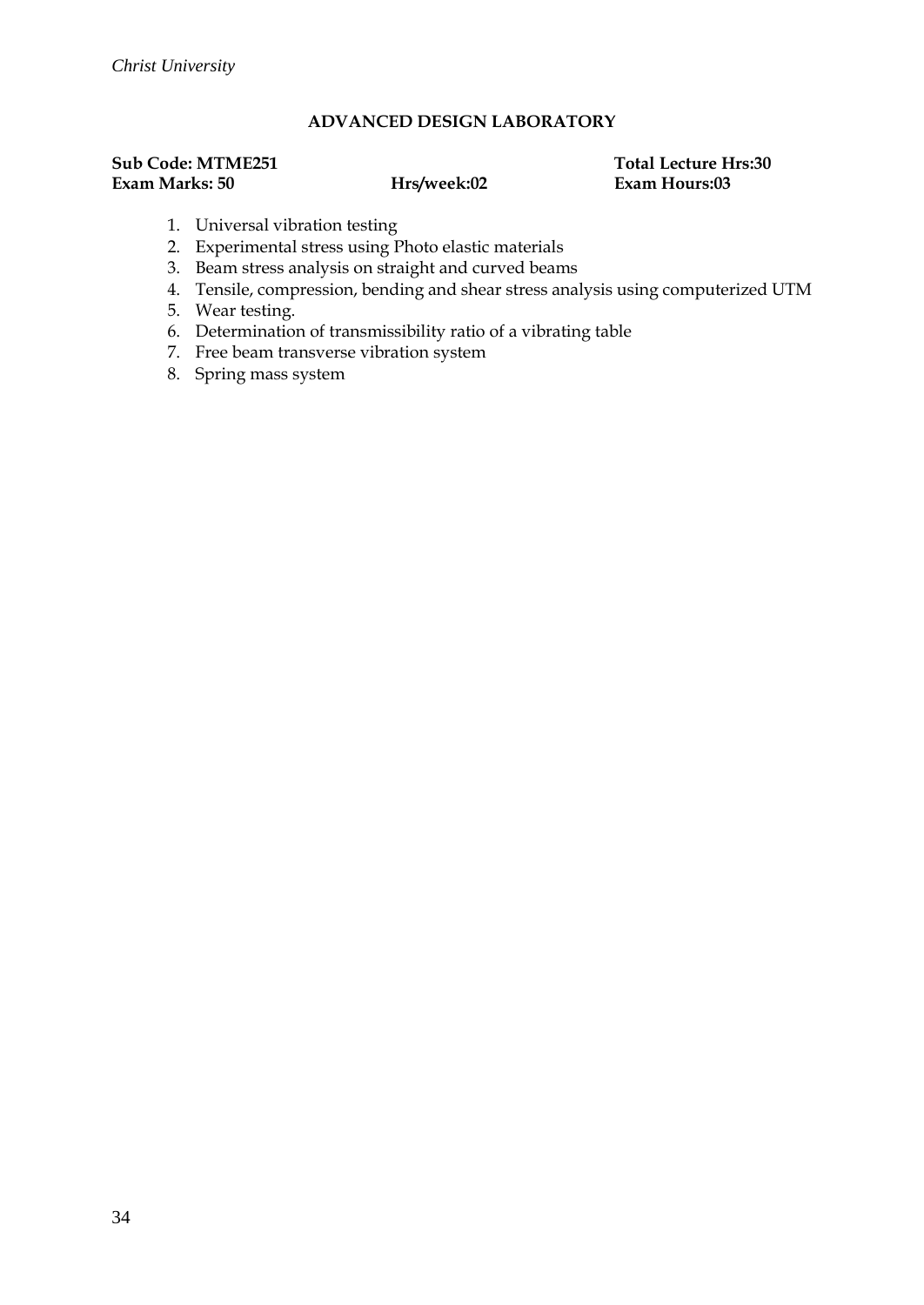#### **ANALYSIS LABORATORY**

| <b>Sub Code: MTME252</b> |             | <b>Total Lecture Hrs:30</b> |
|--------------------------|-------------|-----------------------------|
| Exam Marks: 50           | Hrs/week:02 | <b>Exam Hours:03</b>        |

Analysis of Mechanical Components – Use of FEA Packages, like ANSYS NASTRON etc…, Kinematics and dynamics simulation.Analysis of velocity and acceleration for mechanical linkages of different mechanisms.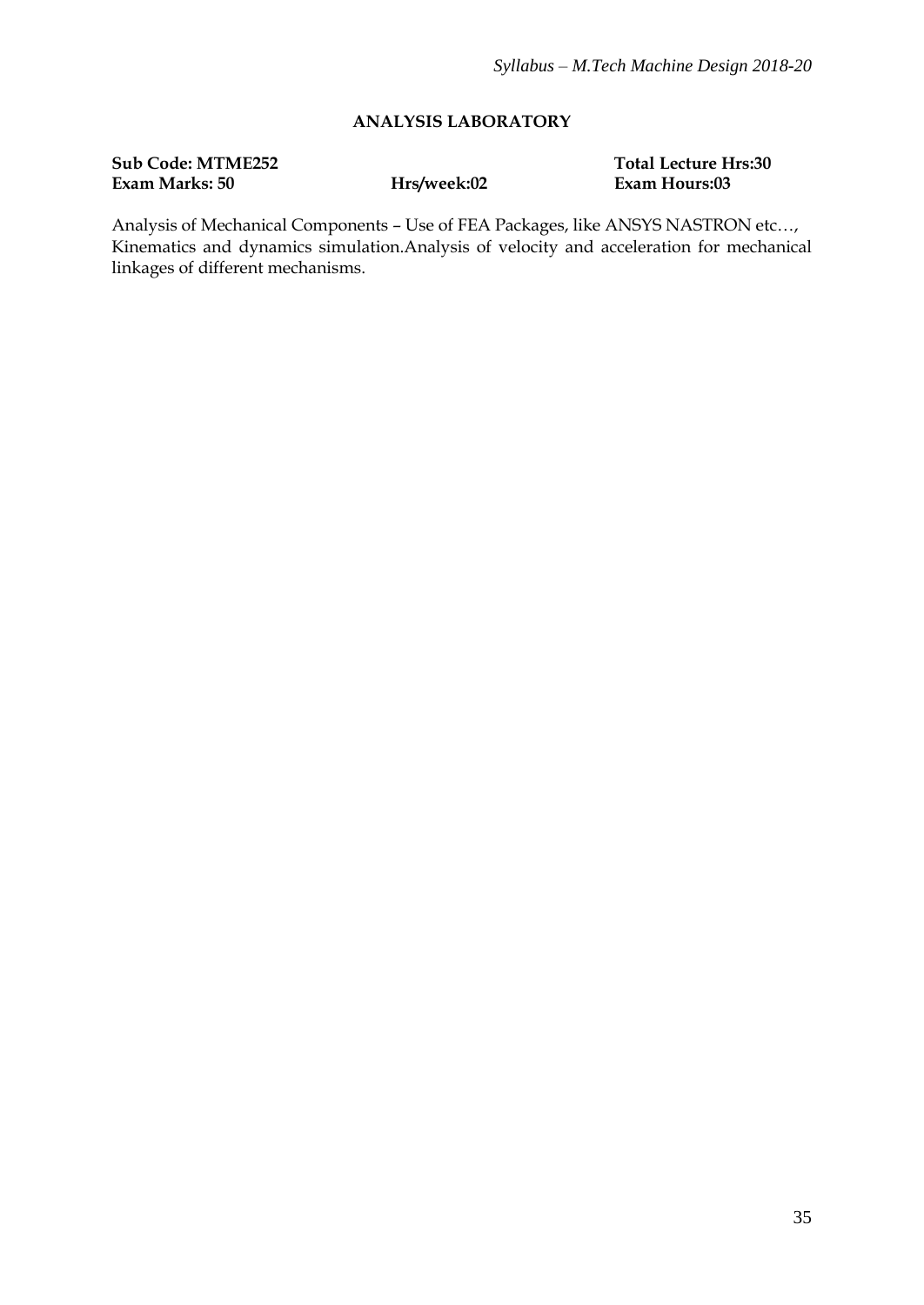### **PROFESSIONAL PRACTICE-II**

#### **Sub Code: MTME271 Hrs/week:4**

**SUBJECT DESCRIPTION**: During the seminar session each student is expected to prepare and present a topic on engineering / technology, it is designed to

- Review and increase their understanding of the specific topics tested.
- Improve their ability to communicate that understanding to the grader.
- Increase the effectiveness with which they use the limited examination time.

**SUBJECT OBJECTIVES:** Students are encouraged to use various teaching aids such as overhead projectors, power point presentation and demonstrative models. This will enable them to gain confidence in facing the placement interviews and intended to increase the score they earn on the upcoming exam above what they would otherwise earn.

**LEVEL OF KNOWLEDGE:** Basic/Advanced/Working

This course is specially designed for the students of higher degree. It COURSE OBJECTIVEs to train and equip the students towards acquiring competence in teaching, laboratory skills, research methodologies and other professional activities including ethics in the respective academic disciplines. The course will broadly cover the following aspects:

- Teaching skills
- Laboratory skills and other professional activities
- Research methodology

For teaching suitable courses where strengthening in the training of the students is required will be identified and the student will be asked to prepare lectures on selected topics pertaining to the courses and present these lectures before a panel of faculty members. The student will also be required to prepare question papers which will test the concepts, analytical abilities and grasp in the subject. Wherever the laboratories are involved, students will also be asked to carry out laboratory experiments and learn about the use and applications of the instruments. The general guiding principle is that the students should be able to teach and participate in the undergraduate degree courses in his/her discipline in an effective manner. The students will also assist the faculty in teaching and research activities. The course will also contain the component of research methodology, in which a broad topic will be assigned to each student and he/ she is supposed to carry out intensive literature survey, data analysis and prepare a research proposal. Each group will carry out many professional activities beside teaching and research. Such as, purchase of equipment, hardware, software and planning for new experiments and also laboratories etc. Along with these the students will also be assigned some well-defined activities. The student is expected to acquire knowledge of professional ethics in the discipline.

**OPERATIONAL DETAILS:** Head of the Department will assign a suitable instructor/faculty member to each student. Students and faculty members covering a broad area will be grouped in a panel consisting of 4-5 students and 4-5 faculty members. Within one week after registration, the student should plan the details of the topics of lectures, laboratory experiments, developmental activities and broad topic of research etc in consultation with the assigned instructor/faculty. The student has to submit two copies of the written outline of the total work to the instructor within one week.

In a particular discipline, Instructors belonging to the broad areas will form the panel and will nominate one of them as the panel coordinator. The coordinator together with the instructors will draw a complete plan of lectures to be delivered by all students in a semester. Each student will present 3-4 lectures, which will be attended by all other students and Instructors. These lectures will be evenly distributed over the entire semester. The coordinator will announce the schedule for the entire semester and fix suitable meeting time in the week. Each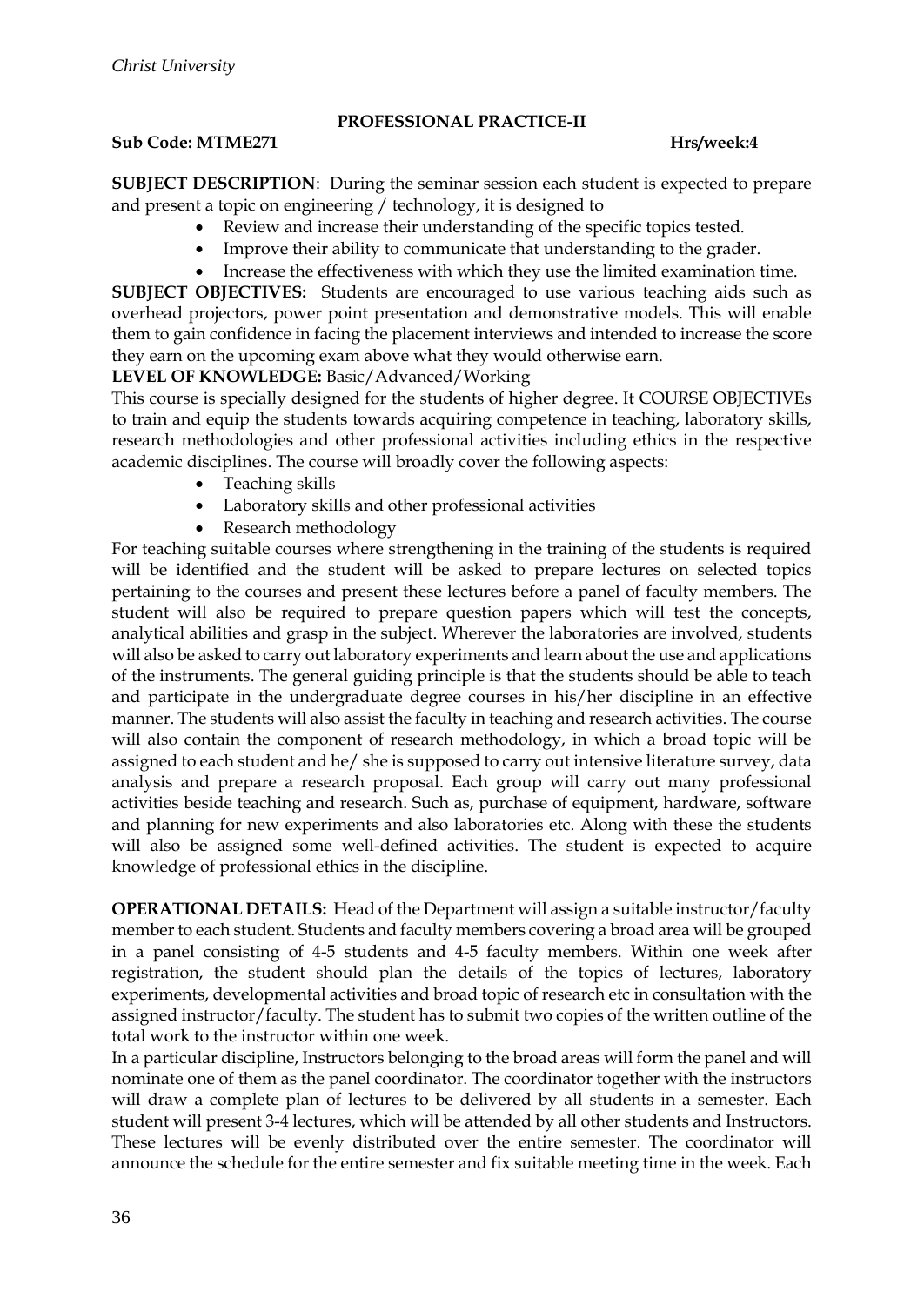student will also prepare one presentation about his findings on the broad topic of research. The final report has to be submitted in the form of a complete research proposal. The References and the bibliography should be cited in a standard format. The research proposal should contain a) Topic of research b) Background and current status of the research work in the area as evident from the literature review c) Scope of the proposed work d) Methodology e) References and bibliography. A report covering laboratory experiments, developmental activities and code of professional conduct and ethics in discipline has to be submitted by individual student. The panel will jointly evaluate all the components of the course throughout the semester and the mid semester grade will be announced by the respective instructor to his student. A comprehensive viva/test will be conducted at the end of the semester jointly, wherever feasible by all the panels in a particular academic discipline/department, in which integration of knowledge attained through various courses will be tested and evaluated. Wherever necessary and feasible, the panel coordinator in consultation with the concerned group may also seek participation of the faculty members from other groups in lectures and comprehensive viva.

Mid semester report and final evaluation report should be submitted in the 9thweek and 15thweek of the semester respectively. These should contain the following sections:

Section (A): Lecture notes along with two question papers each of 180 min duration, one quiz paper (CIA-I) of 120 min duration on the topics of lectures. The question paper should test concepts, analytical abilities and grasp of the subject. Solutions of questions also should be provided. All these will constitute lecture material.

Section (B): Laboratory experiments reports and professional work report.

Section (C): Research proposal with detailed references and bibliography in a standard format. Wherever necessary, respective Head of the Departments could be approached by Instructors/panel coordinators for smooth operation of the course. Special lectures dealing with professional ethics in the discipline may also be arranged by the group from time to time.

| Component               | <b>Instructors</b>   | Weightage |
|-------------------------|----------------------|-----------|
| Teaching                | Lecture materials    | 7.5       |
|                         | Lecture presentation | 10        |
| Laboratory and          | Reports              | 10        |
| Professional activities | Viva/presentation    | 7.5       |
| Research                | Proposal             | 2.5       |
|                         | Viva/presentation    | 2.5       |
| Comprehensive           | Test/viva            | 10        |
|                         | Total                | 50        |

#### **EVALUATION SCHEME:**

**COURSE NOTICES:** Notices pertaining to this course will be displayed on the respective departmental notice boards by the panel coordinator/ instructor. Students may also check the exam notice board for notices issued by the exam division.

**MAKE UP POLICY:** All students are required to attend all the lectures and presentations in the panel. Participation and cooperation will also be taken into account in the final evaluation.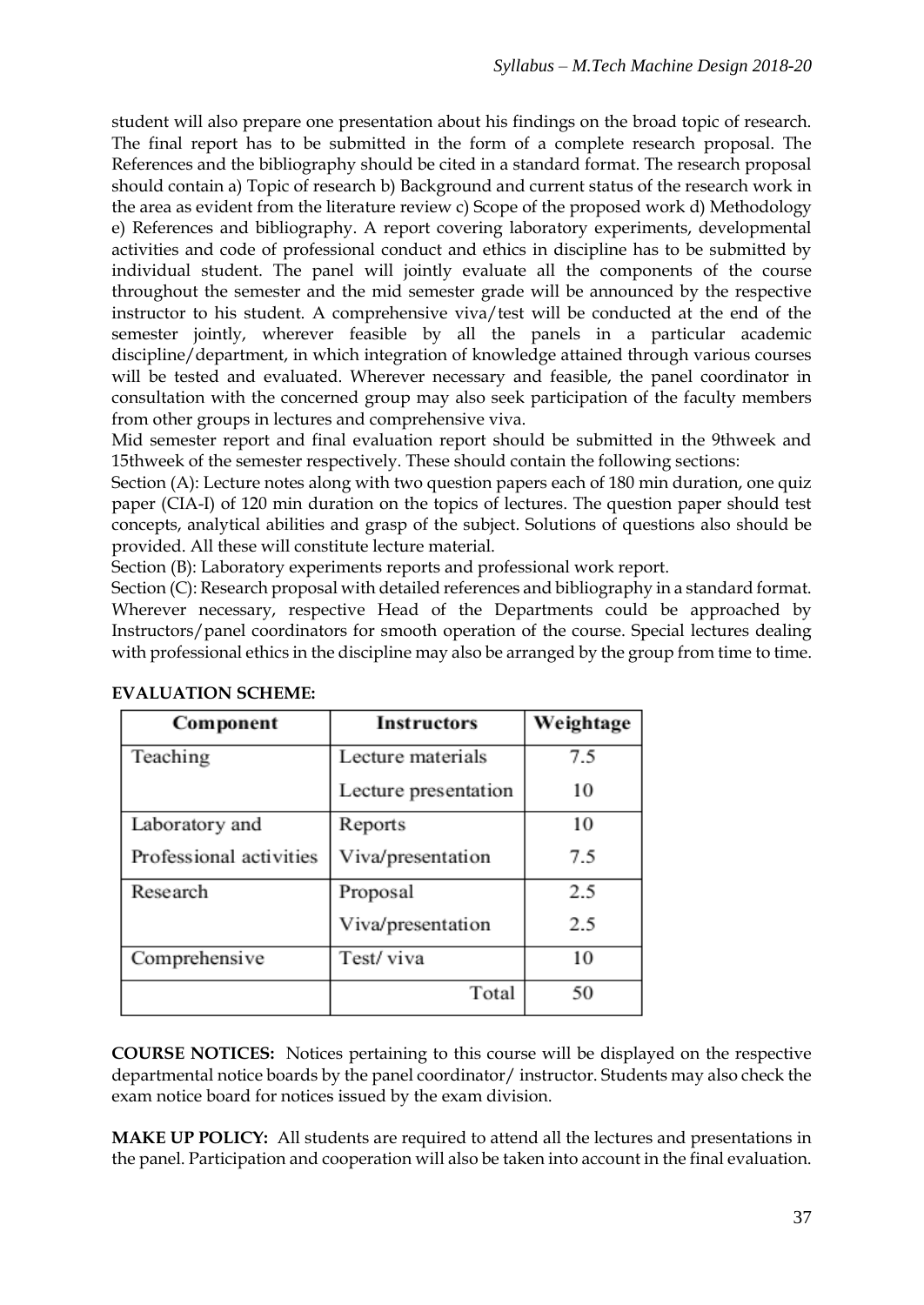Requests for makeup should normally be avoided. However, in genuine cases, panel will decide action on a case by case basis.

**NOTE:** Seminar shall be presented on interdisciplinary topics in the department in presence of a committee (Batch of Teachers) constituted by HOD. The seminar marks are to be awarded by the committee. Students shall submit the seminar report in the prescribed Standard format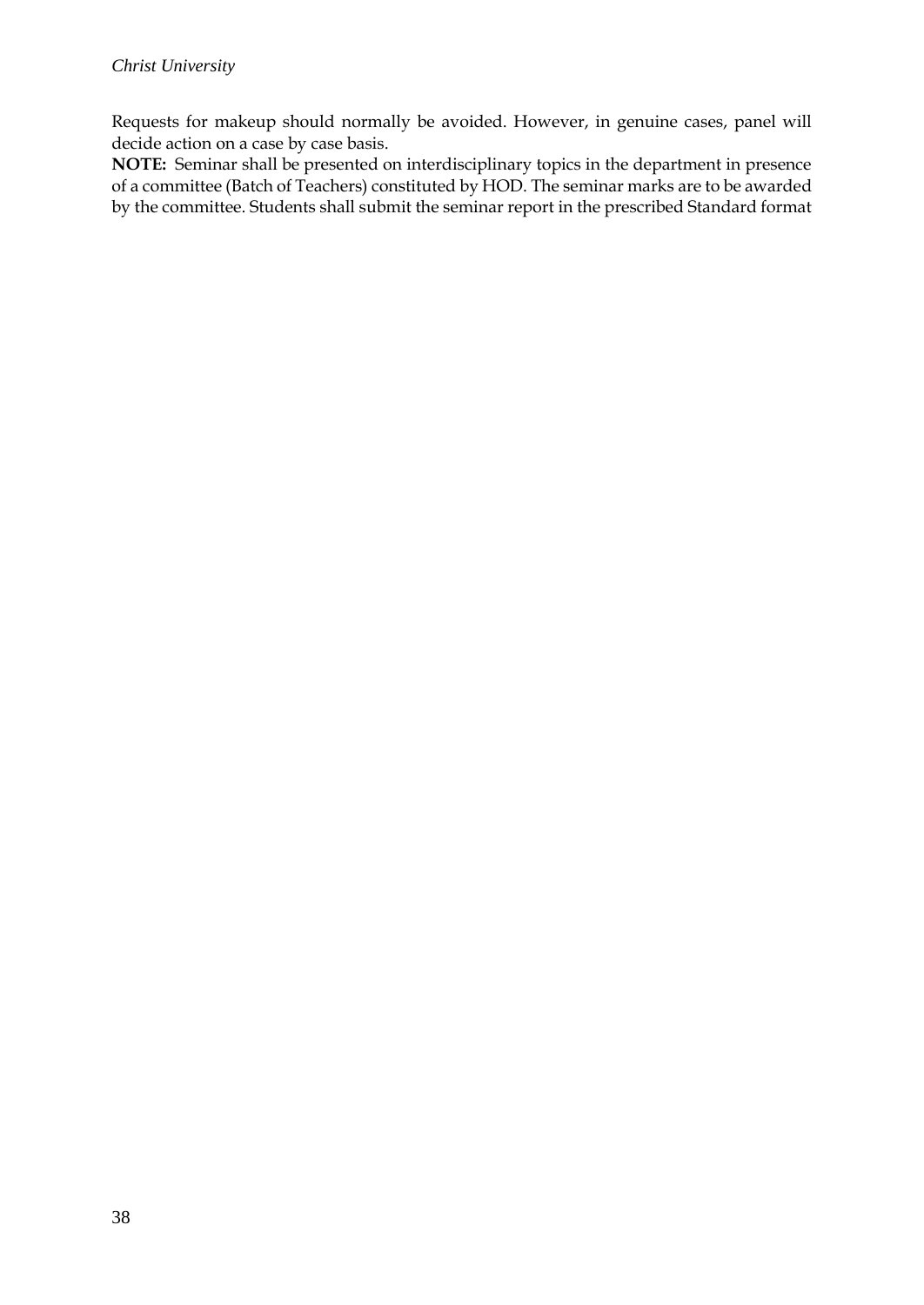#### **SEMESTER III**

## **ELECTIVE-I**

**ADVANCED DESIGN OF MECHANICAL SYSTEM Sub Code: MTME135E1 Total Lecture Hrs: 60 Exam Marks: 100 Hrs/week: 04 Exam Hours: 03**

**Paper Description:** Design of mechanical system and components enhanced by application of computer and also finding the mechanical property of the materials like fatigue, creep, and corrosion wear etc.

#### **Paper Objectives:**

- o To know the role of failure prevention analysis in mechanical design.
- o Fatigue life estimation using S-N approach
- o Life estimation by ε-N approach.
- o To understand the Statistical Aspects of Fatigue

#### **Level of Learning**: Basic.

#### **Learning Outcome:**

- o Students can able to estimate life of the simple mechanical components through various fatigue design approaches.
- o They can carry out fatigue testing for different test specimens.
- o Students can able to demonstrate Surface Failure due to fatigue.

#### **UNIT-1**

**INTRODUCTION:**Role of failure prevention analysis in mechanical design, Modes of mechanical failure, Review of failure theories for ductile and brittle materials including Mohr's theory and modified Mohr's theory, Numerical examples.

**FATIGUE OF MATERIALS**: Introductory concepts, High cycle and low cycle fatigue, Fatigue design models, Fatigue design methods,Fatigue design criteria, Fatigue testing, Test methods and standard test specimens, Fatigue fracture surfaces and macroscopic features, Fatigue mechanisms and microscopic features.

#### **12 Hours**

#### **UNIT II-2**

**STRESS-LIFE (S-N) APPROACH:** S-**N** curves, Statistical nature of fatigue test data, General S-N behavior, Mean stress effects, Different factors influencing S-N behavior, S-N curve representation and approximations, Constant life diagrams, Fatigue life estimation using S-N approach.

**STRAIN-LIFE(Ε-N)APPROACH**: Monotonic stress-strain behavior ,Strain controlled test methods ,Cyclic stress-strain behavior ,Strain based approach to life estimation, Determination of strain life fatigue properties, Mean stress effects, Effect of surface finish, Life estimation by ε-N approach.

#### **12 Hours**

#### **UNIT-3**

**LEFM APPROACH:** LEFM concepts, Crack tip plastic zone, Fracture toughness, Fatigue crack growth, Mean stress effects, Crack growth life estimation.

**STATISTICAL ASPECTS OF FATIGUE:** Definitions and quantification of data scatter, Probability distributions, Tolerance limits, Regression analysis of fatigue data, Reliability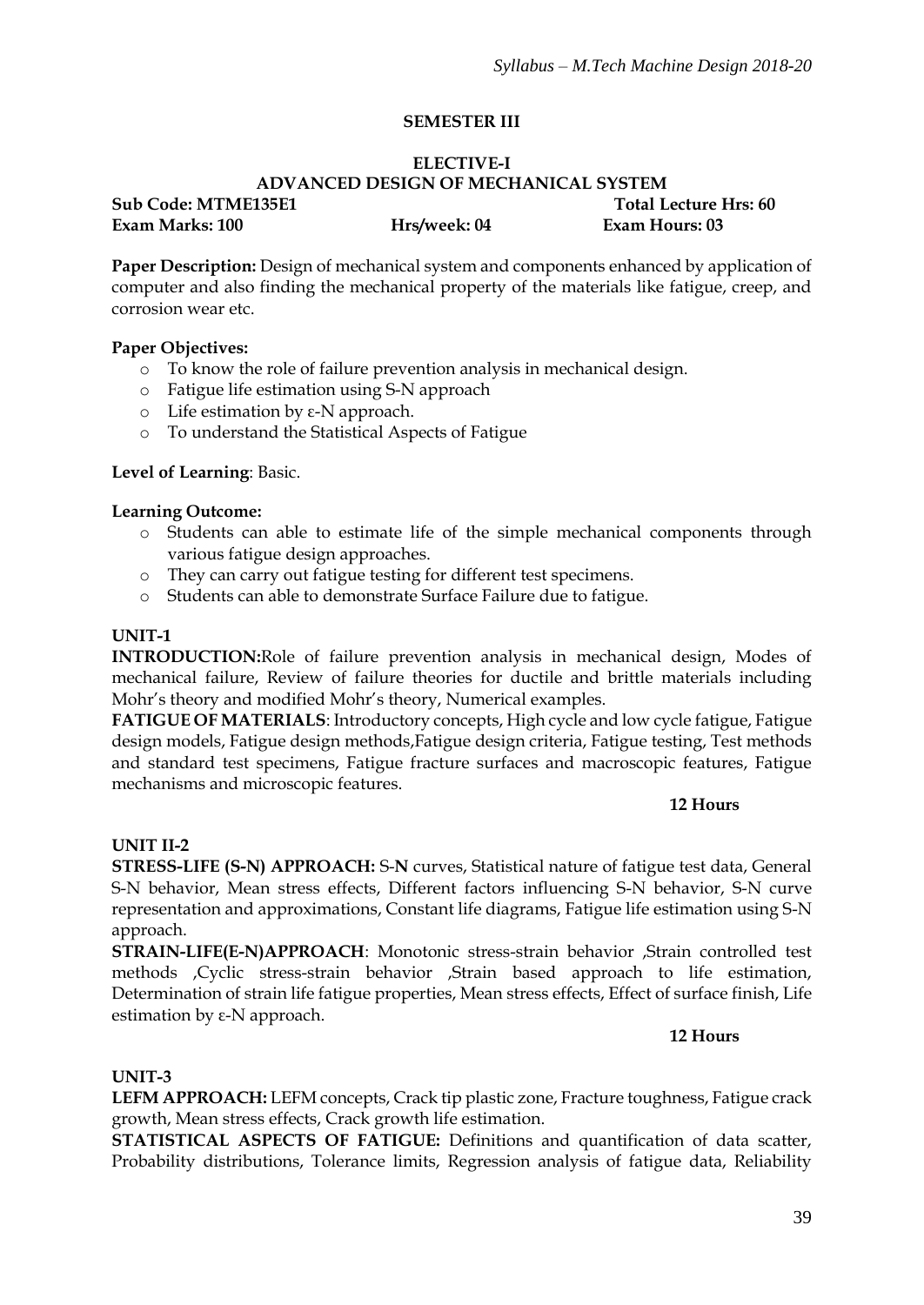analysis, Problems using the Weibull distribution.

## **UNIT-4**

**FATIGUE FROM VARIABLE AMPLITUDE LOADING:** Spectrum loads and cumulative damage, Damage quantification and the concepts of damage fraction and accumulation, Cumulative damage theories, Load interaction and sequence effects, Cycle counting methods, Life estimation using stress life approach.

#### **8 Hours**

## **UNIT-5**

**SURFACE FAILURE:** Introduction, Surface geometry, Mating surface, Friction, Adhesive wear, Abrasive wear, Corrosion wear, Surface fatigue spherical contact, Cylindrical contact, General contact, Dynamic contact stresses, Surface fatigue strength.

**8Hours**

## **TEXT BOOKS**

1. Ralph I. Stephens, Ali Fatemi, Robert .R. Stephens, Henry o. Fuchs, "Metal Fatigue in engineering", John wileyNewyork", Second edition.2014.

2. Jack. A. Collins,"Failure of Materials in Mechanical Design", John Wiley Newyork1993.

3. Robert L. Norton, Machine Design, Pearson.

## **REFERENCE BOOKS**

1. S.Suresh, "Fatigue of Materials", Cambridge university press, Cambridge, U.K,2015 2.Julie.A.Benantine,"Fundamentals of Metal Fatigue Analysis", Pearson; Facsimile edition 1990

3. "Fatigue and Fracture", ASM Hand Book, Vol 19,2002.

#### **Scheme of Examination:**

Two Questions to be set from each unit. On **EITHER OR CHOICE** basis, students have to answer any **FIVE** full questions out of TEN questions

#### **10 Hours**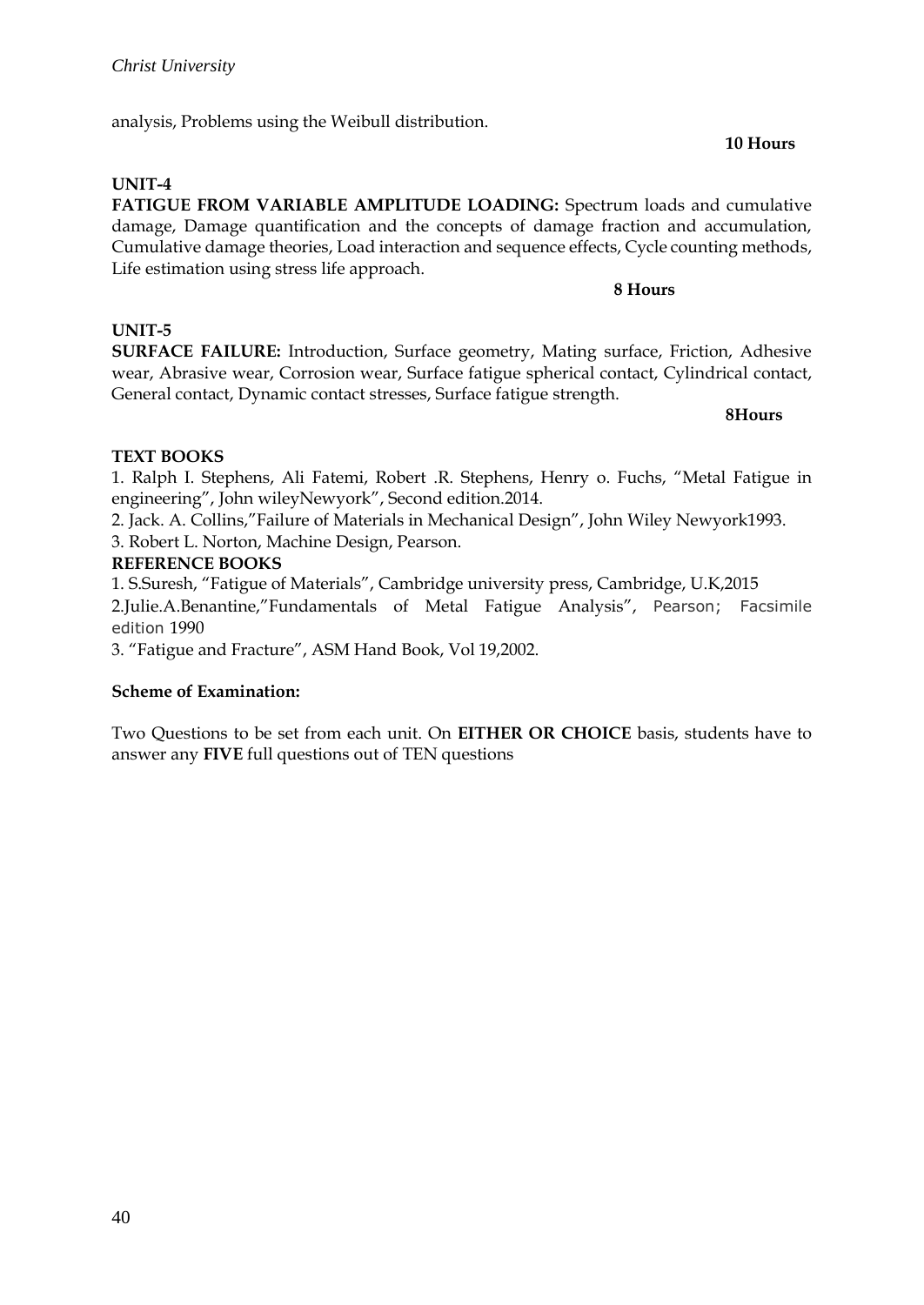#### **SMART MATERIALS & STRUCTURES**

## **Sub Code: MTME135E2 Total Lecture Hrs: 60 Exam Marks: 100 Hrs/week: 04 Exam Hours: 03**

**Paper Description:** The course describes the physical properties of the materials, techniques and technology used to control the motion by using the sensors, actuators and transducers. **Paper Objectives:**

- o To select the smart materials and there description of the products.
- o To test the smart material and selection of sensors for different application.
- o To known role of sensors.
- o Fatigue life estimation using S-N approach

**Level of Learning**: Basic.

## **Learning Outcome:**

- o Able to understand the overview of Smart materials
- o Able to describe the attributes of Smart Materials.
- o To explain the operation of Smart Sensors.
- o To elucidate the signal conditioning techniques.
- o To build and analyze the application of Smart Sensor

#### **UNIT-1**

#### **OVERVIEW:** of Smart Materials, Structures and Products Technologies.

**SMART MATERIALS (PHYSICAL PROPERTIES):**piezoelectric materials, materials, magnetostrictiveelectrostrictive materials, magnetoelectric materials, magnetorheological fluids, electrorheological fluids, shape memory materials, fiber-optic sensors.

#### **10 Hours**

#### **UNIT-2**

**SMART SENSOR, ACTUATOR AND TRANSDUCER TECHNOLOGIES:** smart sensors: accelerometers; force sensors; load cells; torque sensors; pressure sensors; microphones; impact hammers; mems sensors; sensor arrays smart actuators: displacement actuators; force actuators; power actuators; vibration dampers; shakers; fluidic pumps; motors smart transducers: ultrasonic transducers; sonic transducers; air transducers.

#### **10 Hours**

#### **UNIT-3**

**MEASUREMENT, SIGNAL PROCESSING, DRIVE AND CONTROL TECHNIQUES:**  quasi-static and dynamic measurement methods; signal-conditioning devices; constant voltage, constant current and pulse drive methods; calibration methods; structural dynamics and identification techniques; passive, semi-active and active control; feedback and feed forward control strategies.

#### **UNIT-4**

**DESIGN, ANALYSIS, MANUFACTURING AND APPLICATIONS OF ENGINEERING SMART STRUCTURES AND PRODUCTS:** Case studies incorporating design, analysis, manufacturing and application issues involved in integrating smart materials and devices with signal processing and control capabilities to engineering smart structures and products. **9 Hours**

#### **UNIT-5**

**EMPHASIS ON STRUCTURES**: automation and precision manufacturing equipment, automotives, consumer products, sporting products, computer and telecommunications

#### **14 Hours**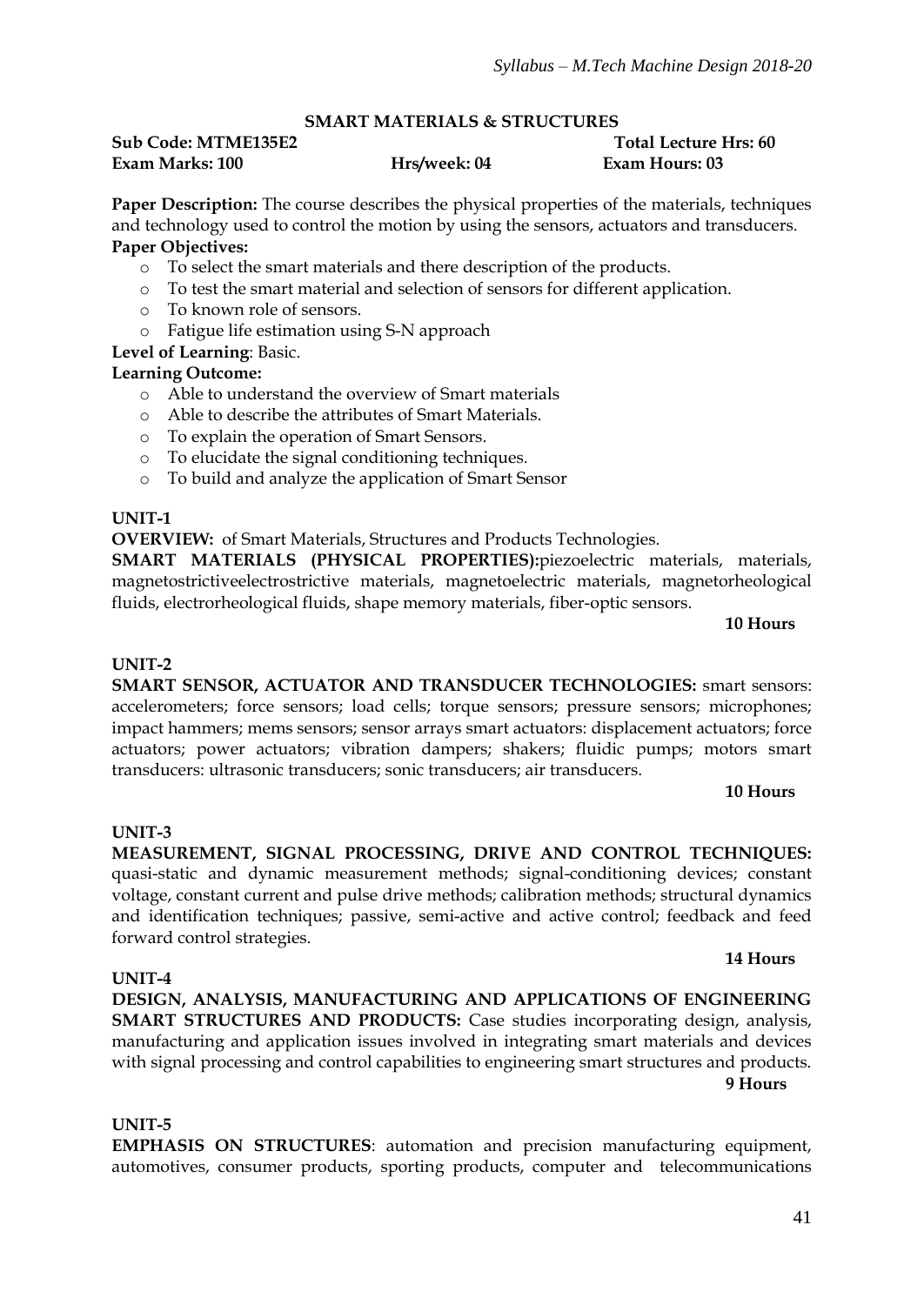products, medical and dental tools and equipment.

#### **9 Hours**

## **TEXT BOOKS**

1.M. V. Gandhi and B. So Thompson,"Smart Materials and Structures" Chapman and Hall, London; New York, 1992 (ISBN: 0412370107).

2. B. Culshaw, "Smart Structures and Materials"Artech House, Boston, 1996 (ISBN :0890066817).

3.A. V. Srinivasan, "Smart Structures: Analysis and Design "- Cambridge University Press, Cambridge; New York, 2010 (ISBN: 0521650267).

### **REFERENCE BOOKS**

1.A. J. Moulson and J. M. Herbert,"Electroceramics: Materials, Properties and Applications "- . John Wiley & Sons, ISBN: 0471497429 ,2NDEdition 2015.

2.PiezoelectricSensories: Force, Strain, Pressure, Acceleration and Acoustic Emission Sensors. Materials and Amplifiers, Springer, Berlin; New York, 2002 (ISBN: 3540422595).

3.K. Uchino,"Piezoelectric Actuators and Wtrasonic Motors" - Kluwer Academic Publishers, Boston, 1997 (ISBN: 0792398114).

4.Handbook of Giant Magnetostrictive Materials - G. Engdahl, Academic Press, San Diego, Calif.; London, 2000 (ISBN: 012238640X).

5.K. Otsuka and C. M. Wayman, "Shape Memory Materials" - Cambridge University Press, Cambridge; New York, 1998 (ISBN: 052144487X).

#### **Scheme of Examination:**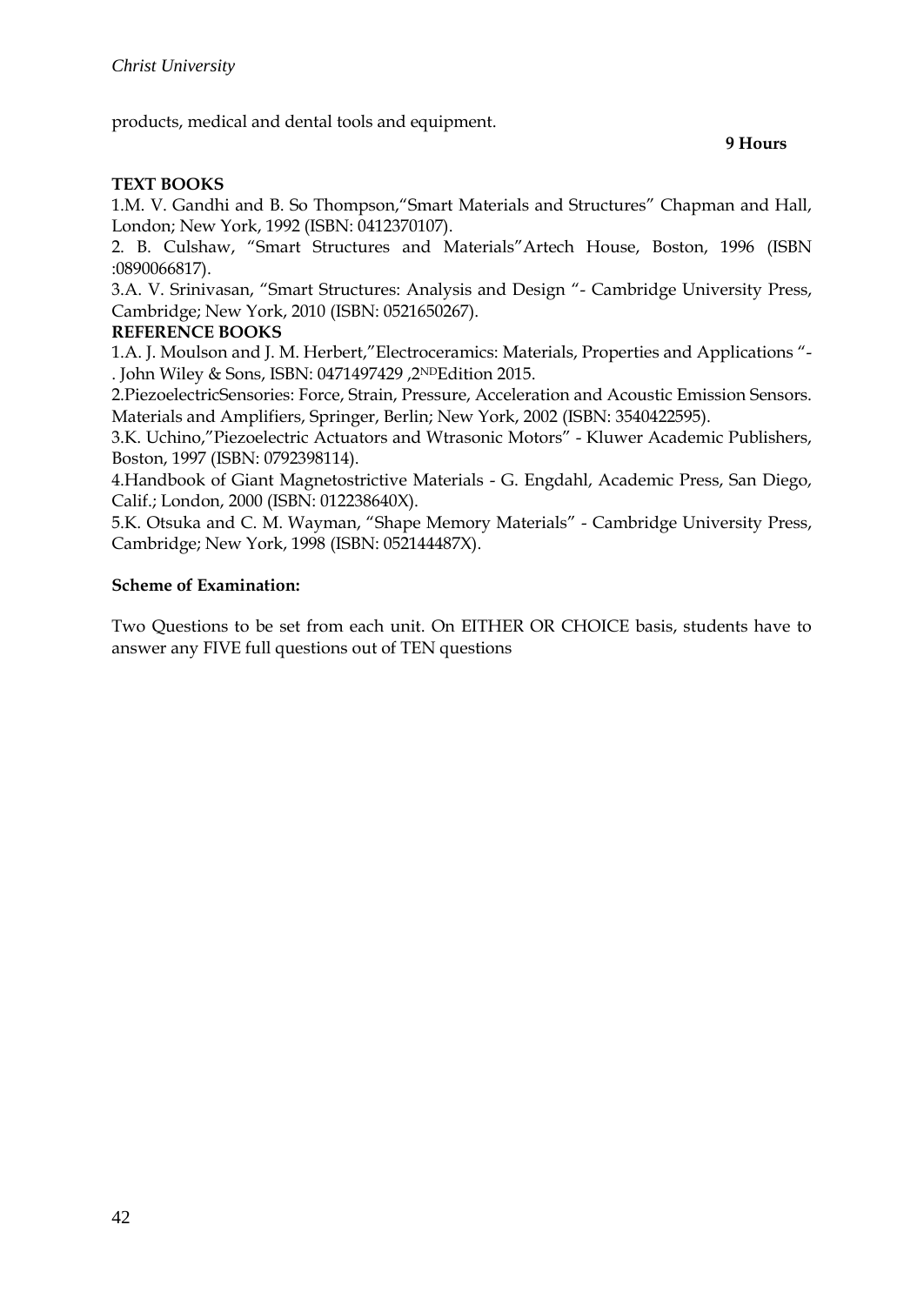#### **ROBOTICS**

#### **Sub Code: MTME135E3 Total Lecture Hrs: 60 Exam Marks: 100 Hrs/week: 04 Exam Hours: 03**

**Paper Description:** This course provides the extensive knowledge about Robotics and Automation, their application to various fields, a discussion on Robot manipulators and trajectory planning involving Kinematics, Velocity, Statics, Dynamics and Space scheme. Automation provides an overall view about the Manufacturing system and operations.

#### **Paper Objectives:**

- o The objective is to give an overview of the components, sensing elements used in programming techniques and applications of robots with identify the characteristics of a variety of robots. This include fundamental concept of programming and detail discussion of manipulators.
- o Automation includes what is meant by a manufacturing system and describes single and multi-station systems. Provides overall importance of part or product variety for manufacturing systems.

#### **Level of Learning**: Advanced

#### **Learning Outcome:**

- o The study includes mathematical formulation for a robot body.
- o Know the movement of robot arm based on their translation or rotational moment.
- o Selection of particular sensors and actuators for different robot application.
- o Designing a robot with widest range of applications for current and future products with minimum cost using suitable actuators, sensors etc
- o Will be able to apply the concepts of design Engineering and its application in various engineering application.
- o To correlate the theoretical principles with application based studies.

#### **UNIT-1**

**INTRODUCTION AND MATHEMATICAL REPRESENTATION OF ROBOTS:** History of Robots, Types of Robots, Notation, Position and Orientation of a Rigid Body, Some Properties of Rotation Matrices, Successive Rotations, Representation by X-Y-Z, Z-Y-Z Euler Angles, Transformation between coordinate system, Homogeneous coordinates, Properties of Types of Joints: Rotary, Prismatic joint, Cylindrical joint, Spherical joint, Representation of links using Denvit-Hartenberg parameters: Link parameters for intermediate, first and last links, Link transformation matrices, Transformation matrices of 3R manipulator, PUMA560 manipulator, SCARA manipulator, The planar four bar mechanisms, Three DOF parallel manipulator, A six- DOF parallel(hybrid) manipulator. , TAB

**KINEMATICS OF SERIAL AND PARALLEL MANIPULATORS:** Degrees of freedom of a manipulator, Loop constraint equations. Direct kinematics of 2R and 3R manipulator, Puma560 manipulator, SCARA manipulator, Stanford arm, The Planar four bar mechanism, Direct kinematics of Stewart-Gough Platform. Inverse kinematics of 2R, 3R manipulator, Inverse kinematics of Stewart-Gough Platform.

#### **14 Hours**

#### **UNIT-2**

**VELOCITY AND STATICS OF MANIPULATORS:** Differential relationships, Jacobian, Differential motions of a frame ( translation and rotation), Linear and angular velocity of a rigid body, Linear and angular velocities of links in serial manipulators, 2R, 3R manipulators, Jacobian of serial manipulator, Three DOF parallel manipulator Velocity ellipse of 2R manipulator, Singularities of serial and parallel manipulators 2R, 3R, four bar mechanism,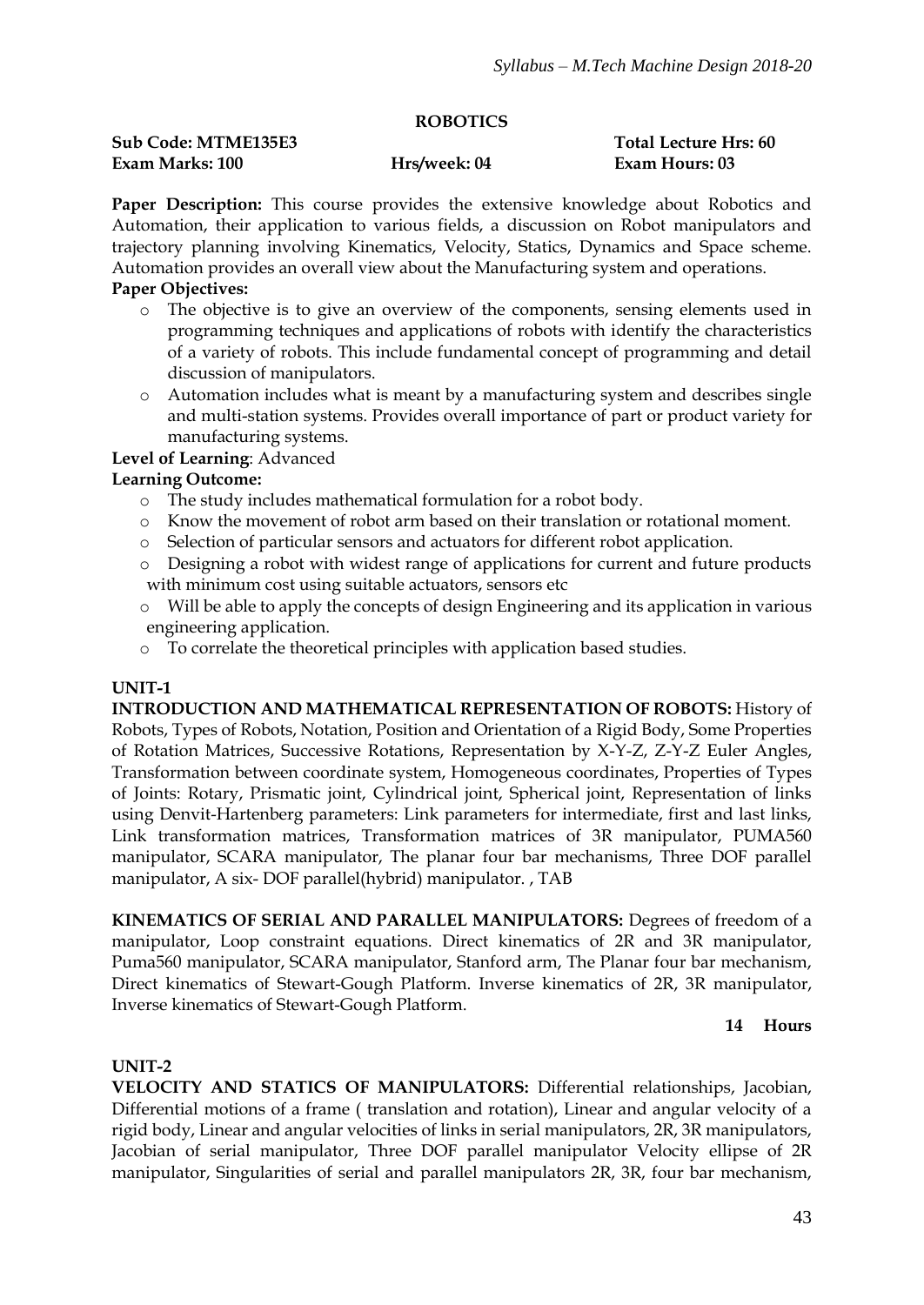# *Christ University*

three DOF parallel manipulator, Maipulator, Statics of serial manipulators, Static force and torque analysis of 3R manipulator, Statics of parallel manipulator, Singularity in force domain. **DYNAMICS OF MANIPULATORS:** Inertia of a link, Recursive formulation of dynamics using Newton Euler equation, Equation of motion of 2R and 3R manipulators using Lagrangian, Newton-Euler formulation.

#### **12 Hours**

**UNIT-3 TRAJECTORY PLANNING:**Joint space schemes, cubic trajectory, Joint space schemes with via points, Cubic trajectory with a via point, Third order polynomial trajectory planning, Linear segments with parabolic blends, Cartesian space schemes, Cartesian straight line and circular motion planning, Trajectory planning for orientation.

#### **10 Hours**

#### **UNIT-4**

**CONTROL:** Feedback control of a single link manipulator- first order, second order system, PID control, PID control of multi link manipulator, Non-linear control of manipulatorscomputed torque method, Force control of manipulator, Cartesian control of manipulators, Force control of manipulators-force control of single mass, Partitioning a task for force and position control- lever, peg in hole Hybrid force and position controller.

#### **13 Hours**

#### **UNIT-5**

**ACTUATORS:**Types, Characteristics of actuating system: weight, Power-to-weight ratio, Operating pressure, Stiffness vs. compliance, Use of reduction gears, Comparision of hydraulic, Electric, pneumatic, actuators, Hydraulic actuators, Proportional feedback control, Electric Motors: DC motors, Reversible AC motors, Brushless DC motors, Stepper motorsstructure and principle of operation, Stepper motor speed-torque characteristics.

**SENSORS:**Sensor characteristics, Position sensors- potentiometers, Encoders, LVDT, Resolvers, Displacement sensor, Velocity sensor- encoders, tachometers, Acceleration sensors, Force and Pressure sensors - piezoelectric, force sensing resistor, Torque sensors, Touch and tactile sensor, Proximity sensors-magnetic, Optical, Ultrasonic, Inductive, Capacitive, Eddycurrent proximity sensors.

#### **11 Hours**

#### **TEXT BOOKS**

1. Fundamental Concepts and Analysis - Ghosal A., Robotics, Oxford, 2006.

2. Introduction to Robotics Analysis - Niku, S. B., Systems, Applications, Pearson Education, 2008.

#### **REFERENCE BOOKS**

1. Introduction to Robotics: Mechanica and Control - 2nd Edition - Craig, J. J., Addison-Welsey, 2nd edition 1989.

2. Fundamentals of Robotics, Analysis and Control - Schilling R. J., PHI, 2006.

3. Robotics Control, Sensing, Vision and Intelligence - Fu, K, S., Gonzalez R. C., Lee C.S.

#### **Scheme of Examination:**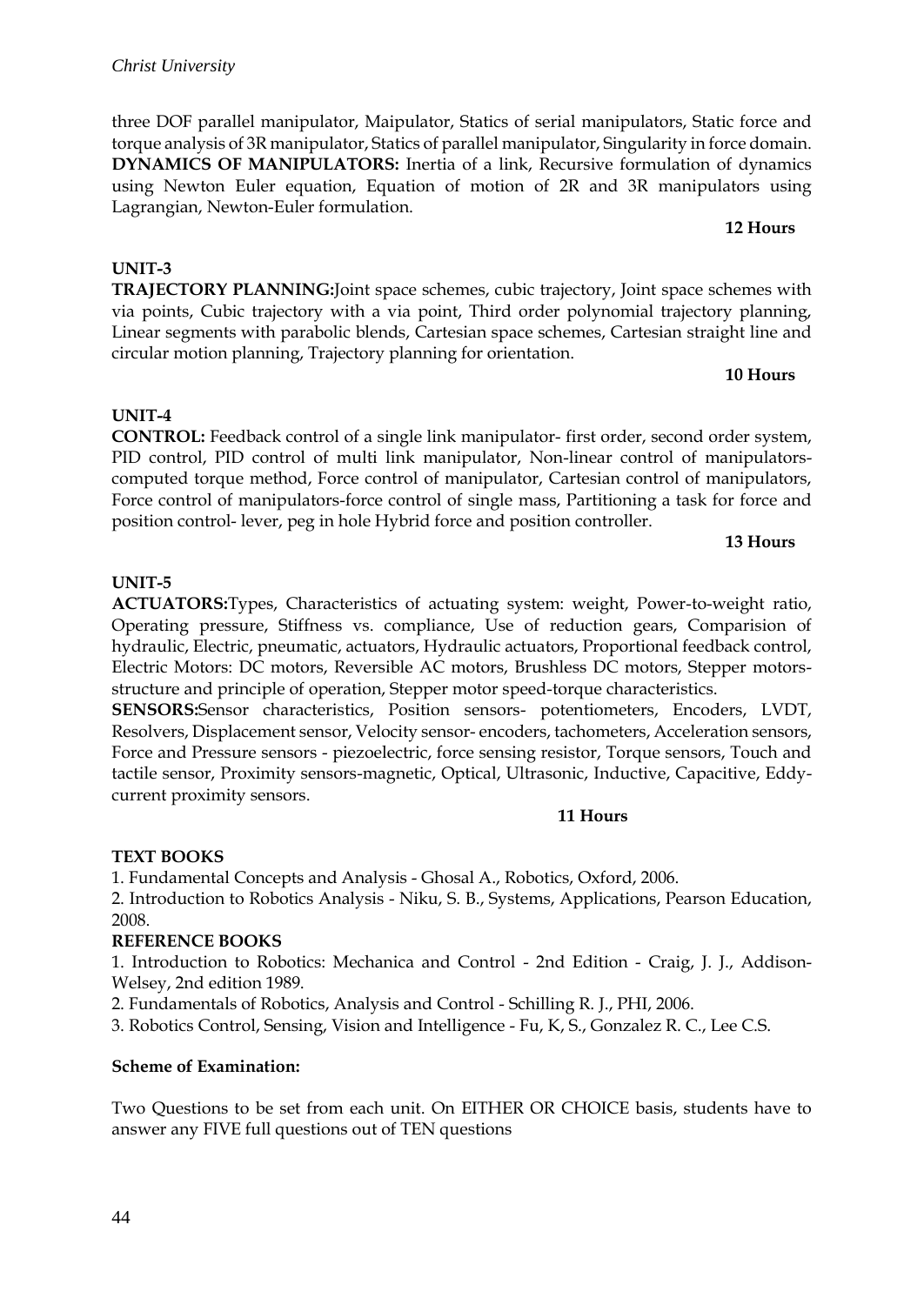#### **ELECTIVE -II MACHINE TOOL DESIGN**

**Sub Code: MTME235E1 Total Lecture Hrs: 60 Exam Marks: 100 Hrs/week: 04 Exam Hours: 03**

**Paper Description:** The course describes working of machine tool drive and controlling of speed and feed drives, designing the dynamic of machine tool and there mechanisms.

#### **Paper Objectives:**

- o To know the design consideration for the manufacturing and selection of tool.
- o To Know the tool life and there regulation when it is under operating condition
- o To know the feed and speed of tool

o Understand the dynamic consideration of the machine tool and there terminology **Level of Learning:** Basic.

## **Learning Outcome:**

- o Describes the tool life and manufacturing of different tools.
- o Explains the regulation and general consideration for the selection of tool.
- o Students will know the tool working using computer software and simulation of tool.

## **UNIT-1**

**MACHINE TOOL DRIVE:** working and auxiliary motion in machine, Machine tool drives, Hydraulic transmission, Mechanical transmission, General requirements of machine tool design, Layout of machine tools.

#### **10Hours**

## **UNIT-2**

**REGULATION OF SPEED AND FEED RATES:**Aim of speed feed regulation, stepped regulation of speed, design of speed box, Design of feed box, Special cases of gear box design, Set stopped regulation of speed and feed rates.

#### **12Hours**

 **10 Hours**

## **UNIT-3**

**DESIGN OF MACHINE TOOL STRUCTURE:** Fundamentals of machine tool structures and their requirements, Design criteria of machine tool structure, Static and dynamic stiffness, Design of beds and columns, Design of housing models, Techniques in design of machine tool structure.

#### **UNIT-4**

**DESIGN OF GUIDE-WAYS AND POWER SCREWS:** Function and type of guide-ways, design of slide-ways, Protecting devices for slide-ways, Design of power screws.

#### **12 Hours**

#### **UNIT-5**

**DESIGN OF SPINDLES AND SPINDLE SUPPORTS:** materials for spindles, design of spindles, Antifriction bearings, Sliding bearings.

**DYNAMICS OF MACHINES TOOLS:** General procedure of assessing dynamic stability of EES, Cutting processing, Closed loop system, Dynamic characteristics of cutting process,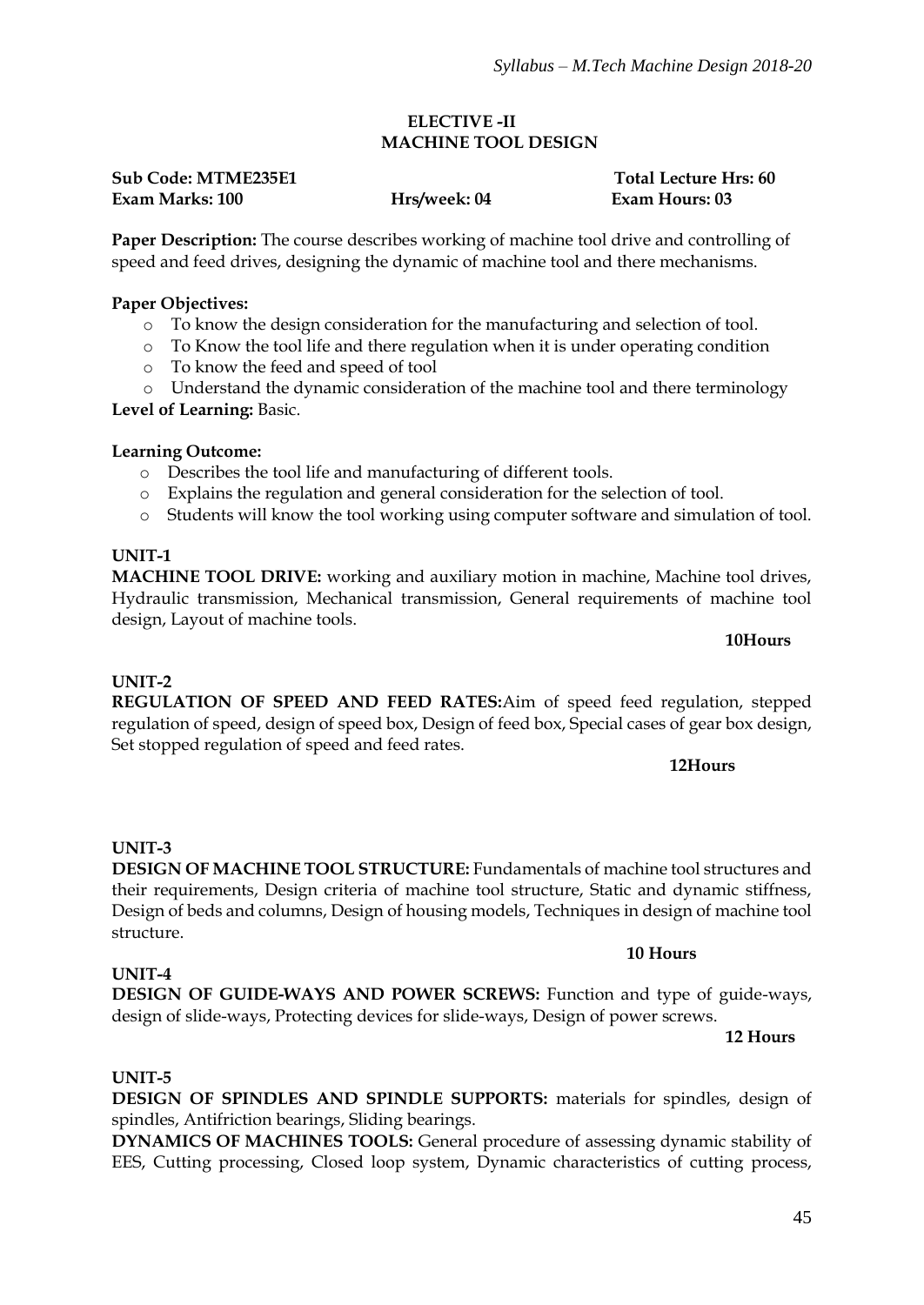## Stability analysis.

#### **16 Hours**

#### **TEXT BOOKS**

1. N.K. Mehta ,"Machine Tool Design",New Delhi Tata Mcgraw-Hill Publishing Company 3rdEdition,2017

2. Machine Tool design Handbook - CMTI McGraw Hill Education; 1st edition , 2017

## **Scheme of Examination:**

Two Questions to be set from each unit. On EITHER OR CHOICE basis, students have to answer any FIVE full questions out of TEN questions

## **MECHANICAL BEHAVIOR OF MATERIALS**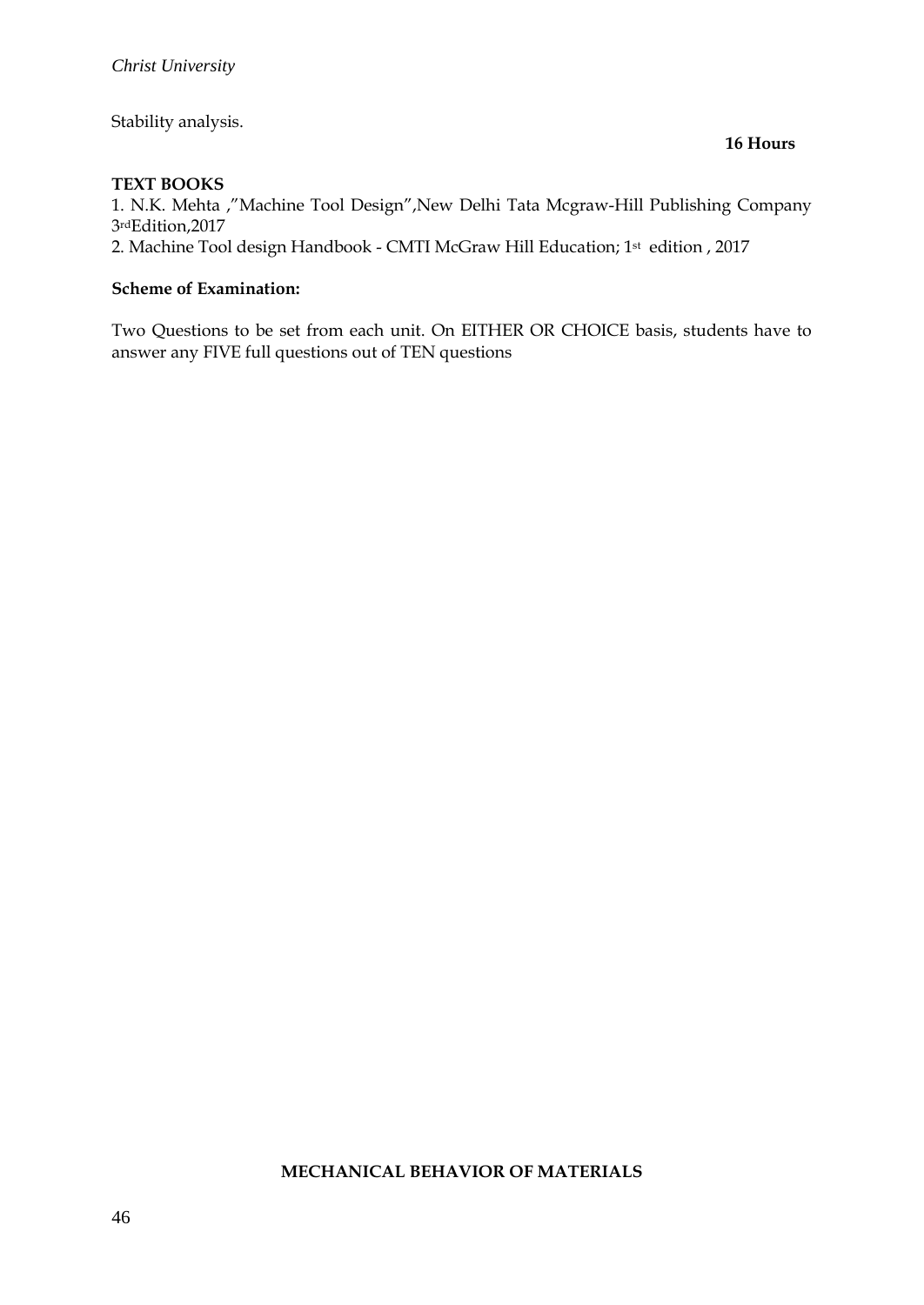| <b>Sub Code: MTME235E2</b> |              | Total Lecture Hrs: 60 |
|----------------------------|--------------|-----------------------|
| Exam Marks: 100            | Hrs/week: 04 | <b>Exam Hours: 03</b> |

**Paper Description:** The paper describes basic concept of material behavior, when they subjected to dynamic load, and the selection of materials.

## **Paper Objectives:**

- o To know the behavior material under different loading condition.
- o Selection of material for different application based on the subject of loading.
- $\circ$  Using certain principles how the material behave for that particular condition.

## **Level of Learning**: Basic.

## **Learning Outcome:**

- o Students will able to understanding on the state of stresses and strains in engineering components as a result of different loading conditions.
- o Students will able to provide the principles and equations, and necessary tools to analyze structural members under axial loads, bending, shear, and torsion.
- o Students can introduce the behavior of various engineering materials, its performance under loads, and design

#### **UNIT-1**

BASIC CONCEPTS OF MATERIAL BEHAVIOR: Elasticity in metals and polymers-Strengthening mechanisms, work hardening, solid solutioning, grain boundary strengthening, poly phase mixture, precipitation, particle, fibre and dispersion strengthening. Effect of temperature, strain and strain rate on plastic behaviour – Super plasticity –.Griffith's theory, – Ductile, brittle transition in steel–High temperature fracture, creep – Larson Miller parameter – Deformation and fracture mechanism maps.

#### **12 Hours**

#### **UNIT-2**

**BEHAVIOR UNDER DYNAMIC LOADS AND DESIGN APPROACHES:** Stress intensity factor and fracture toughness – Fatigue, low and high cycle fatigue test, crack initiation and propagation mechanisms and Paris law.- Safe life, Stress- life, strain-life and fail - safe design approaches -Effect of surface and metallurgical parameters on fatigue – Fracture of non metallic materials – Failure analysis, sources of failure, procedure of failure analysis.

#### **10 Hours**

#### **UNIT-3**

**SELECTION OF MATERIALS:** Motivation for selection, cost basis and service requirements – Selection for mechanical properties, strength, toughness, fatigue and creep – Selection for surface durability corrosion and wear resistance – Relationship between materials selection and processing – Case studies in materials selection with relevance to aero, auto, marine, machinery and nuclear applications – Computer aided materials selection.

**12 Hours UNIT-4**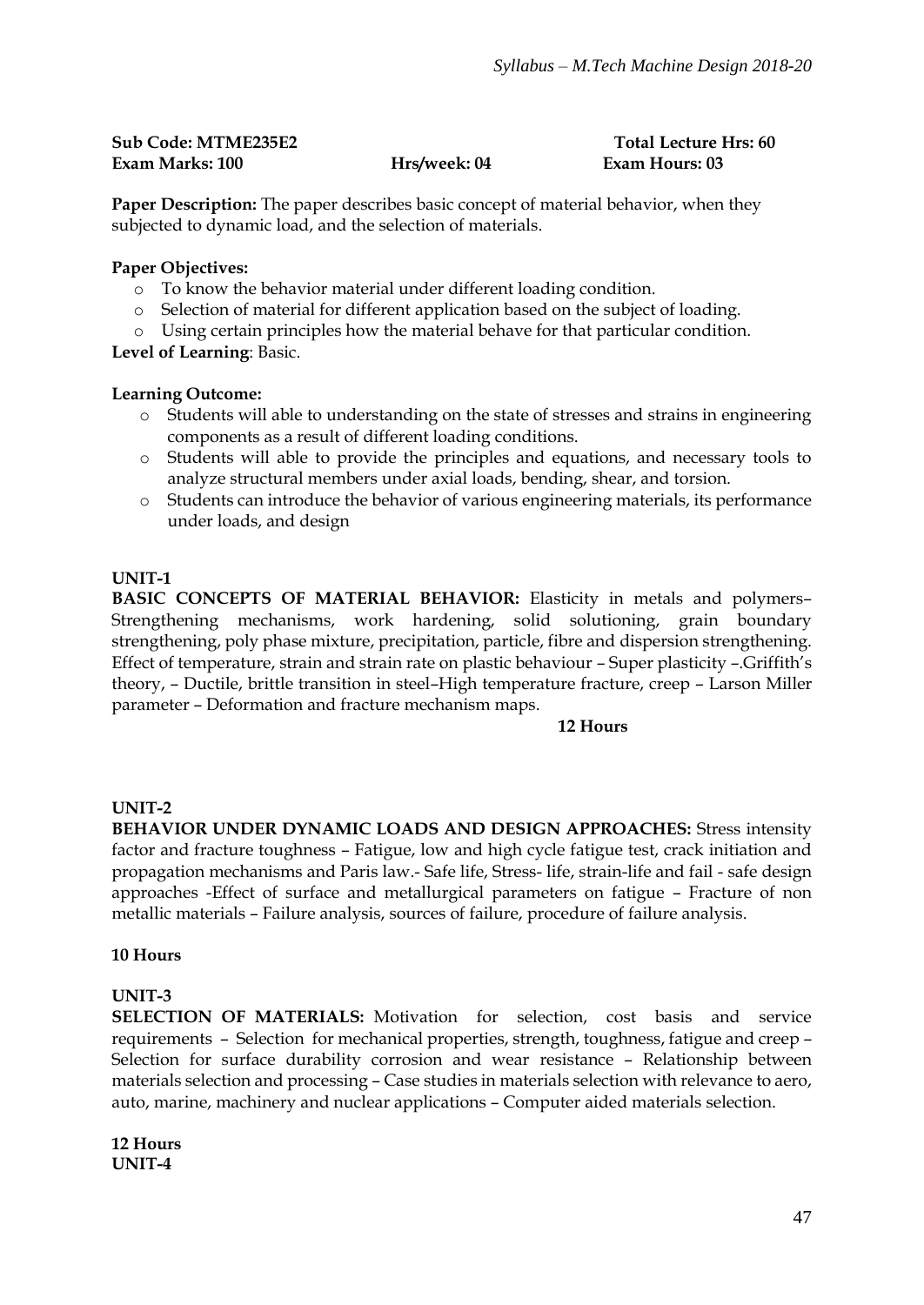**MODERN METALLIC MATERIALS:** Dual phase steels, High strength low alloy (HSLA) steel, Transformation induced plasticity (TRIP) Steel, Maraging steel, Nitrogen steel – Intermetallics, Ni and Ti aluminides – smart materials, shape memory alloys – Metallic glass and nano crystalline materials.

#### **10 Hours**

## **UNIT-5**

**NON METALLIC MATERIALS:** Polymeric materials – Formation of polymer structure – Production techniques of fibers, foams, adhesives and coating – structure, properties and applications of engineering polymers – Advanced structural ceramics, WC, TIC, TaC, Al2O3, SiC, Si3N4 CBN and diamond – properties, processing and applications.

 **16 Hours**

#### **TEXT BOOKS**

1. George E.Dieter," Mechanical Metallurgy", McGraw Hill,3rd edition,2017

2. Thomas H. Courtney, "Mechanical Behavior of Materials",McGraw Hill, 2nd edition, 2017 **REFERENCE BOOKS**

1. Charles, J.A., Crane, F.A.A. and Fumess, J.A.G., "Selection and use of engineering materials", 34d edition), Butterworth-Heiremann, 1997.

2. Flinn, R.A., and Trojan, "P.K., Engineering Materials and their Applications", (4th Edition) Jaico, 1999.

3. Metals Hand book, Vol.10, Failure Analysis and Prevention, (10th Edition), Jaico, 1999.

4. Ashby M.F., materials selection in Mechanical Design 2nd Edition, Butter worth 1999.

#### **Scheme of Examination:**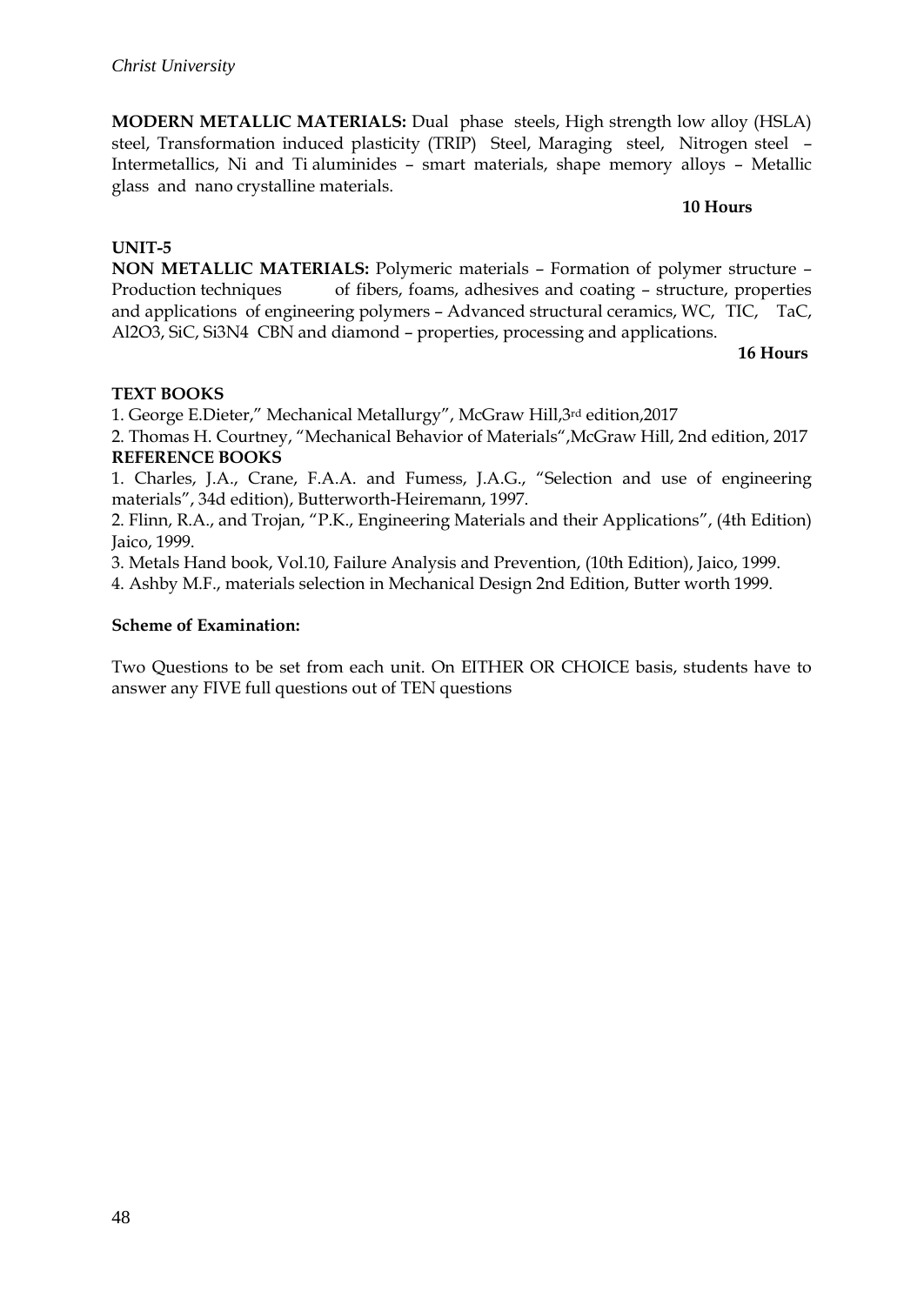## **FRACTURE MECHANICS**

| <b>Sub Code: MTME235E3</b> |              | <b>Total Lecture Hrs: 60</b> |
|----------------------------|--------------|------------------------------|
| Exam Marks: 100            | Hrs/week: 04 | <b>Exam Hours: 03</b>        |

**Paper Description:** This course provides the basic knowledge about fracture mechanics and their use in modern machine design. A through discussion on failure of material due to crack and various types of crack are discussed.

#### **Paper Objectives:**

- o To understand the fracture mechanics principles.
- o To find Stress intensity factors and plane strain fracture toughness for different components.
- o To known the concepts of LEFM and EPFM.
- o To know the behavior material under different loading condition.

**Level of Learning**: Basic.

#### **Learning Outcome:**

- o Students can able to describe fracture mechanics approach to design.
- o Selection of proper nondestructive testing method to analyze a physical structure.
- o Students can able to demonstrate Fracture and Fatigue Control in Structures.

#### **UNIT-1**

**FRACTURE MECHANICS PRINCIPLES:**Introduction and historical review, Sources of micro and macro cracks. Stress concentration due to elliptical hole, Strength ideal materials, Griffith's energy balance approach. Fracture mechanics approach to design. NDT and Various NDT methods used in fracture mechanics, Numerical problems.

#### **8 Hours**

#### **UNIT-2**

**THE AIRY STRESS FUNCTION:**Complex stress function. Solution to crack problems.Effect of finite size.Special cases, Elliptical cracks, Numerical problems.

**PLASTICITY EFFECTS, IRWIN PLASTIC ZONE CORRECTION:**Dugdale approach. The shape of the plastic zone for plane stress and plane strain cases, Plastic constraint factor. The Thickness effect, numerical problems.

#### **14 Hours**

#### **UNIT-3**

**DETERMINATION OF STRESS INTENSITY FACTORS AND PLANE STRAIN FRACTURE TOUGHNESS:**Introduction, analysis and numerical methods, experimental methods, estimation of stress intensity factors. Plane strain fracture toughness test, The Standard test.Size requirements.Non-linearity.Applicability.

**THE ENERGY RELEASE RATE, CRITERIA FOR CRACK GROWTH:**The crack resistance(R curve). Compliance, J integral.Tearing modulus.Stability.

#### **16 Hours**

#### **UNIT-4**

**ELASTIC PLASTIC FRACTURE MECHANICS:**Fracture beyond general yield. The Cracktip opening displacement.The Use of CTOD criteria.Experimental determination of CTOD.Parameters affecting the critical CTOD.Use of J integral.Limitation of J integral.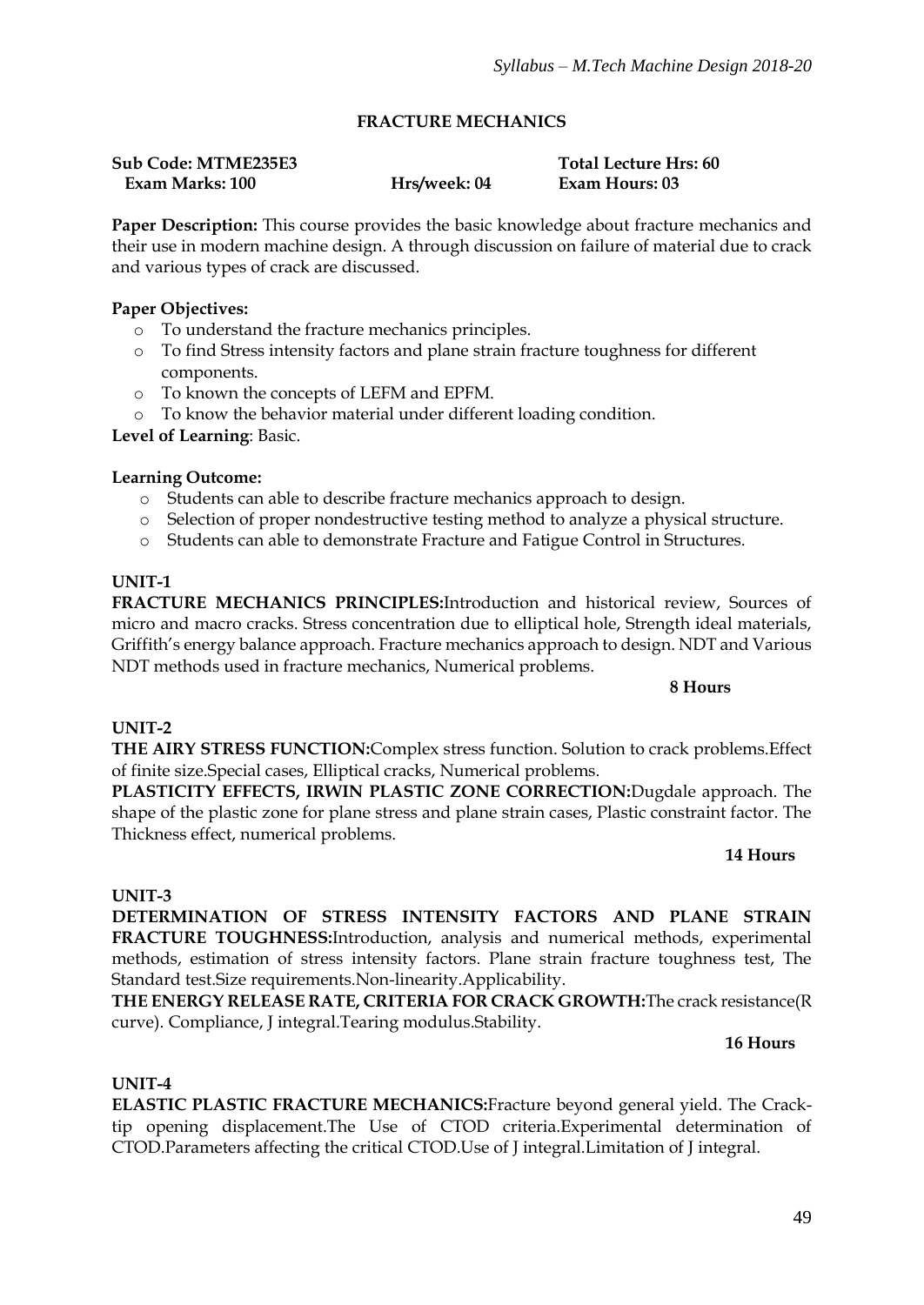**DYNAMICS AND CRACK ARREST:** Crack speed and kinetic energy. Dynamic stress intensity and elastic energy release rate. Crack branching. Principles of crack arrest. Crack arrest in practice. Dynamic fracture toughness.

#### **14 Hours**

#### **UNIT-5**

**FATIGUE CRACK PROPAGATION AND APPLICATIONS OF FRACTURE MECHANICS:** Crack growth and the stress intensity factor. Factors affecting crack propagation. variable amplitude service loading, Means to provide fail-safety, Required information for fracture mechanics approach, Mixed mode (combined) loading and design criteria.

#### **8 Hours**

#### **TEXT BOOKS**

1. David Brock, "Elementary Engineering Fracture Mechanics"- Springer; 4th ed. edition 2005 2. AndersonT.L,"Fracture Mechanics-Fundamental and Application "-CRC press,4th Edition,2017.

#### **REFERENCE BOOKS**

1. S.A. Meguid,"Engineering fracture mechanics" Elsevier.

2. Jayatilake,"Fracture of Engineering Brittle Materials", Applied Science - London.

3. Rolfe and Barsom, "Fracture and Fatigue Control in Structures ", Prentice Hall.2nd Revised edition , 1987.

4. Karen Hellan, "Introduction to fracture mechanics"- McGraw Hill,1987

5. Knott,"Fundamentals of V fracture mechanisms"- Butterworths.

6. Fracture –LiefbowitzVolime II.

#### **Scheme of Examination:**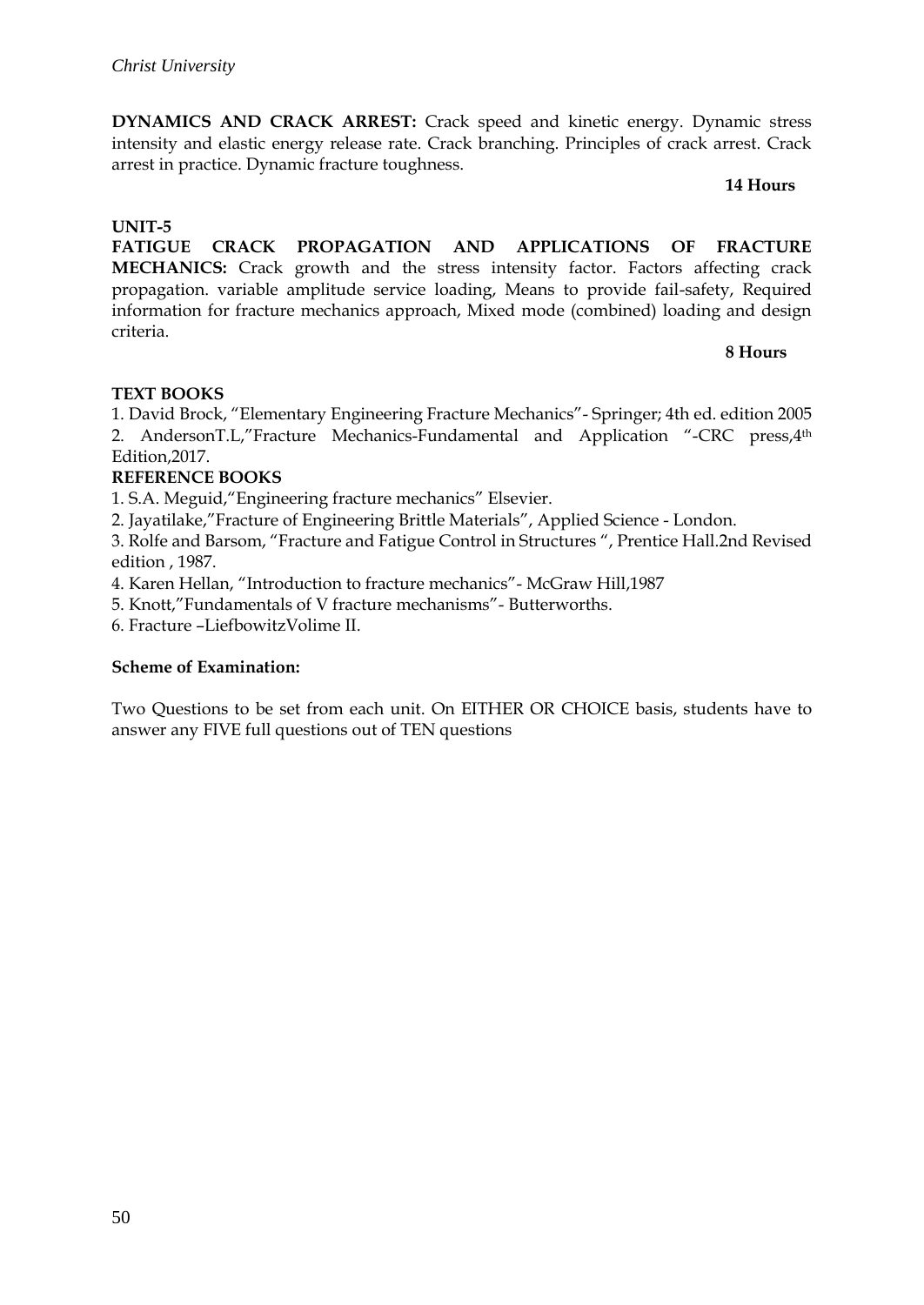#### **ELECTIVE-III DESIGN FOR MANUFACTURE**

| <b>Sub Code: MTME331E1</b> |              | <b>Total Lecture Hrs: 60</b> |
|----------------------------|--------------|------------------------------|
| Exam Marks: 100            | Hrs/week: 04 | Exam Hours: 03               |

**Paper Description:** Paper describes during the manufacturing process how the component will behave and there effects of manufacturing process.

#### **Paper Objectives:**

- o To know the design consideration for manufacturing of components.
- o To describe the different types of features in the design for manufacturing the components.
- o To know the geometrical tolerance for manufacturing the components.

#### **Level of Learning**: Basic.

#### **Learning Outcome:**

- o Students will know the design consideration for manufacturing the components.
- o Describes the reading and design of limits fits and geometrical tolerance for the manufacturing components.
- o Able to understand the overall design consideration required for manufacturing

#### **UNIT-1**

**EFFECT OF MATERIALS AND MANUFACTURING PROCESS ON DESIGN:**Major phases of design, Effect of material properties on design Effect of manufacturing processes on design. Material selection process cost per unit property, Weighted properties and limits on properties methods.

**TOLERANCE ANALYSIS:**Process capability, mean, varience, skewness ,kurtosis, Process capability metrics, Cp, Cpk, Cost aspects, Feature tolerances, Geometries tolerances, Geometric tolerances, Surface finish, Review of relationship between attainable tolerance grades and different machining process. Cumulative effect of tolerance- Sure fit law and truncated normal law. **12 Hours**

#### **UNIT-2**

**SELECTIVE ASSEMBLY:**Interchangeable part manufacture and selective assembly, Deciding the number of groups -Model-1,Group tolerance of mating parts equal, Model total and group tolerances of shaft equal. Control of axial play-Introducing secondary machining operations, Laminated shims, examples.

**DATUM FEATURES:**Functional datum, Datum for manufacturing, changing the datum, Examples. **12 Hours**

#### **UNIT-3**

**DESIGN CONSIDERATIONS:**Design of components with casting consideration, Pattern, Mould, and Parting line, Cored holes and Machined holes, identifying the possible and probable parting line, casting requiring special sand cores, designing to obviate sand cores.

**10 Hours**

#### **UNIT-4**

**COMPONENT DESIGN:**Component design with machining considerations link design for turning components-milling, Drilling and other related processes including finish- machining operations.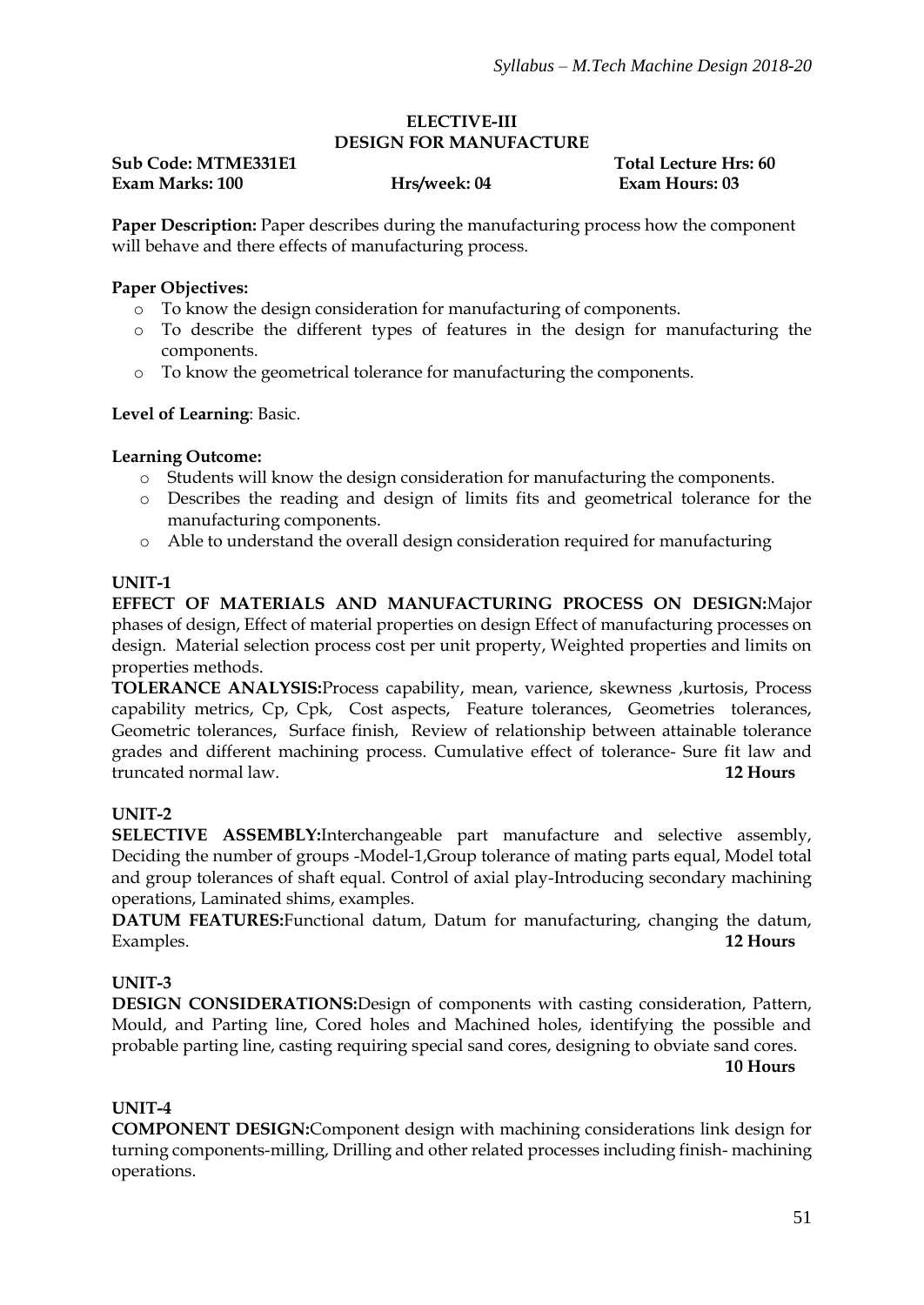**TRUE POSITIONAL THEORY:**Comparison between co-ordinate and convention method of feature location. Tolerance and true position tolerancing virtual size concept, Floating and fixed fasteners, Projected tolerance zone, Assembly with gasket, zero position tolerance. Functional gauges, Paper layout gauging. **12 Hours**

## **UNIT-5**

**DESIGN OF GAUGES:**Design of gauges for checking components in assemble with emphasis on various types of limit gauges for both hole and shaft. **14 Hours**

## **TEXT BOOKS**

1. Harry Peck, "Designing for Manufacturing "- Pitman Publications, 1983.

- 2. Machine Design Dieter McGraw hill Publications
- 3. R.K. Jain ,"Engineering Metrology" Khanna Publication ,2011

## **REFERENCE BOOKS**

1. Geoffrey Boothroyd, peter dewhurst, Winston Knight,"Product design for manufacture and assembly" - Merceldekker.Inc. New york,CRC Press,3rd Edition,2010 2. " Material selection and Design", Vol. 20 - ASM Hand book.

## **Scheme of Examination:**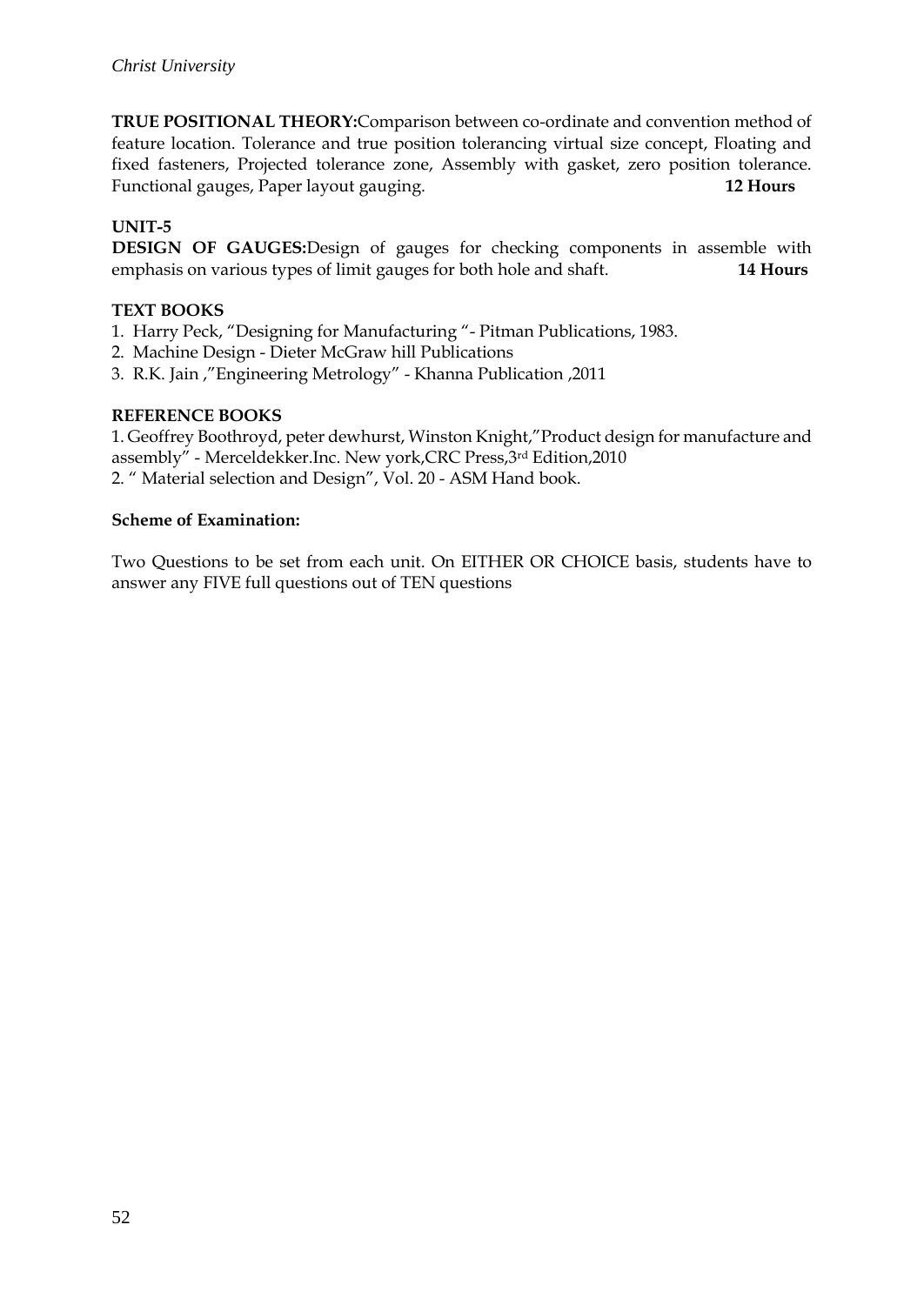### **ROTOR DYNAMICS**

| <b>Sub Code: MTME331E2</b> |              | <b>Total Lecture Hrs: 60</b> |
|----------------------------|--------------|------------------------------|
| Exam Marks: 100            | Hrs/week: 04 | <b>Exam Hours: 03</b>        |

Paper Description: Paper deal with different parameter to consider for shaft/rotor design. Vibration generation during rotation of shaft and finite element method for doing calculation for it.

## **Paper Objectives:**

- o To know the critical speed of shaft for the rotating body.
- o To find the fluid flow with in the body when it subjected to dynamic consideration.
- $\circ$  To know the lubrication characteristics used in the fluid film flow

## **Level of Learning**: Basic.

## **Learning Outcome:**

- o Explain the fundamentals of the fluid flow and dynamics of machinery.
- o Describe the techniques for studying motion of machines and machine components.
- o Describes critical speed of shaft for variable diameter.

## **UNIT-1**

FLUID FILM LUBRICATION: Basic theory of fluid film lubrication, Derivation of generalized Reynolds equations, Boundary conditions, Fluid film stiffness and Damping coefficients, Stability and dynamic response for hydrodynamic journal bearing, Two lobe journal bearings.

**STABILITY OF FLEXIBLE SHAFTS:** Introduction, equation of motion of a flexible shaft with rigid support, Radial elastic friction forces, Rotary friction, friction Independent of velocity, friction dependent on frequency, Different shaft stiffness Constant, gyroscopic effects, Nonlinear problems of large deformation applied forces, instability of rotors in magnetic field.

#### **12 Hours**

#### **UNIT-2**

**CRITICAL SPEED:** Dunkerley's method, Rayleigh's method, Stodola's method. **ROTOR BEARING SYSTEM:** Instability of rotors due to the effect of hydrodynamic oil layer in the bearings, support flexibility, Simple model with one concentrated mass at the center. **10 Hours**

## **UNIT-3**

**TURBO ROTOR SYSTEM STABILITY BY TRANSFER MATRIX FORMULATION:**  General turborotor system, development of element transfer matrices, the matrix differential equation, effect of shear and rotary inertia, the elastic rotors supported in bearings, numerical solutions.

**10 Hours**

#### **UNIT-4**

**TURBO ROTOR SYSTEM STABILITY BY FINITE ELEMENT FORMULATION: G**eneral turborotor system, generalized forces and co-ordinates system assembly element matrices, Consistent mass matrix formulation, Lumped mass model, linearised model for journal bearings, System dynamic equations Fix stability analysis non dimensional stability analysis, unbalance response and Transient analysis.

**15 Hours**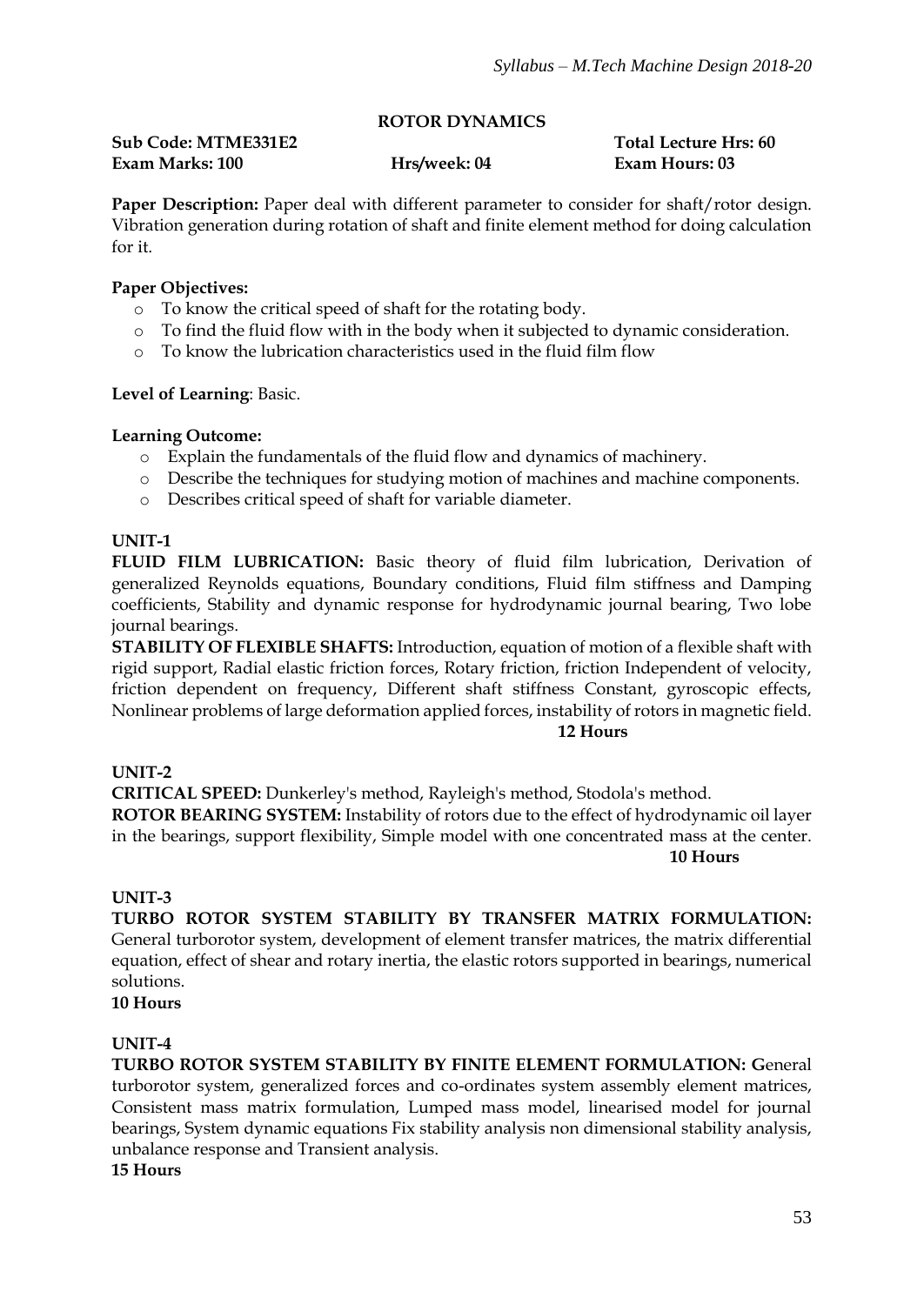## **UNIT-5**

**BLADE VIBRATION:** Centrifugal effect, Transfer matrix and Finite element, approaches .

#### **12 Hours**

#### **TEXT BOOKS**

1. Cameron Longmans "Principles of Lubrication" ,John Wiley & Sons Inc; 3rd edition ,2016 2.Yiwei Li ,James H. Starnes Jr ,"Nonconservative problems of the Theory of elastic stability"- Bolotin, Pergamon. Cambridge University Press ,2001

## **REFERENCE BOOKS**

1. E.C. Pestel and F.A. Leckie, "Matrix methods of Elastomechanics" McGraw Hill. 2.Timosenko, Young, "Vibration Problems in Engineering"- Von Nostrand,2017

3..Zienkiewicz, "The Finite Element Method", McGraw Hill

#### **Scheme of Examination:**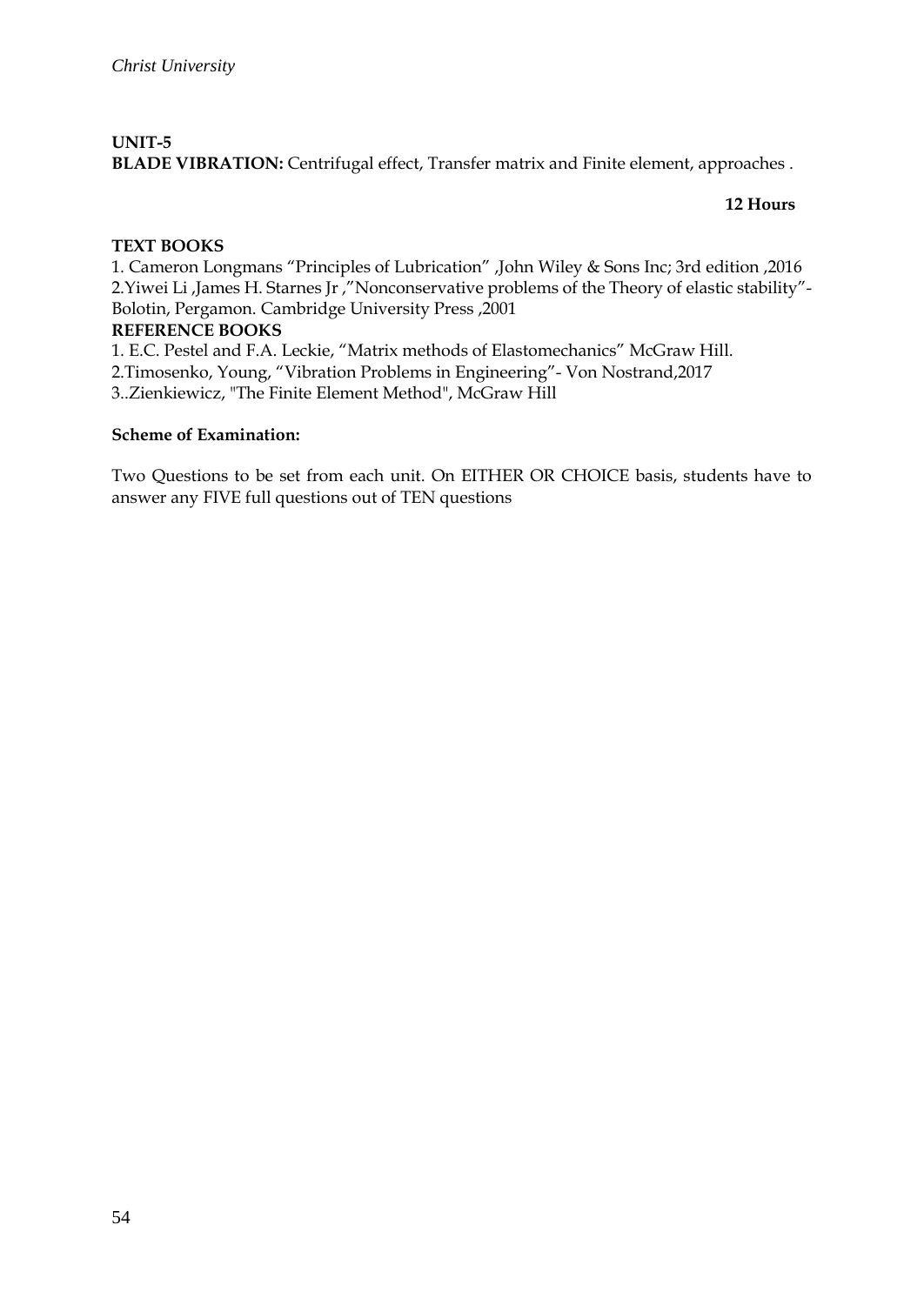#### **ROBUST DESIGN**

| <b>Sub Code: MTME331E3</b> |              | Total Lecture Hrs: 60 |
|----------------------------|--------------|-----------------------|
| Exam Marks: 100            | Hrs/week: 04 | Exam Hours: 03        |

Paper Description: Paper describes the various parameters to consider while designing a machine component, and there reliability, it also gives information about various international standards to consider while designing orthogonal arrays.

#### **Paper Objectives:**

- o To learn steps in robust design, parametric design and tolerance design.
- o To know the role of S-N ratios in reliability improvement.
- o To know the parametric and tolerance design system
- o Understand the concept of Taguchi's orthogonal arrays.

#### **Level of Learning**: Basic.

#### **Learning Outcome:**

- o Students will know the Taguchi quality philosophy and illustration through numerical examples.
- o Describes the quadratic loss function and variation of quadratic loss function.

## **UNIT-1**

**QUALITY BY EXPERIMENTAL DESIGN :**Quality, western and Taguchi quality philosophy, Elements of cost, Noise factors causes of variation, Quadratic loss function and variation of quadratic loss functions. **Robust Design :**Steps in robust design : parameter design and tolerance design, reliability improvement through experiments, illustration through numerical examples.

**EXPERIMENTAL DESIGN:** Classical experiments: factorial experiments, terminology, factors. Levels, Interactions, Treatment combination, randomization, 2-level experimental design for two factors and three factors. 3-level experiment deigns for two factors and three factors, factor effects, factor interactions, Fractional factorial design, Saturated design, Central composite designs, Illustration through numerical examples**.** 

#### **14 Hours**

#### **UNIT-2**

**MEASURES OF VARIABILITY :**Measures of variability, Concept of confidence level, Statistical distributions : normal, log normal and Weibull distributions. Hipothesis testing, Probability plots, choice of sample size illustration through numerical examples.

**ANALYSIS AND INTERPRETATION OF EXPERIMENTAL DATA:**Measures of variability, Ranking method, column effect method and ploting method, Analysis of variance (ANOVA), in factorial experiments: YATE's algorithm for ANOVA,Regression analysis, Mathematical models from experimental data, illustration through numerical examples. **12 Hours**

#### **UNIT-3**

**TAGUCHI'S ORTHOGONAL ARRAYS :** Types orthogonal arrays, Selection of standard orthogonal arrays, Linear graphs and interaction assignment, dummy level technique, Compound factor method, modification of linear graphs, Column merging method, Branching design, Strategies for constructing orthogonal arrays.

### **12 Hours**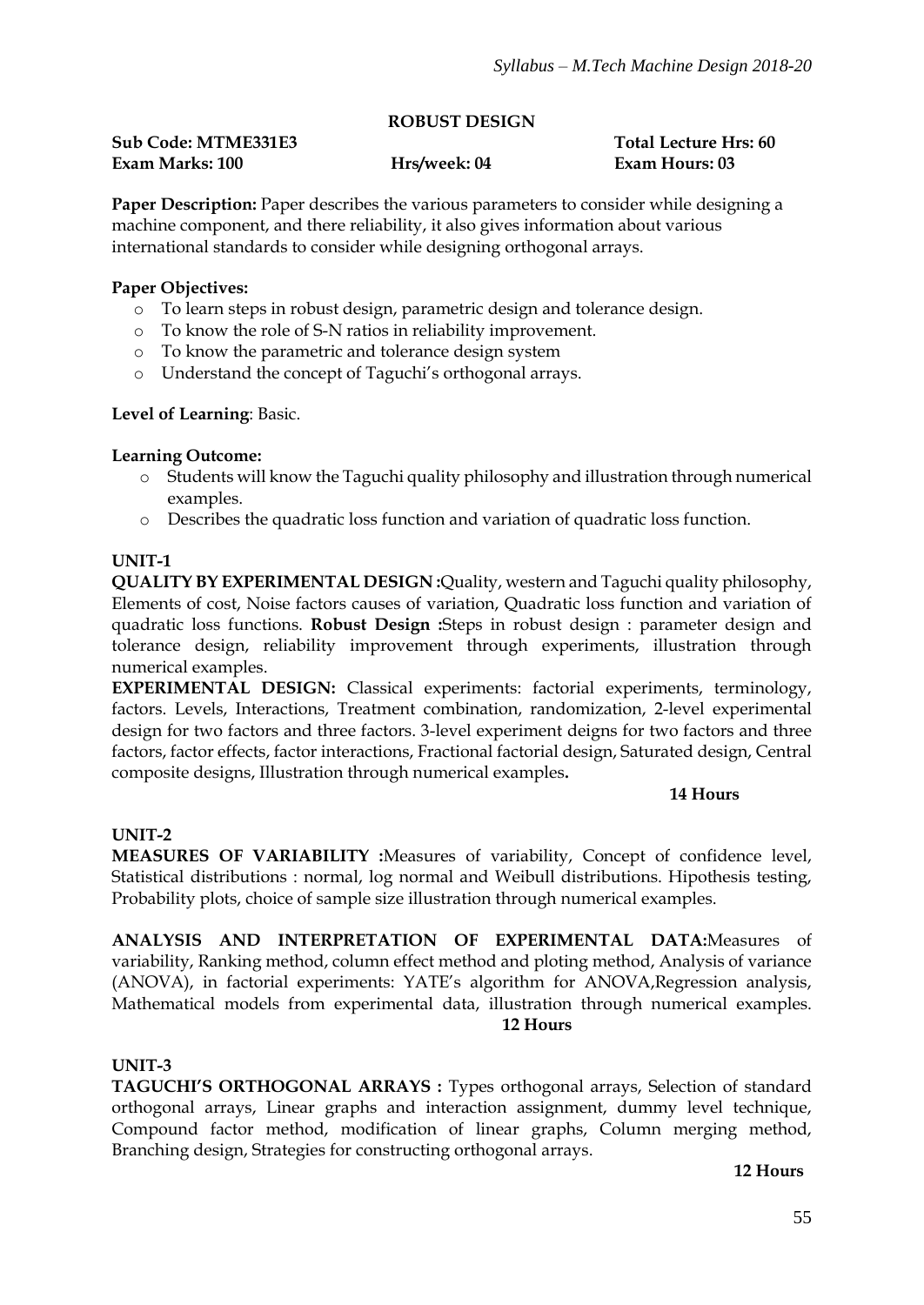## **UNIT-4**

**SIGNAL TO NOISE RATIO (S-N RATIOS) :**Evaluation of sensitivity to noise, Signal to noise ratios for static problems, Smaller – the – better types, Nominal – the – better – type, larger – the- better – type. Signal to noise ratios for dynamic problems, Illustrations through numerical examples.

## **11 Hours**

## **UNIT-5**

**PARAMETER DESIGN AND TOLERANCE DESIGN:** Parameter and tolerance design concepts, Taguchi's inner and outer arrays, Parameter design strategy, Tolerance deign strategy, Illustrations through numerical examples**.**

**RELIABILITY IMPROVEMENT THROUGH ROBUST DESIGN :** Role of S-N ratios in reliability improvement ; Case study; Illustrating the reliability improvement of routing process of a printed wiringboardsusing robust design concept.

#### **11 Hours**

## **TEXT BOOKS**

1.Madhav S. Phadake,"Quality Engineering using Robust Design" Prentice Hall, Englewood Clifts, New Jersey 07632, 1st Edition,2008.

2.DouglasMontgomery,"Design and analysis of experiments "- Willey India Pvt. Ltd., V8th Ed., 2013.

3. Phillip J. Ross: Taguchi,"Techniques for Quality Engineering"McGraw Hill Int. Ed., 2nd edition.1996.

#### **REFERENCE BOOKS**

1. Thomas B. Barker,"Quality by Experimental Design" Marcel Dekker Inc ASQC Quality Press, 2005

2. C.F. Jeff Wu, Michael Hamada,"Experiments planning, analysis and parameter design optimization"John Willey Ed., 2002.

3."W.L. Condra, Marcel Dekker"Reliability improvement by Experiments: Marcel Dekker Inc ASQC Quality Press,2001

#### **Scheme of Examination:**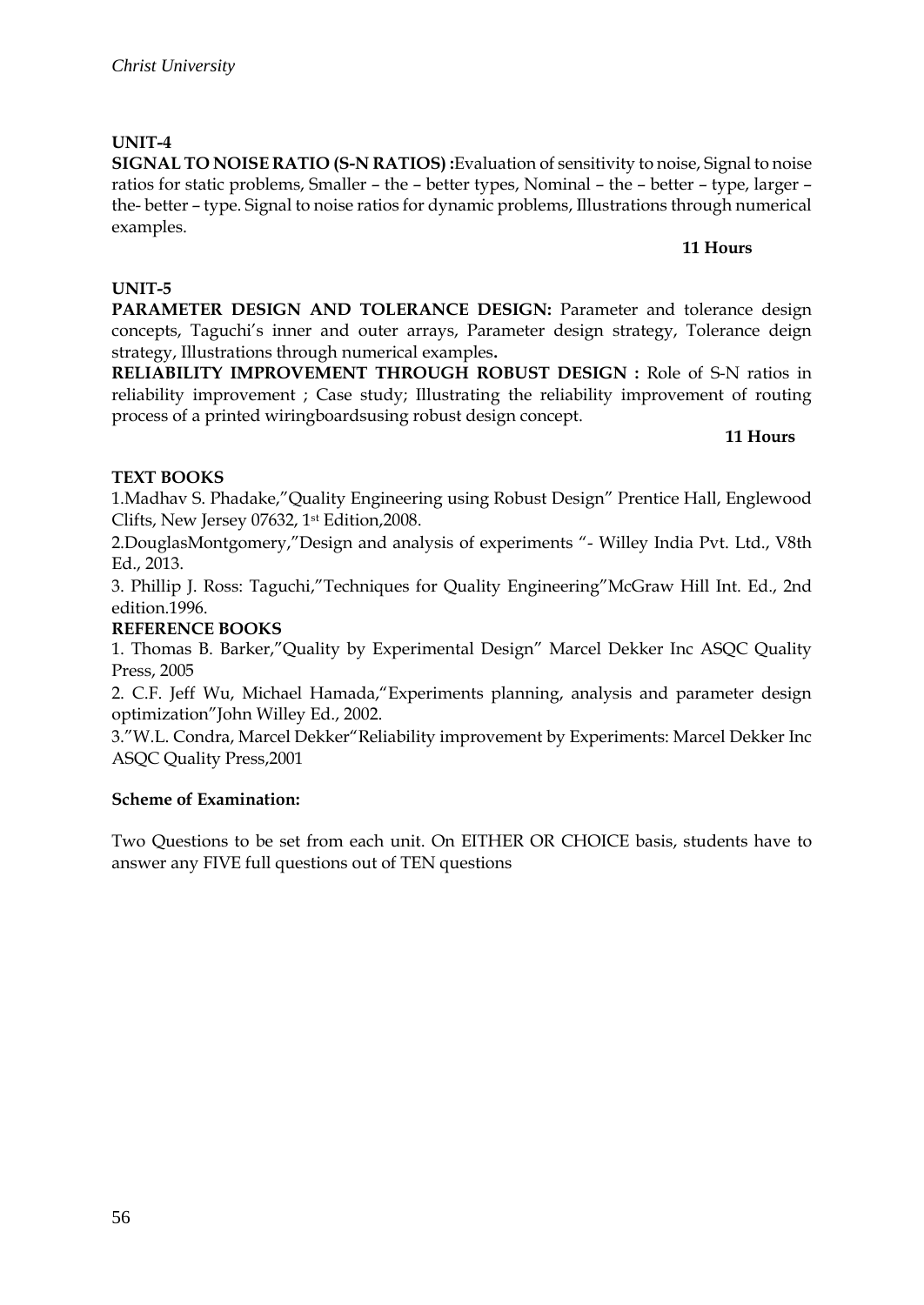#### **ELECTIVE-IV ADVANCED THEORY OF VIBRATION**

| <b>Sub Code: MTME332E1</b> |              |
|----------------------------|--------------|
| Exam Marks: 100            | Hrs/week: 04 |

**Sub Code: MTME332E1 Total Lecture Hrs: 60 Exam Hours: 03** 

**Paper Description:** It describes how vibration is important in the mechanical systems, and also describes measuring and controlling systems, damping factors affecting the vibration its application in solving engineering problems.

### **Paper Objectives:**

- o To obtain the idea of classification of vibration, modal analysis.
- o To acquire the knowledge of damping factor and measuring instruments.
- o To know the DOF and the damping factors
- o To understand the measuring instruments

#### **Level of Learning**: Advanced.

#### **Learning Outcome:**

- o This course is an introduction to noise and vibrations in design. Free and forced vibrations of systems will be examined.
- o Applied theory includes the study of the fundamental single degree of freedom (DOF) and 2DOF systems using Newton's second law of motion, the energy method, Langrange's equations and determination of natural frequencies, properties, and noise standards.
- o Design part of the course includes system under shock and impact loading, vibration isolation and control. In addition the course will include noise control and design of mechanical systems for noise reduction.
- o The course includes design related lab and assignments, and design based projects.
- o Students will know the Taguchi quality philosophy and illustration through numerical examples.

## **UNIT-1**

**REVIEW OF MECHANICAL VIBRATIONS:** Basic concepts; free vibration of single degree of freedom systems with and without damping, Forced vibration of single DOF-systems, Force and motion isolation, Two DOF-systems, natural frequency.

#### **11 Hours**

#### **UNIT-2**

**TRANSIENT VIBRATION OF SINGLE DEGREE-OF FREEDOM SYSTEMS:**Impulse excitation, Arbitrary excitation, Laplace transform formulation, Pulse excitation and rise time, Shock response spectrum, Shock isolation, Finite difference numerical computation.

**10 Hours**

#### **UNIT-3**

**VIBRATION CONTROL:** Introduction, Vibration isolation theory, Vibration isolation theory for harmonic excitation, practical aspects of vibration analysis, shock isolation, Dynamic vibration absorbers, and Vibration dampers.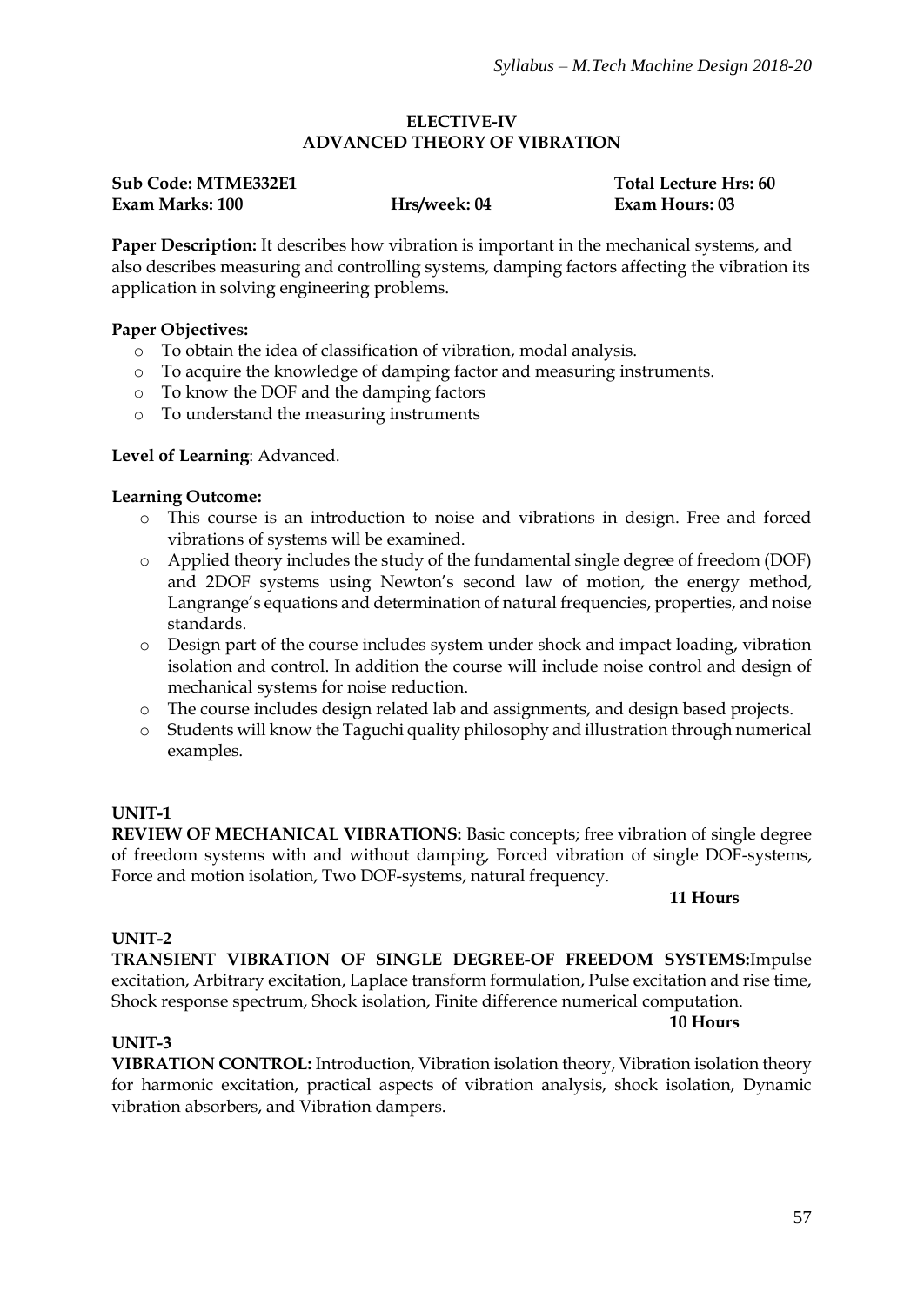**VIBRATION MEASUREMENT AND APPLICATIONS:**Introduction, Transducers, Vibration pickups, Frequency measuring instruments, Vibration exciters, Signal analysis. **12 Hours**

## **UNIT-4**

**MODAL ANALYSIS & CONDITION MONITORING:**Dynamic Testing of machines and Structures, Experimental Modal analysis, Machine Condition monitoring and diagnosis. **NON LINEAR VIBRATIONS:** Introduction, Sources of nonlinearity, Qualitative analysis of nonlinear systems. Phase plane, Conservative systems, Stability of equilibrium, Method of isoclines, Perturbation method, Method of iteration, Self-excited oscillations.

#### **13 Hours**

#### **UNIT-5**

RANDOM VIBRATIONS : Random phenomena, Time averaging and expected value, Frequency response function, Probability distribution, Correlation, Power spectrum and power spectral density, Fourier transforms, FTs and response.

**CONTINUOUS SYSTEMS:**Vibrating string, Longitudinal vibration of rods, Torsional vibration of rods, Suspension bridge as continuous system, Euler equation for beams, Vibration of membranes.

#### **14 Hours**

#### **TEXT BOOKS**

1. William T. Thomson, Marie Dillon Dahleh, ChandramouliPadmanabhan,"Theory of Vibration with Application", Pearson Education,5th edition,2008

2.S. Graham Kelly,"Fundamentals of Mechanical Vibration". McGraw Hill.2nd edition,2000 3. S. S. Rao., "Mechanical Vibrations",Pearson Education,4th edition,2003

#### **Reference Book:**

1. S. Graham Kelly,"MechanicalVibrations"Schaum's Outlines, Tata McGraw Hill, 2007.

#### **Scheme of Examination:**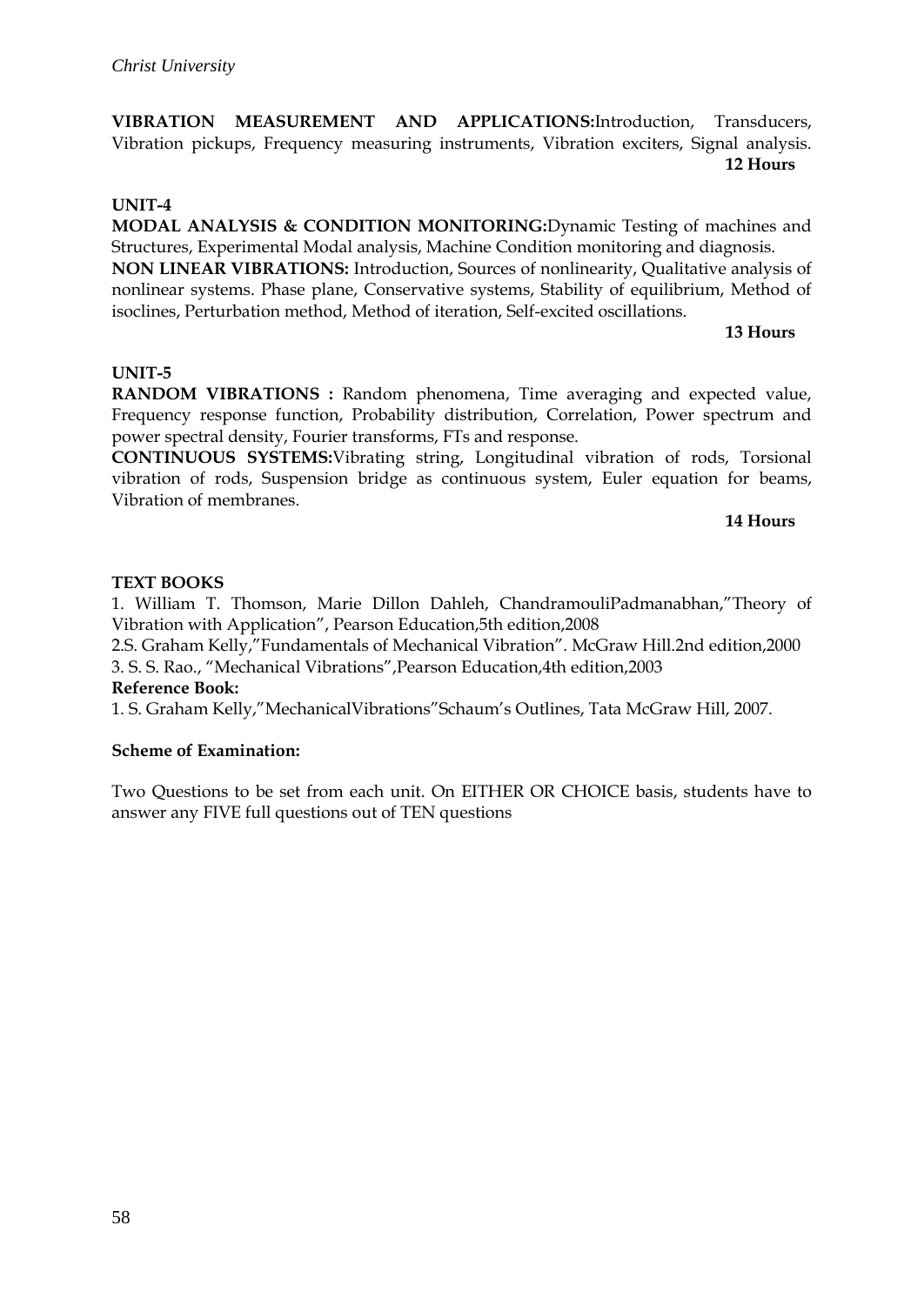# **OPTIMUM DESIGN**

# **Sub Code: MTME332E2**<br>**Final Lecture Hrs: 60**<br>**Hrs/week: 04**<br>**Total Lecture Hrs: 60**<br>**Total Lecture Hrs: 60**<br>**Total Lecture Hrs: 60 Exam Marks: 100 Hrs/week: 04**

**Paper Description:** The theory of elasticity introduces the stress, strain, and there relations with in the elasticity, and its application in solving engineering problems.

# **Paper Objectives:**

- o Introduction to classical optimization technique.
- o To learn non-linear programming
- o To know the constrained optimization techniques.

# **Level of Learning**: Advanced.

# **Learning Outcome:**

- o Students can demonstrate the multivariable optimization with no constrained.
- o Students can able to solve problems on basic approach of the penalty function method.

# **UNIT-1**

**INTRODUCTION:**Engineering application of optimization, Statement of optimization problem, Classification of optimization problems, **Classical optimization techniques I:** single variable optimization, Multivariable optimization with no constraints.

**9 Hours**

## **UNIT-2**

**CLASSICAL OPTIMIZATION TECHNIQUES II:** Multivariable optimization with equality constraints and inequality constraints, Kuhn - Tucker conditions.

**NON - LINEAR PROGRAMMING: One -** dimensional minimization methods**:** Unimodal function, Unrestricted search, Exhaustrive search, Dichotomous search, Fibonacci method, Golden section method.

## **13 Hours**

# **UNIT-3**

**INTERPOLATION METHODS:** Quadratic, Cubic and Direct root interpolation methods. **UNCONSTRAINED OPTIMIZATION TECHNIQUES:** Direct search methods**:** Univariate method, Hook and Jeeves' method, Powell's method, Simplex method.

## **15 Hours**

## **UNIT-4**

**DESCENT METHODS:** Steepest descent, Conjugate gradient, Quasi - Newton, Davidon - Fletcher - Powell method.

**CONSTRAINED OPTIMIZATION TECHNIQUES:**Direct methods: characteristics of a constrained problem, Indirect methods: Transformation techniques, Basic approach of the penalty function method.

## **13 Hours**

## **UNIT-5**

**DYNAMIC PROGRAMMING:**Introduction, Multistage decision processes, Principle of optimality, Computational Procedure in dynamic programming, Initial value problem,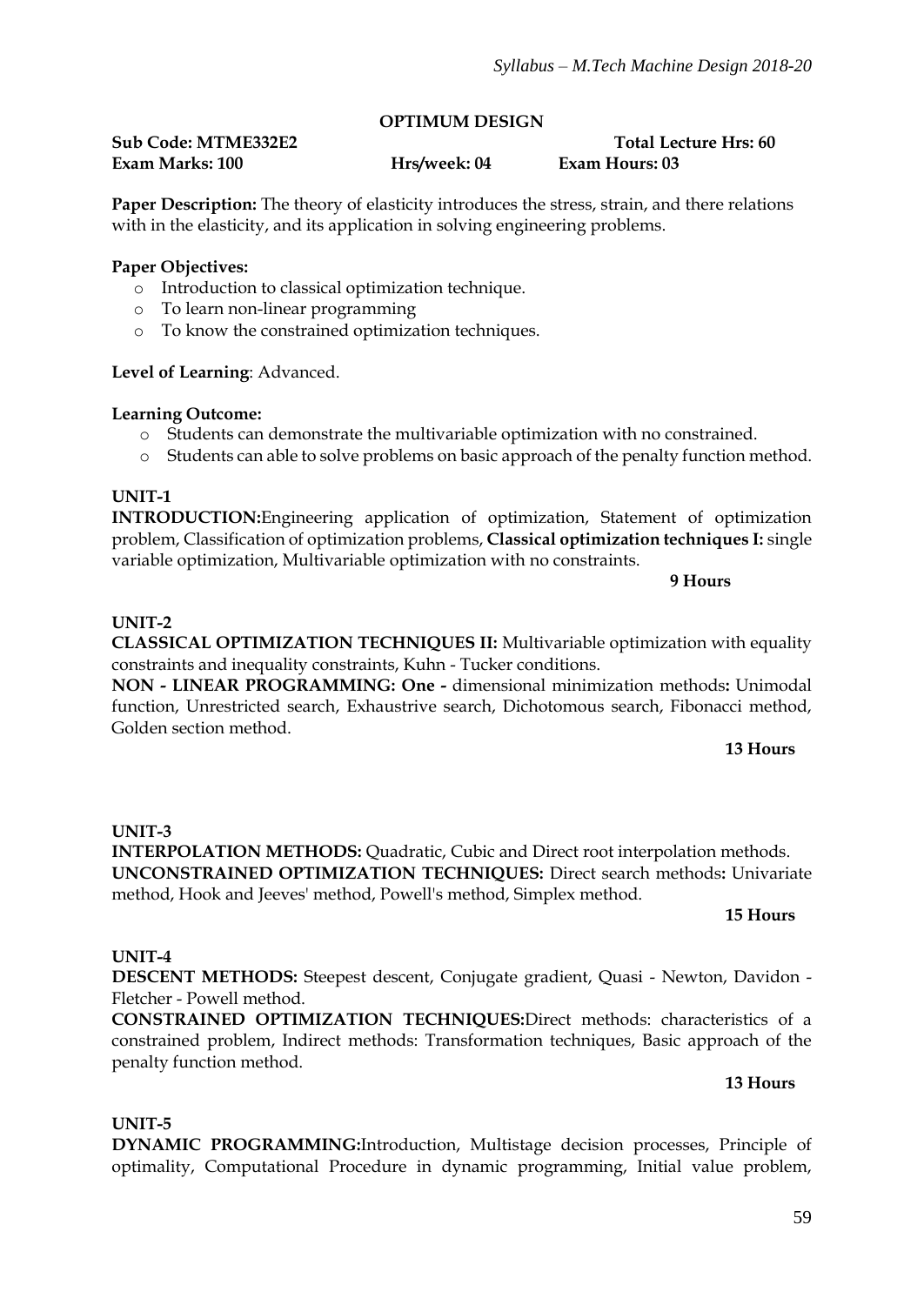Examples.

## **TEXT BOOKS**

1. S. S. Rao, "Optimisation - Theory and Application" - Willey Eastern.

2. R.L Fox,"Optimization methods for Engg. Design "Addison – Wesley.

## **REFERENCE BOOKS**

1.Ram,"Optimisation and Probability in System Engg"VanNostrand.

2. K. V. Mital and C. Mohan, "Optimization methods" - New age International Publishers, 2016

## **Scheme of Examination:**

Two Questions to be set from each unit. On EITHER OR CHOICE basis, students have to answer any FIVE full questions out of TEN questions

#### **VEHICLE DYNAMICS**

#### **10 Hours**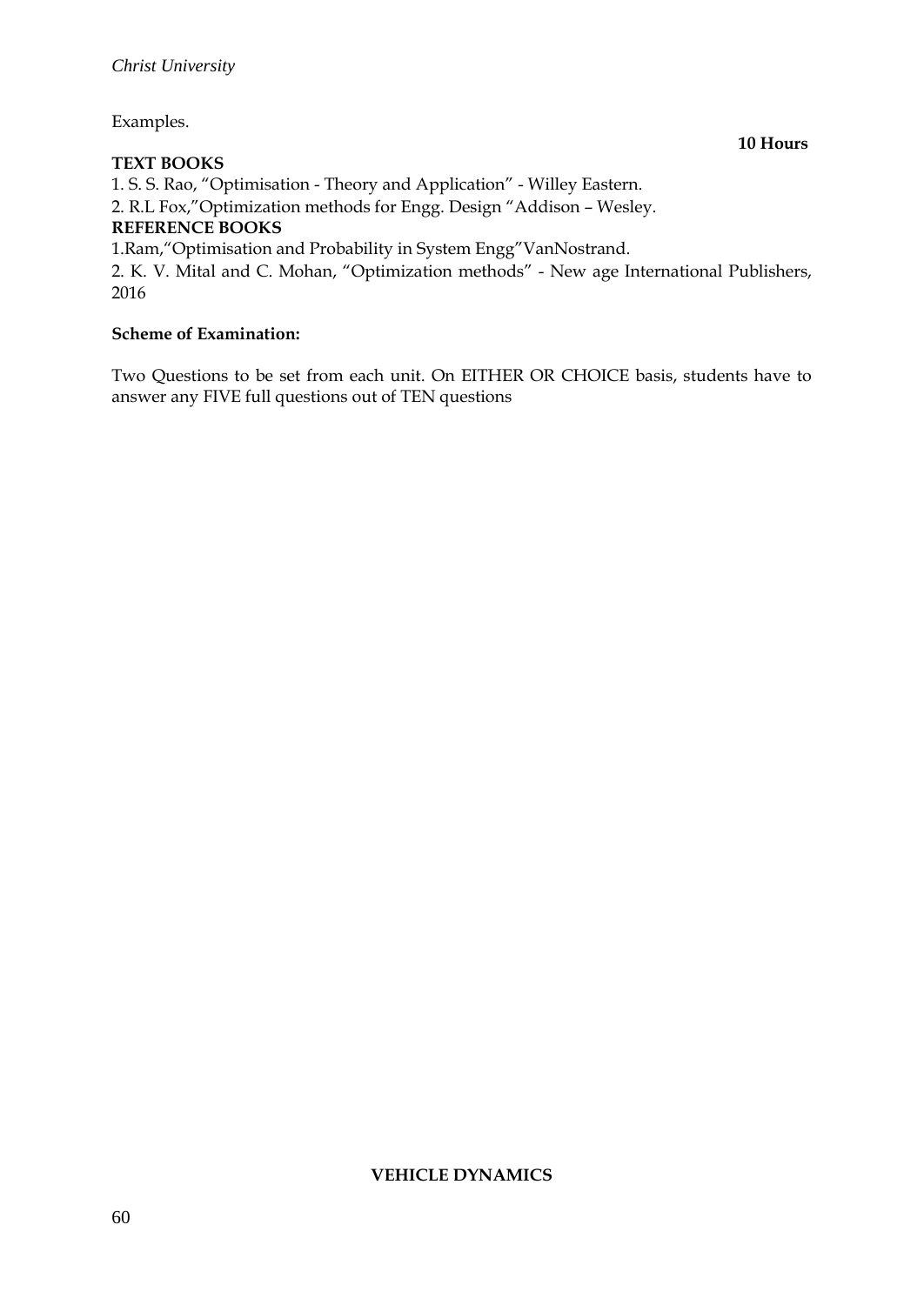| <b>Sub Code: MTME332E3</b> |              |
|----------------------------|--------------|
| Exam Marks: 100            | Hrs/week: 04 |

**Total Lecture Hrs: 60 Exam Hours: 03** 

**Paper Description:** The subject describes the residual stresses in the welding parts, transient response of the system and also the critical speed affecting the system.

## **Paper Objectives:**

- o To know the response of idealized suspension systems.
- o To learn sinusoidal transmissibility function to predict means square motion of spring mass.
- o Find the kinematic behavior of vehicles with rigid wheels and with compliant tyres

## **Level of Learning**: Advanced.

#### **Learning Outcome:**

- o Understand the engineering system with classical mechanics.
- o Know the components of vehicle dynamics based on suspension, steering, automobile layout and traction control system.
- o The aerodynamic study includes automobile drag co-efficient, down force, center of pressure.

## **UNIT-1**

**VEHICLE RIDE:** Human response to vibration: ISO standards, Response of idealized suspension systems to stop and sinusoidal disturbances in bounce and to wheel out of balance. Combined pitch and bounce motion: application to multi wheel station vehicles. Random ground input excitation: Use of sinusoidal transmissibility function to predict mean square motion of spring mass. **12 Hours**

## **UNIT-2**

**WHEELED VEHICLE HANDLING:** Handling control loop, vehicle transfer function. Kinematic behavior of vehicles with rigid wheels and with compliant tyres: neutral steer point, static margin, over and under-steer.

#### **12 Hours**

**12 Hours**

#### **UNIT-3**

**TRANSIENT RESPONSE:** Natural frequency and damping in yaw. Frequency response in yaw. Extension of two degree of freedom theory to include effects of traction and braking, aerodynamics, self-aligning torque, dual wheels and bogies, Handling of multi-axle vehicles. Development of equations of motion to include roll of sprung mass: Effect on steady state and frequency response.

#### **UNIT-4**

**TRACKED VEHICLE HANDLING:** Analysis of sprocket torques and speeds, required to skid steer a tracked vehicle. Extension of theory to include three degrees of freedom.Modification of theory to allow for soil conditions and lateral weight transfer Application of theory of steering of articulated and half-track vehicles.

#### **12 Hours**

## **UNIT-5**

**DERIVATION OF GENERALIZED EQUATIONS:** Equation of motion for a vehicle: stability derivative notation. Solution with two degree of freedom in the steady state: stability factor,

# 61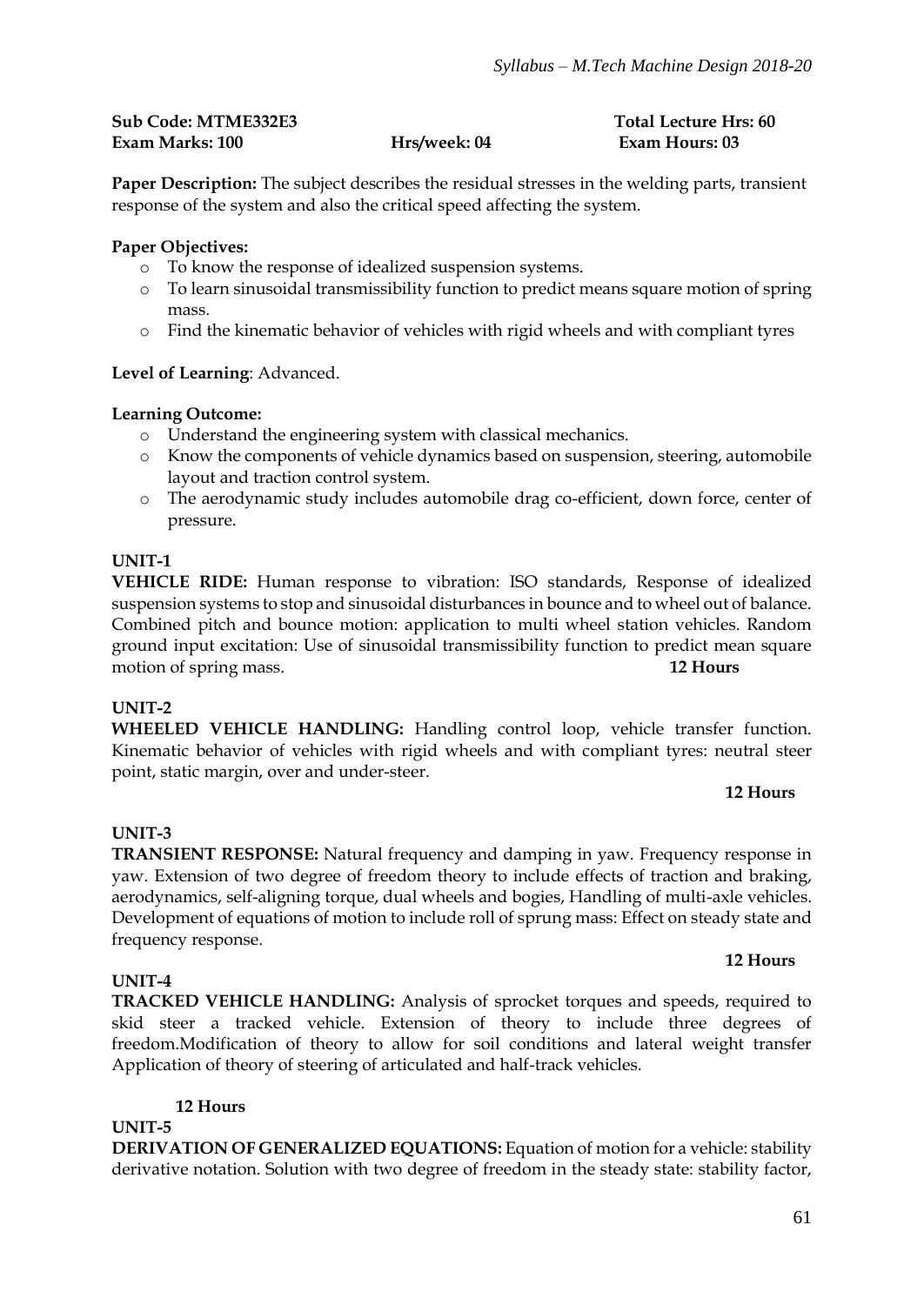characteristic and critical speeds.

## **12 Hours**

## **Texts/References**

- 1. Vehicle Dynamics, 19&9,IR Ellis, Business Book.
- 2. Theory of Ground vehicles, 2001,JY Wong, Wily.
- 3. Vehicles & Bridging, igSs/Tytler, Brassey's.
- 4. Fundamental of vehicle dynamics: Thomas D Gillespie

## **Scheme of Examination:**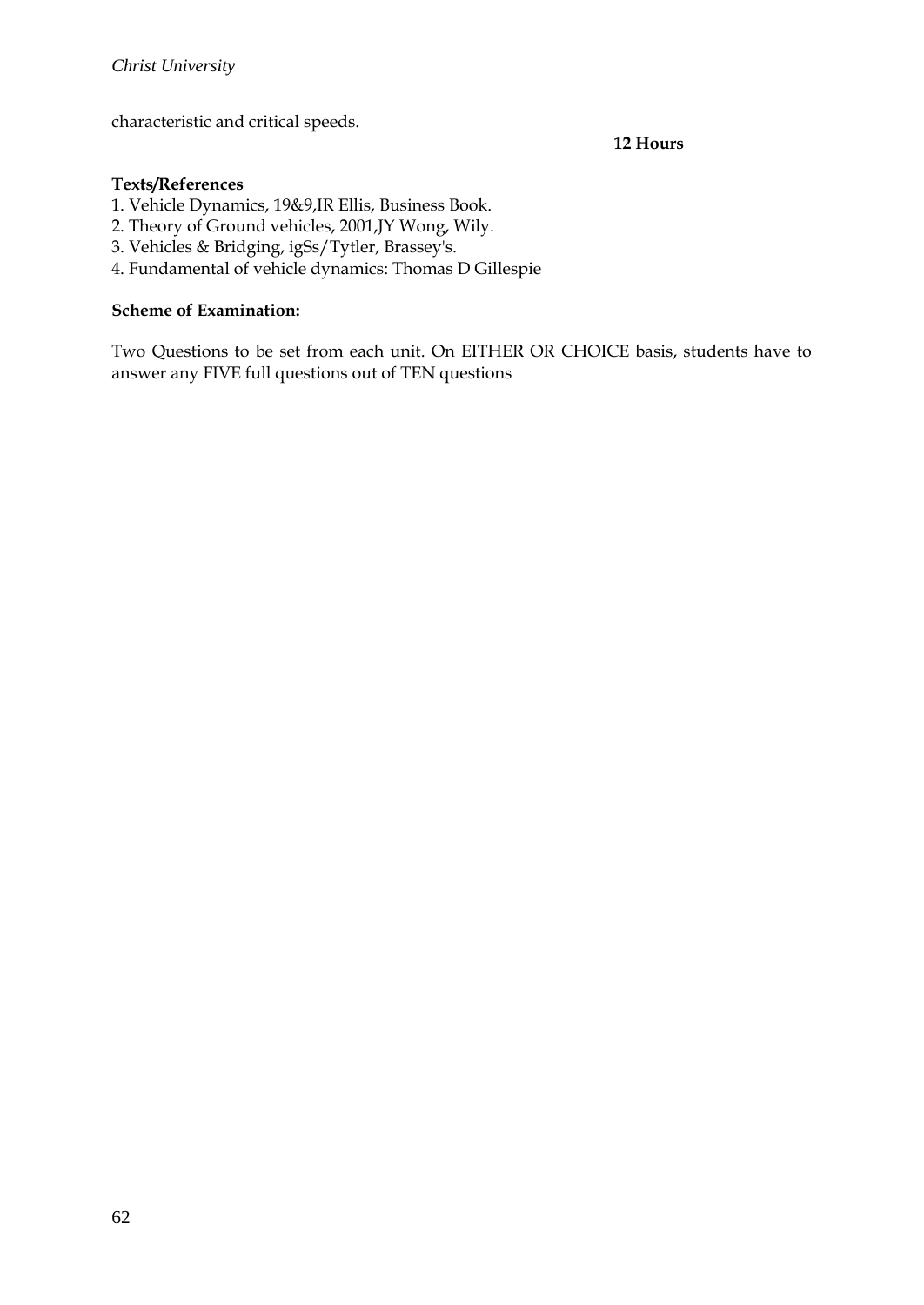#### **ELECTIVE-V TRIBOLOGY AND BEARING DESIGN**

## **Sub Code: MTME333E1 Total Lecture Hrs: 60 Exam Marks: 100 Hrs/week: 04 Exam Hours: 03**

**Paper Description:** Tribology and Bearing Design deals with the study of basic laws of friction and lubrication in machineries. This subject also deals with the study of different type of lubrication in detail and also about the different types of bearing and their design.

#### **Paper Objectives:**

- o To study the types of contacts, types of bearing.
- o Design a bearing based on their application and types of load.
- o To know the response of idealized bearing systems.

#### **Level of Learning**: Advanced.

#### **Learning Outcome:**

- o Describes the general bearings technology and classification of bearings.
- o Students can able to understand the selection of bearing for different application.
- o Understand the engineering system with classical mechanics.

#### **UNIT-1**

**INTRODUCTION TO TRIBOLOGY:** Introduction, Friction, Wear, Wear Characterization, Regimes of lubrication, Classification of contacts, lubrication theories. Newton's Law of viscous forces, Effect of pressure and temperature on viscosity.

**HYDRODYNAMIC LUBRICATION:** Newton's Law of viscous forces, Flow through stationary parallel plates. Hagen's poiseuille's theory, viscometers.Numerical problems, Concept of lightly loaded bearings, Petroff's equation, Numerical problems.

#### **12 Hours**

#### **UNIT-2**

**HYDRODYNAMIC BEARINGS:** Pressure development mechanism. Converging and diverging films and pressure induced flow. Reynolds's 2D equation with assumptions. Introduction to idealized slide bearing with fixed shoe and Pivoted shoes. Expression for load carrying capacity.Location of center of pressure, Numerical problems.

**JOURNAL BEARINGS:** Introduction to idealized full journal bearings. Load carrying capacity of idealized full journal bearings, Sommerfeld number and its significance. Comparison between lightly loaded and heavily loaded bearings, Numerical problems.

#### **14 Hours**

#### **UNIT-3**

**EHL CONTACTS:**Introduction to Elasto - hydrodynamic lubricated bearings. Introduction to 'EHL' constant.Grubin type solution. Introduction to gas lubricated bearings. Governing differential equation for gas lubricated bearings.

#### **10 Hours**

#### **UNIT-4**

**HYDROSTATIC BEARINGS:** Types of hydrostatic Lubrication systems Expression for discharge, load carrying capacity, Flow rate, Condition for minimum power loss. Torque calculations.Numerical problems.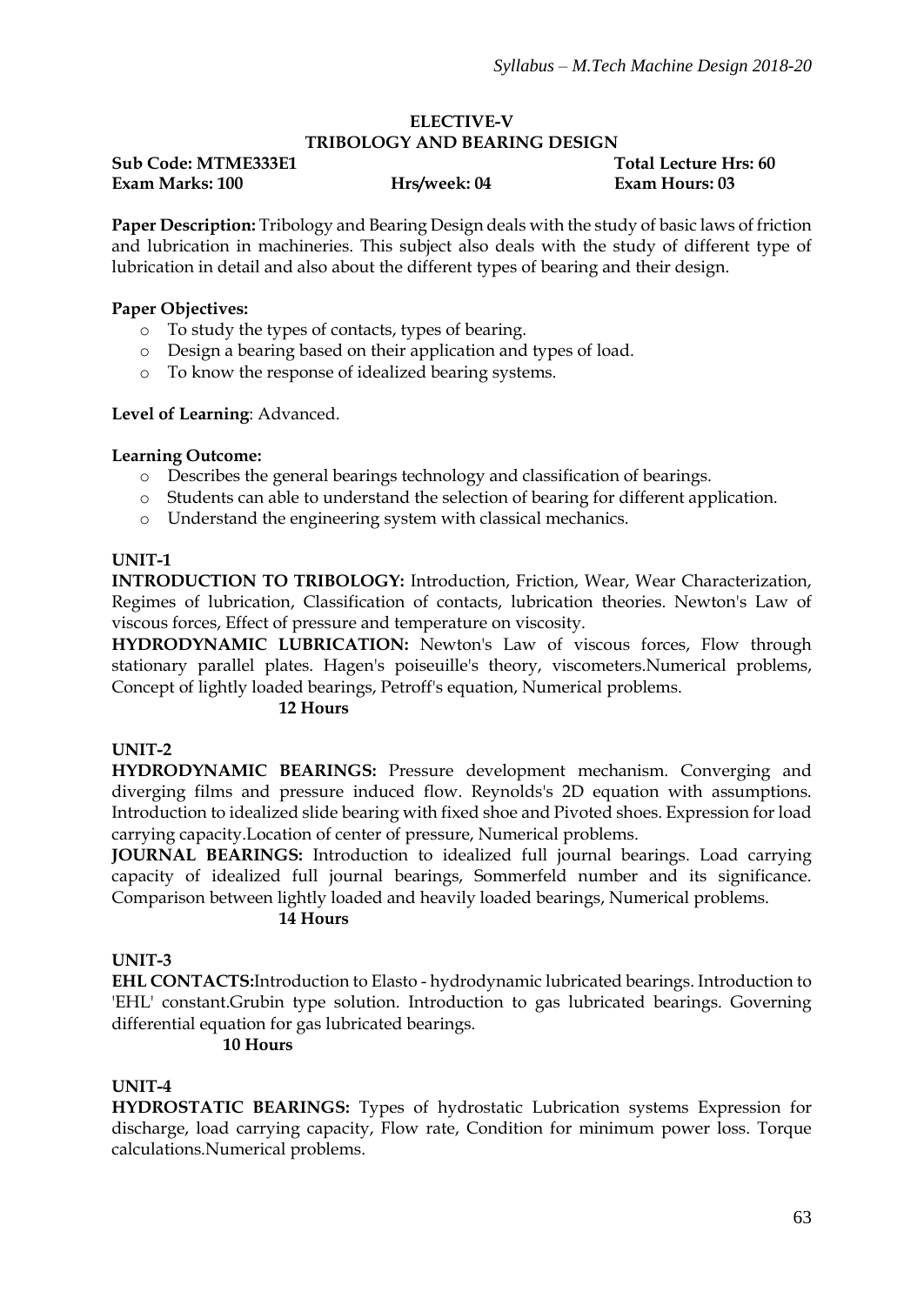**POROUS & GAS BEARINGS:**Introduction to porous bearings. Equations for porous bearings and working principal, Fretting phenomenon and it's stages

## **12 Hours**

## **UNIT-5**

**MAGNETIC BEARINGS:** Introduction to magnetic bearings, Active magnetic bearings. Different equations used in magnetic bearings and working principal.Advantages and disadvantages of magnetic bearings, Electrical analogy, Magneto-hydrodynamic bearings.

## **12 Hours**

## **TEXT BOOKS**

1. Mujamdar.B.C "Introduction to Tribology of Bearing", Wheeler Publishing, New Delhi 2001. 2. Susheel Kumar Srivasthava "Tribology in industry" S.Chand and Co.

## **REFERENCE BOOKS**

1. Dudley D.Fulier" Theory and practice of Lubrication for Engineers", New York Company.1998

2. Moore "Principles and applications of Tribology" Pergamon press.

3. Pinkus '0' Stemitch. "Theory of Hydrodynamic Lubrication"

4. Gerhandschwetizer, HannesBleuler&AlfonsTraxler, "Active Magnetic bearings", Authors working group, www.mcgs.ch., 2003.

5. Radixmovsky, "Lubrication of Bearings - Theoretical principles and design" The Oxford press Company, 2000.

#### **Scheme of Examination:**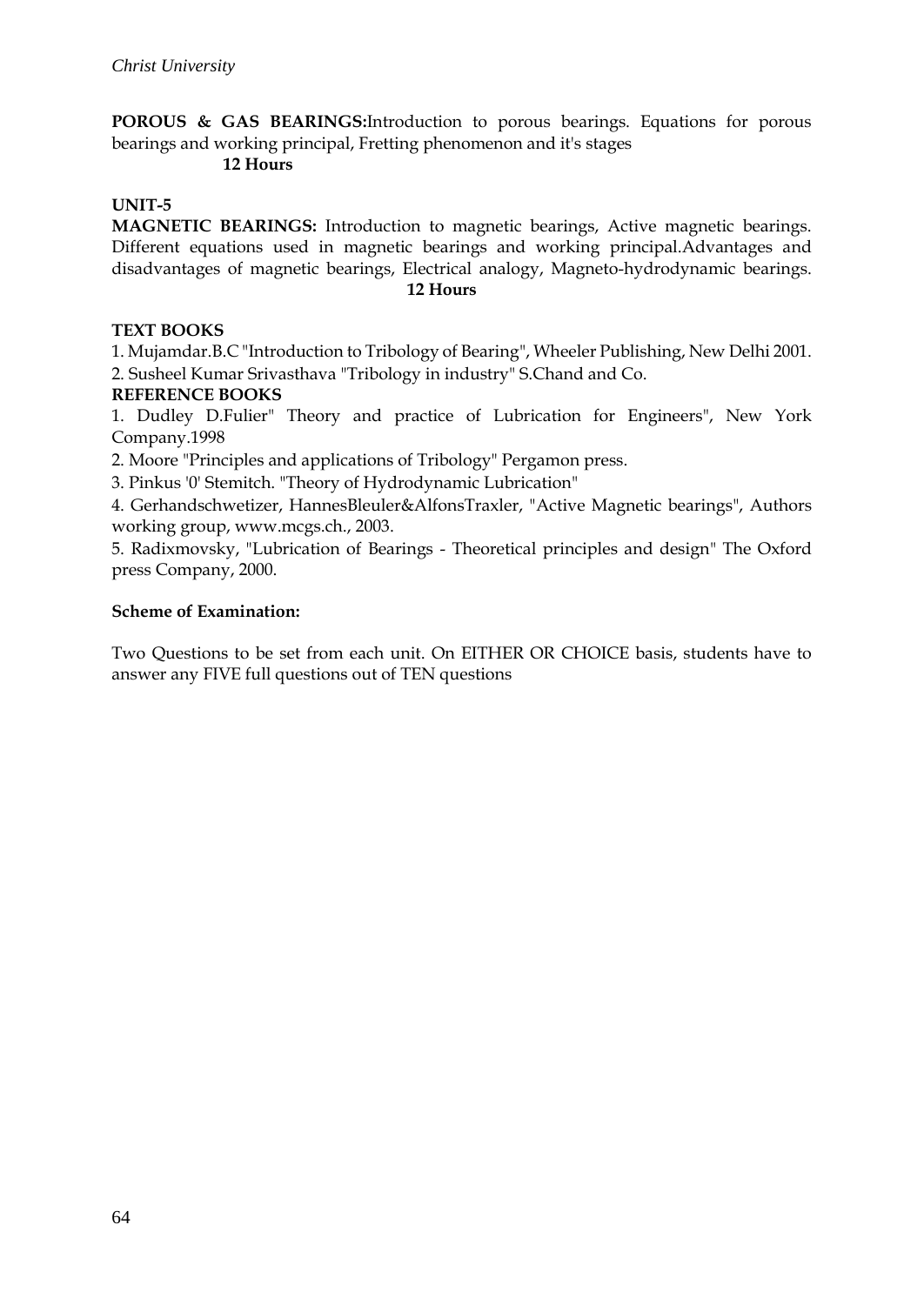#### **THEORY OF PLATES AND SHELLS**

#### **Sub Code: MTME333E2 Total Lecture Hrs: 60 Exam Marks: 100 Hrs/week: 04 Exam Hours: 03**

**Paper Description:** The paper describes in detail the various stresses to which a rectangular plate structure is subjected. It also describes the loading conditions for rectangular plate structure and their differential equations. Types of shell structures and the different load conditions are also discussed elaborately.

#### **Paper Objectives:**

- o To find bending of plates using differential equation for certain plates under different boundary and loading condition.
- o To know the symmetrical bending for cylindrical and rectangular plates.
- o To knowTheory, solutions using both analytical and numerical techniques.

#### **Level of Learning**: Advanced.

#### **Learning Outcome:**

- o Describes the pure bending of plates for circular plates and rectangular plates.
- o Explains the deformation of plates for different cross section.
- o Students can handle symmetrical problems.

#### **UNIT-1**

**BENDING OF LONG RECTANGULAR PLATE INTO A CYLINDRICAL SURFACE, DIFFERENTIAL EQUATION**- Bending of plated with different boundary conditions - Long plate on elastic foundation.

**PURE BENDING**: Moment and curvature relations problems of simply supported plates-Strain energy impure bending.

**12 Hours**

#### **UNIT-2**

**SYMMETRICAL BENDING OF CIRCULAR PLATES**: Differential equation uniformly loaded plates, Plates concentricity loaded plates- loaded at the center.

 **12 Hours**

#### **UNIT-3**

**RECTANGULAR PLATES**: Differential equations - Solution of simply supported plate Various loading conditions, viz, uniformly distributed load, hydrostatic pressure and concentrated load, central as well as noncentral, Navier and Levy type solutions with various edge boundary conditions, viz., all edges simply supported, Two opposite edge fixed and two adjacent fixed.

**BENDING OF PLATE UNDER COMBINED ACTION:** of lateral and transverse loads derivation of differential equation, simply supported rectangular plate.

## **12 Hours**

#### **UNIT-4**

**INTRODUCTION TO SHELL STRUCTURES**- General description of various types. Membrane Theory of thin shells (Stress Analysis): Cylindrical shells - Spherical Shells- Shells of double curvature, Viz, cooling tower Hyperbolic, Parabolic and elliptic paraboloid.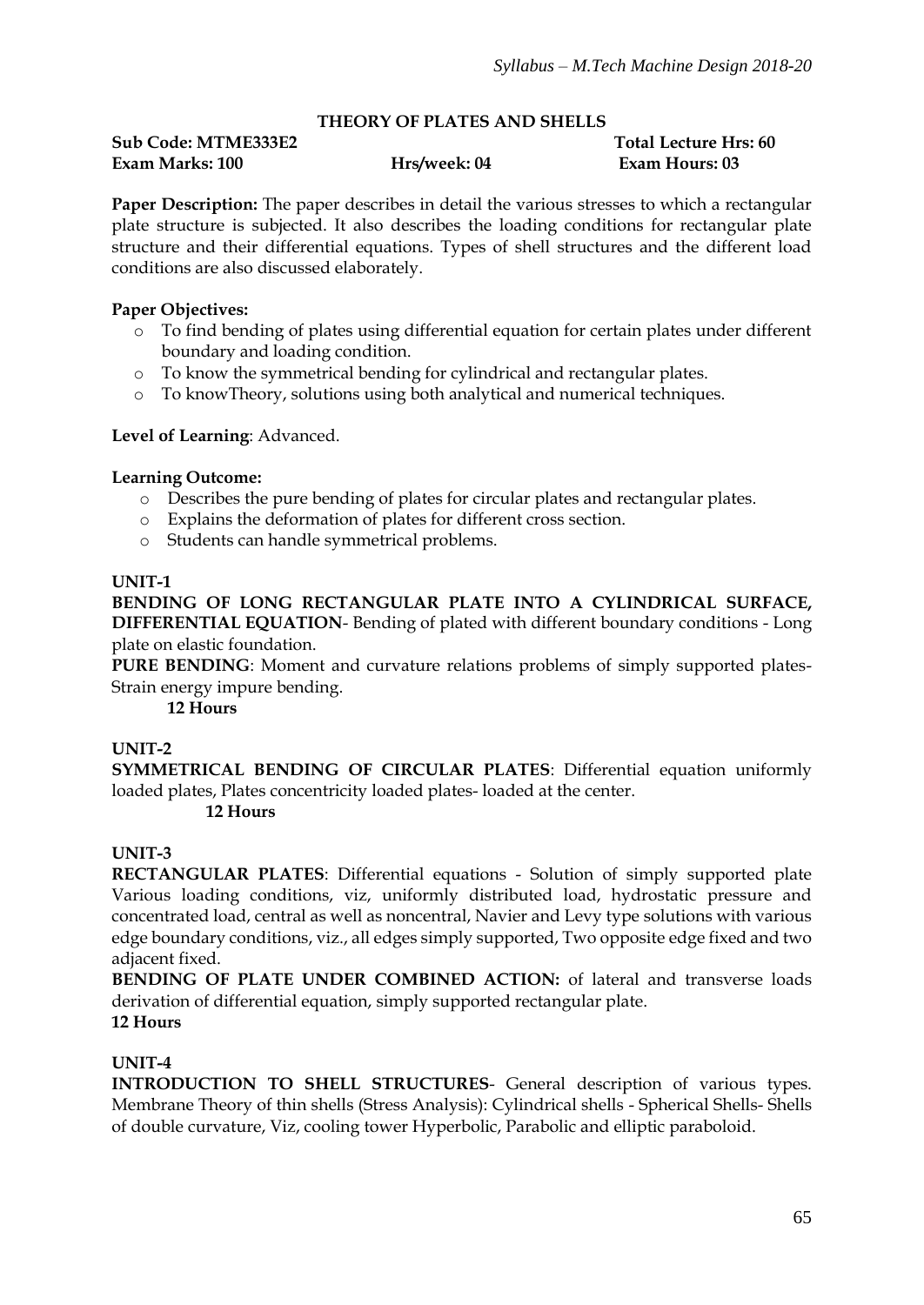**MEMBRANE DEFORMATION OF SHELLS**: Symmetrical 'loaded shell, symmetrically loaded spherical shell. General Theory of cylindrical shells: Circular; Cylindrical shell loaded symmetrically.

## **12 Hours**

## **UNIT-5**

General equation of circular cylindrical shells. Approximate investigation of: bending of circular cylindrical shell.

#### **12 Hours**

#### **TEXT BOOKS**

1.Timoshenko, Woinowsky and Krieger, "Theory of plates and Shells" McGraw Hill, Newyork.2ND Edition,2017

2.Flugge, "Stresses in Shells "Springer Verlag, Berlin.

3.Goldnvizer,"Theory of Elastic Thin Shells" - Pergamon Press, New York,2014

4.R. Szilard ,"Theory and analysis of plates" - Prentice hall.

#### **Scheme of Examination:**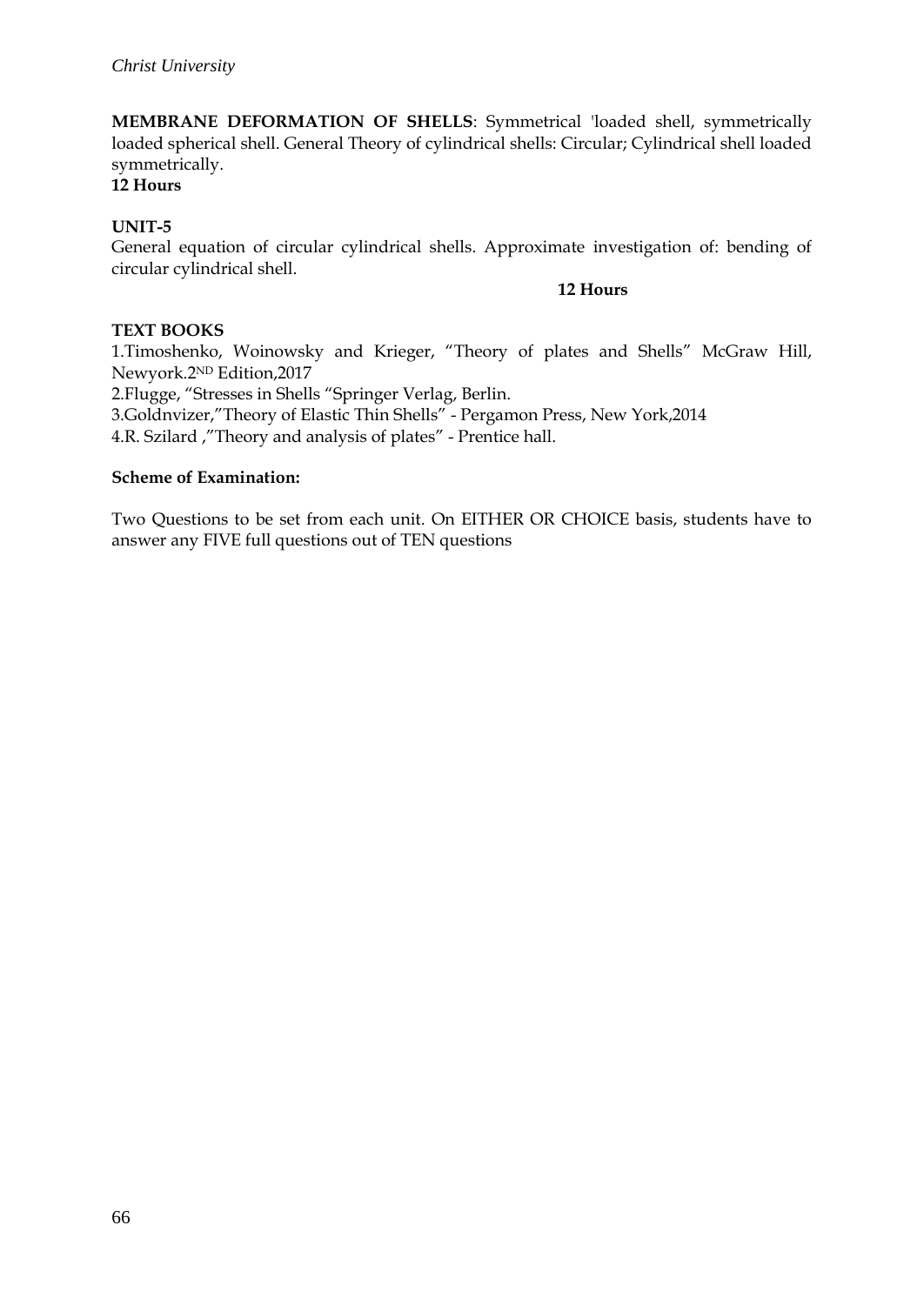# **ADVANCED MECHANISMS DESIGN AND SIMULATION**

| <b>Sub Code: MTME333E3</b> |              | Total Lecture Hrs: 60 |
|----------------------------|--------------|-----------------------|
| Exam Marks: 100            | Hrs/week: 04 | Exam Hours: 03        |

**Paper Description:** Paper deal with various branches of engineering such as strength of material, digital signal processing, finite element method etc.

# **Paper Objectives:**

- o To know the modeling and simulation of physical systems.
- o To learn study of sensors and transducers and electrical actuation
- o To know the simulation and its concept.

# **Level of Learning**: Advanced.

# **Learning Outcome:**

- o Describes the actuation of mechanical and electrical actuation of systems.
- o Explains the study of sensors and transducers for the real time application.

## **UNIT-1**

**INTRODUCTION**: Definition and Introduction to Mechatronic Systems. Modeling & Simulation of Physical systems Overview of Mechatronic Products and their functioning measurement systems.Control**.**

**STUDY OF SENSORS AND TRANSDUCERS:**Pneumatic and Hydraulic Systems, Mechanical Actuation System, Electrical Actual Systems, Real time interfacing and Hardware components for Mechatronics.

## **12 Hours**

## **UNIT-2**

**ELECTRICAL ACTUATION SYSTEMS:** Electrical systems, Mechanical switches, Solid state switches, solenoids, DC & AC motors, Stepper motors.

**SYSTEM MODELS:** Mathematical models:- mechanical system building blocks, electrical system building blocks, thermal system building blocks, electromechanical systems, hydromechanical systems, pneumatic systems.

## **12 Hours**

## **UNIT-3**

**SIGNAL CONDITIONING:**Signal conditioning, the operational amplifier, Protection, Filtering, Wheatstone Bridge, Digital signals , Multiplexers, Data Acquisition, Introduction to digital system processing, pulse-modulation.

**MEMS AND MICROSYSTEMS:** Introduction, Working Principle, Materials for MEMS and Microsystems, Micro System fabrication process, Overview of Micro Manufacturing, Micro system Design, and Micro system Packaging.

**12 Hours**

## **UNIT-4**

**DATA PRESENTATION SYSTEMS:** Basic System Models, System Models, Dynamic Responses of System. **12 Hours**

**UNIT-5**